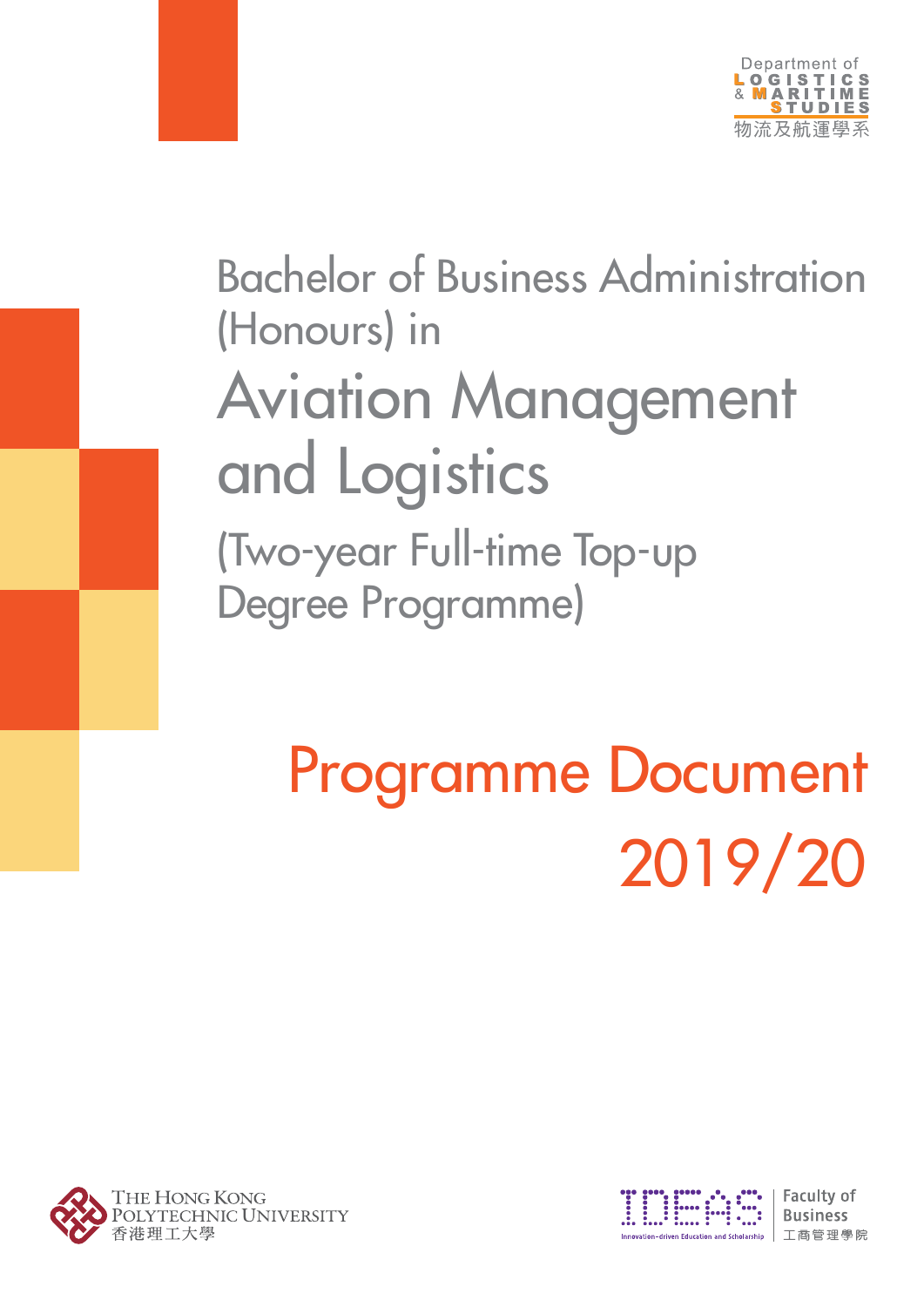#### **Faculty of Business**

#### **Bachelor of Business Administration (Honours) in Aviation Management and Logistics**

#### **Programme Document**

#### **(For the cohort of intake admitted in the 2019/20 academic year)**

*\*This document is subject to review and changes which the programme offering department can decide to make from time to time. Students will be informed of the changes as and when appropriate.*

#### **CONTENTS**

| 1. | <b>General Information</b>                                              | 1              |
|----|-------------------------------------------------------------------------|----------------|
| 2. | Aims, Learning Outcomes and Objectives of the Programme                 | $\overline{c}$ |
| 3. | <b>Admission and Registration</b>                                       | 5              |
|    | 3.1<br><b>General Minimum Entrance Requirements</b>                     |                |
|    | 3.2<br><b>Subject Exemption</b>                                         | 5557           |
|    | 3.3<br><b>Credit Transfer</b>                                           |                |
|    | 3.4<br>Subject Registration and Withdrawal                              |                |
|    | 3.5<br><b>Study Load</b>                                                | 7              |
|    | 3.6<br>Deferment of Study                                               | 8              |
| 4. | <b>Curriculum Structure</b>                                             | 9              |
|    | 4.1<br><b>General University Requirements</b>                           | 9              |
|    | 4.2<br><b>Discipline Specific Requirements</b>                          | 11             |
|    | 4.3<br>Indicative Progression Pattern                                   | 12             |
| 5. | Work-integrated Education (WIE)                                         | 14             |
|    | Learning Objectives of WIE<br>5.1                                       | 14             |
|    | 5.2<br><b>Requirements of WIE</b>                                       | 15             |
|    | 5.3<br><b>Compensation and Regulatory Matters</b>                       | 15             |
|    | 5.4<br><b>WIE Placement Procedures</b>                                  | 16             |
|    | 5.5<br><b>WIE Assessments</b>                                           | 16             |
|    | 5.6<br>Information on WIE                                               | 16             |
| 6. | <b>Examination and Assessment</b>                                       | 17             |
|    | 6.1<br>Introduction                                                     | 17             |
|    | 6.2<br><b>Principles of Assessment</b>                                  | 17             |
|    | 6.3<br><b>Assessment Methods</b>                                        | 18             |
|    | 6.4<br>Progression/Academic Probation/Deregistration                    | 18             |
|    | 6.5<br><b>Retaking of Subjects</b>                                      | 21             |
|    | 6.6<br><b>Exceptional Circumstances</b>                                 | 21             |
|    | 6.7<br>Grading                                                          | 23             |
|    | 6.8<br>Different Types of GPA's                                         | 24             |
|    | 6.9<br><b>Eligibility for Award</b>                                     | 26             |
|    | 6.10<br><b>Guidelines for Award Classification</b>                      | 27             |
|    | 6.11<br><b>Classification of Awards</b>                                 | 28             |
|    | 6.12<br>Examination Result Announcements, Transcripts, Testimonials and | 29             |
|    | References                                                              |                |
|    | 6.13<br><b>Student Appeal against Examination Results</b>               | 30             |
| 7. | Medium of Instruction                                                   | 30             |
| 8. | <b>Academic Advising</b>                                                | 31             |
| 9. | Code of Conduct for Students in the Faculty of Business                 | 33             |
|    | <b>Appendices</b>                                                       |                |
| 1. | Curriculum Map of BBA (Hons) in Aviation Management and Logistics       | $A1-1$         |
| 2. | <b>Honour Declaration Forms</b>                                         | $A2-1$         |

\*\* The updated subject description forms (SDF) are posted online for students' access.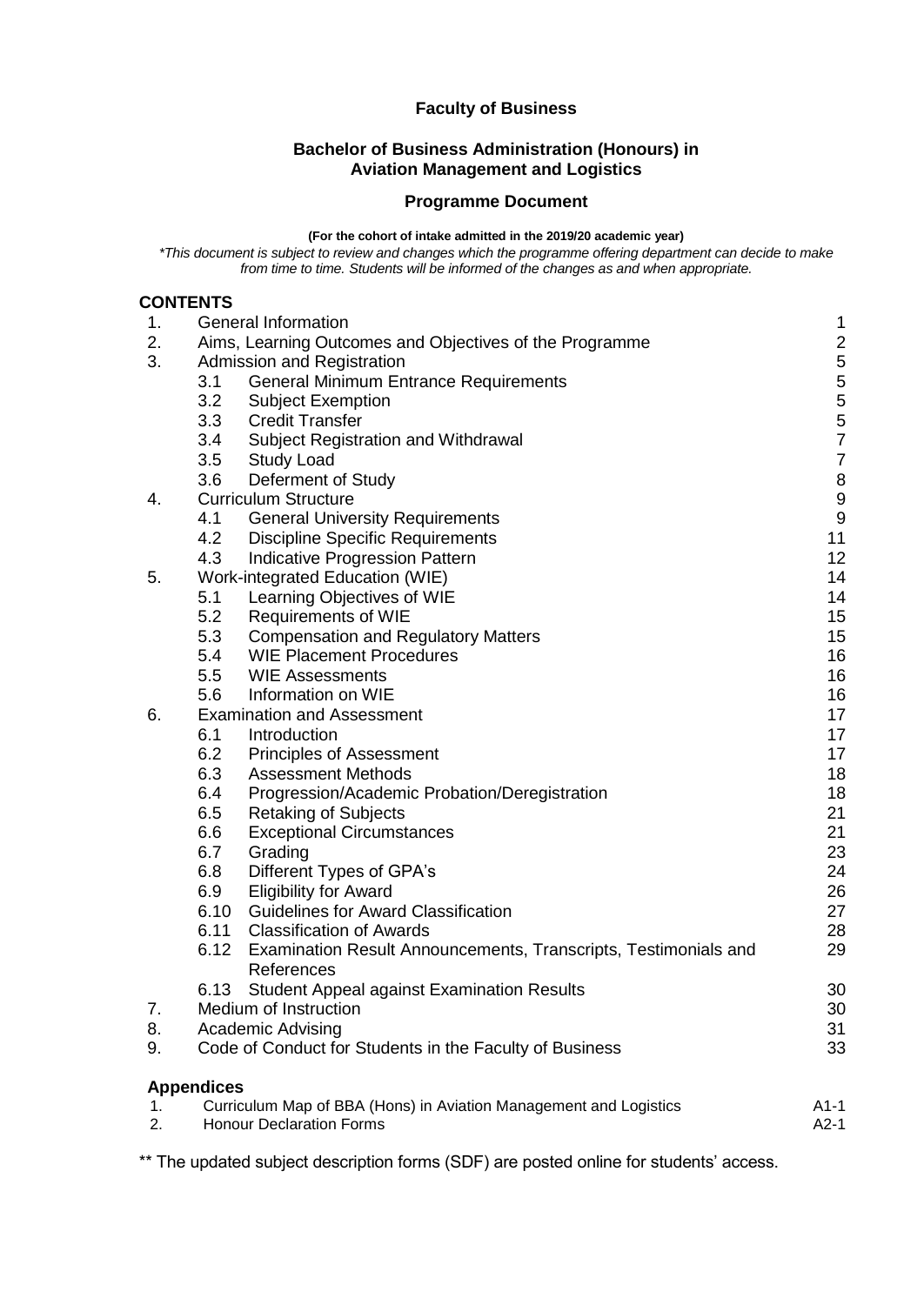#### **BACHELOR OF BUSINESS ADMINISTRATION (HONOURS) IN AVIATION MANAGEMENT AND LOGISTICS**

#### **1. GENERAL INFORMATION**

#### **Programme Title:**

Bachelor of Business Administration (Honours) in Aviation Management and Logistics 航空管理及物流 (榮譽) 工商管理學士學位

| <b>Programme Code</b>                                                                                                                                   | 02402-AML<br>(Articulation degree<br><i>programme</i> ) |
|---------------------------------------------------------------------------------------------------------------------------------------------------------|---------------------------------------------------------|
| <b>Duration</b>                                                                                                                                         |                                                         |
| Normal                                                                                                                                                  | 2 years                                                 |
| Maximum<br>$\blacksquare$                                                                                                                               | 4 years                                                 |
| <b>Credit Requirement</b>                                                                                                                               |                                                         |
| Academic credits<br>$\blacksquare$                                                                                                                      | $65^{\circ}$                                            |
| Training Credits for Work-integrated Education (WIE)*                                                                                                   | 3                                                       |
| ^ Depending on an individual's academic merits, the credit requirement for graduation is between 60 and 75.<br>* Please refer to Section 5 for details. |                                                         |

#### **Mode of Attendance:** Full-time

#### **Implementation Date:**

The first cohort was admitted in September 2017.

#### **Host Department:**

Department of Logistics and Maritime Studies (LMS)

#### **Final Award:**

 BBA (Hons) in Aviation Management and Logistics 航空管理及物流 (榮譽)工商管理學士

#### **Programme Management:**

| Chairman of BBA Scheme  | Prof. Mike Lai     | mike.lai@polyu.edu.hk     |
|-------------------------|--------------------|---------------------------|
| Programme Leader        | Dr Achim I. Czerny | achim.czerny@polyu.edu.hk |
| Deputy Programme Leader | Dr Sarah Wan       | sarah.wan@polyu.edu.hk    |

#### **Professional Recognition:**

Graduates are expected to be granted full exemption from the Professional Qualifying Examination (PQE) of The Chartered Institute of Logistics and Transport in Hong Kong (CILTHK).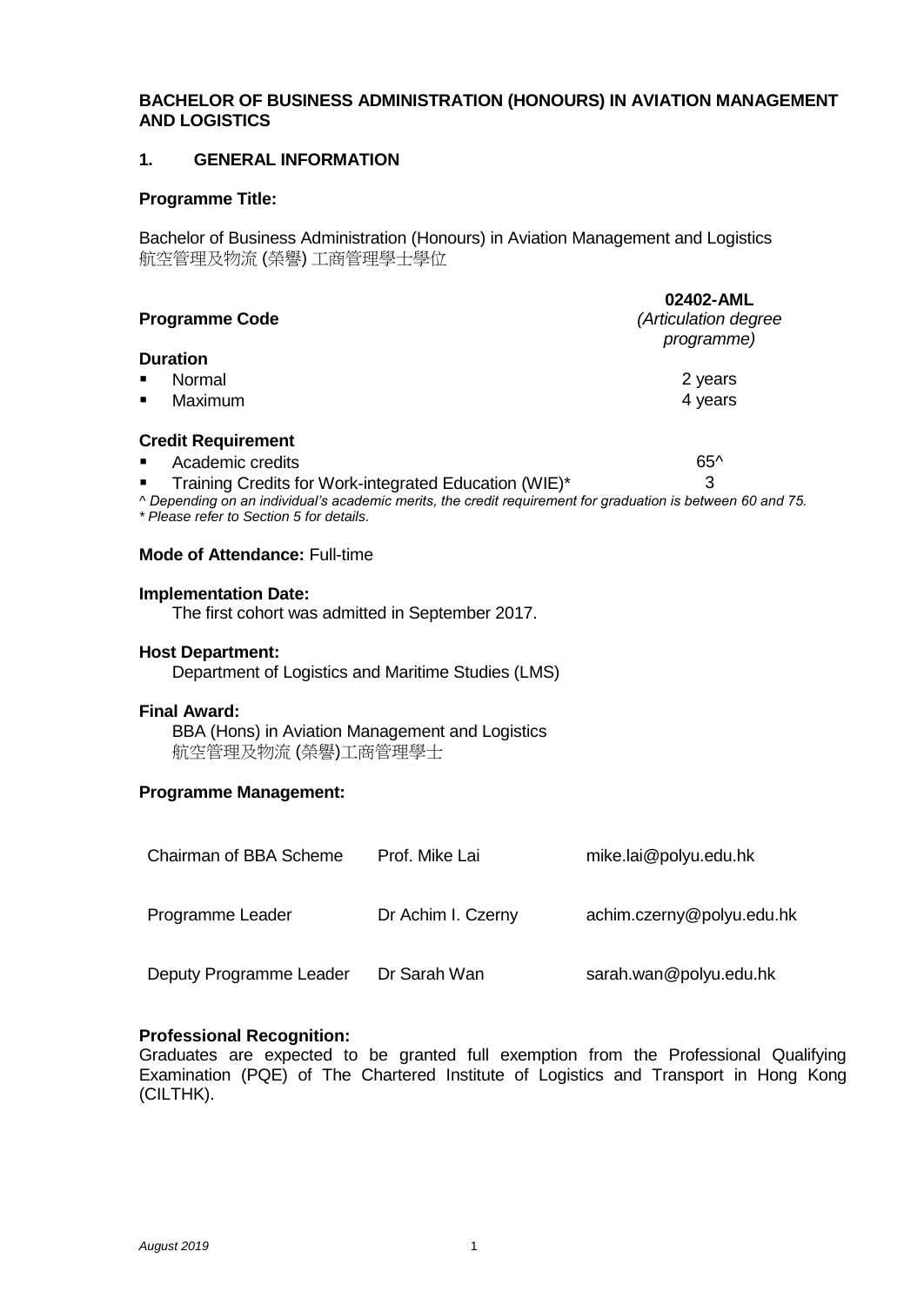#### **2. AIMS, LEARNING OUTCOMES AND OBJECTIVES OF THE PROGRAMME**

The BBA (Hons) in Aviation Management and Logistics is part of the BBA (Hons) Scheme. The Learning Outcomes of the PolyU BBA are driven directly by the mission of the University and the Faculty of Business. The Learning Outcomes and Learning Objectives set out below therefore represent a balance between the continuing need for 'practicality' in programmes and the pressing need for 'whole person development' of our students.

#### **2.1 Aim, Learning Outcomes and Objectives of the BBA**

#### **2.1.1 Aim of the BBA (Hons) Scheme**

The over-arching *aim* of the BBA is:

*To equip the young people who enter the PolyU's BBA programme with the professional knowledge and personal skills they need to make an effective contribution to the economy and society of Hong Kong and of China, Asia and beyond.*

#### **2.1.2 Learning Outcomes and Objectives of the BBA (Hons) Scheme**

For the BBA programme, Learning Outcomes provide a broad description of the intellectual abilities, knowledge, skills and attributes to be developed in all students. There are two types of outcomes – 'generic' and 'business and management-specific'. Underpinning each Learning Outcome, there are Learning Objectives that set out specifically what students are expected to achieve or perform at the end of their studies.

#### **2.1.3 On graduating from the BBA programme all students will be able to:**

| <b>Outcomes</b> |                                                 | <b>Learning Objectives</b> |                                                                                                                                      |
|-----------------|-------------------------------------------------|----------------------------|--------------------------------------------------------------------------------------------------------------------------------------|
|                 | <b>Generic Learning Outcomes</b>                |                            |                                                                                                                                      |
| 1               | <b>Communication</b><br><b>Skills</b>           | a                          | Communicate effectively in English at a level<br>appropriate for business purposes and general<br>conversation                       |
|                 |                                                 | b                          | Communicate effectively in Putonghua and written<br>Chinese at a level appropriate for business<br>purposes and general conversation |
| $\overline{2}$  | <b>Global Outlook</b>                           | a                          | Recognize the increasing integration of the world<br>economy                                                                         |
|                 |                                                 | b                          | Demonstrate an understanding of international<br>marketing situations and examine how they may<br>affect business decisions          |
|                 |                                                 | $\mathbf{C}$               | Demonstrate a global outlook and understand<br>cultural diversity, globalization in management<br>issues                             |
| 3               | <b>Critical and</b><br><b>Creative Thinking</b> | a                          | Apply critical thinking in different business contexts                                                                               |
|                 |                                                 | b                          | Demonstrate creative thinking in idea expression<br>and presentation                                                                 |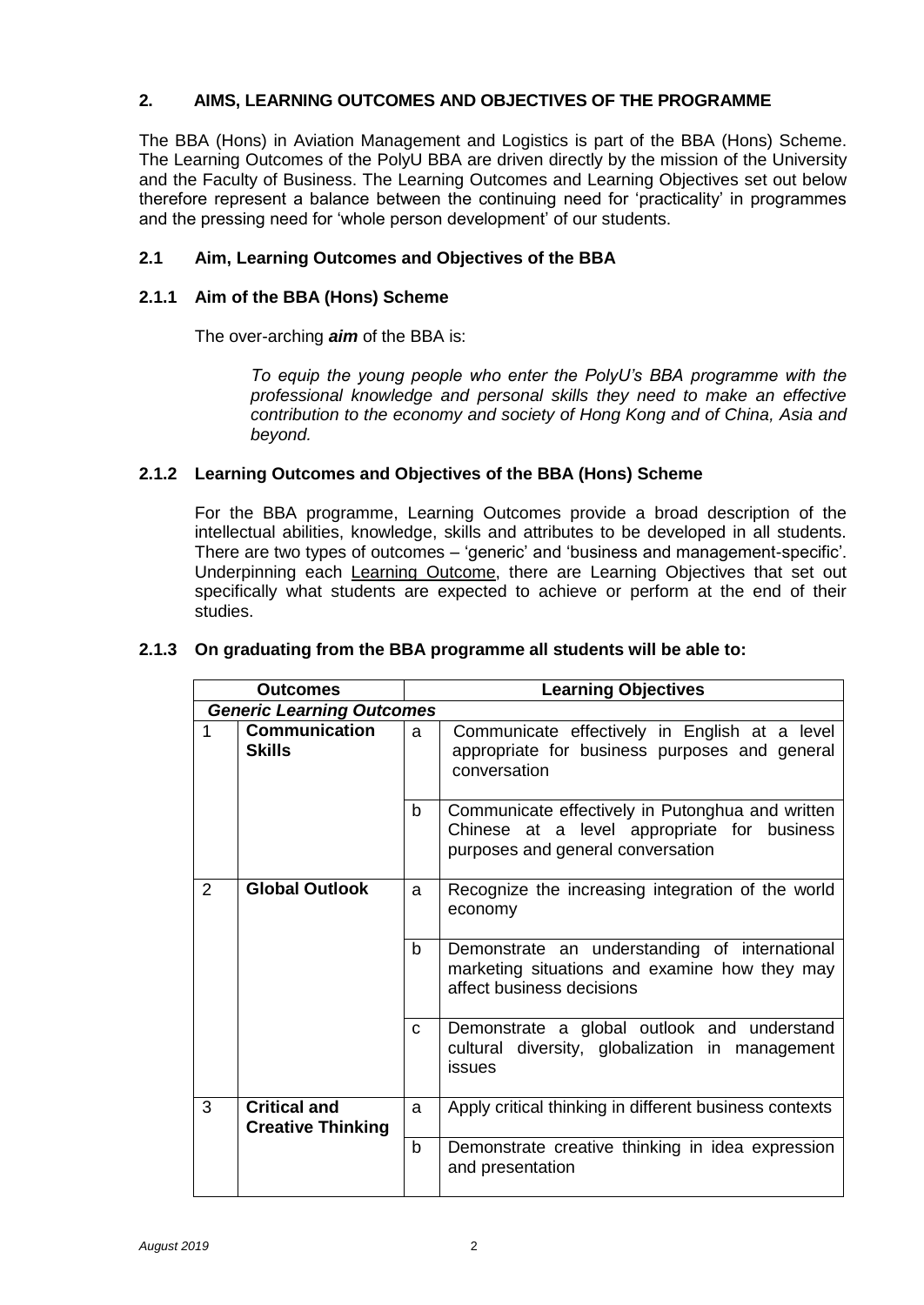|                | <b>Outcomes</b>                             | <b>Learning Objectives</b> |                                                                                                           |
|----------------|---------------------------------------------|----------------------------|-----------------------------------------------------------------------------------------------------------|
| $\overline{4}$ | <b>Ethical Reasoning</b>                    | a                          | Identify and respond appropriately to ethical issues                                                      |
|                |                                             | $\mathsf b$                | as they arise in different business settings                                                              |
|                |                                             |                            | Analyze ethical issues as they arise generally<br>within<br>the<br>framework<br>of<br>corporate<br>social |
|                |                                             |                            | responsibility                                                                                            |
|                |                                             |                            |                                                                                                           |
| 5              | <b>Entrepreneurship</b>                     | a                          | Explore and present an entrepreneurial business                                                           |
|                | and Innovation                              |                            | opportunity in a freshman group project                                                                   |
|                |                                             | $\mathsf b$                | business<br>evaluate<br>Develop<br>and<br>innovative                                                      |
|                |                                             |                            | opportunities using business analytics                                                                    |
|                |                                             |                            |                                                                                                           |
|                |                                             | C                          | Identify innovative solutions to<br>problems<br>in                                                        |
|                |                                             |                            | management accounting                                                                                     |
|                |                                             | d                          | Adopt an entrepreneurial perspective to identify if                                                       |
|                |                                             |                            | there are any business opportunities that may arise                                                       |
|                |                                             |                            | from a Capstone Project                                                                                   |
|                |                                             |                            |                                                                                                           |
|                |                                             |                            | <b>Business and Management-specific Learning Outcomes</b>                                                 |
| 6              | <b>Information</b><br><b>Technology and</b> | a                          | Apply information technologies in solving business<br>problems and evaluate their effectiveness and       |
|                | <b>Data Analytics</b>                       |                            | managerial implications                                                                                   |
|                |                                             |                            |                                                                                                           |
|                |                                             | $\mathsf{b}$               | Analyze and tackle business problems<br>using                                                             |
|                |                                             |                            | various types of data analytics tools                                                                     |
| $\overline{7}$ | <b>Accounting &amp;</b>                     | a                          | analyze financial<br>Prepare<br>and<br>reports<br>for                                                     |
|                | <b>Finance</b>                              |                            | organizations                                                                                             |
|                |                                             |                            |                                                                                                           |
|                |                                             | b                          | Apply basic financial theories and understand the                                                         |
|                |                                             |                            | operations of financial markets                                                                           |
| 8              | <b>Value Creation</b>                       | a                          | Appraise the economic values created in the                                                               |
|                |                                             |                            | allocation of resources                                                                                   |
|                |                                             |                            |                                                                                                           |
|                |                                             | b                          | Identify and analyze the means by which values                                                            |
|                |                                             |                            | are created in goods and services in marketing                                                            |
|                |                                             | C                          | Demonstrate<br>how<br>service<br>and<br>manufacturing                                                     |
|                |                                             |                            | operations create value in the processes                                                                  |
|                |                                             |                            |                                                                                                           |
| 9              | <b>Managing People</b>                      | a                          | Apply intra-personal and leadership concepts and                                                          |
|                | and Organization                            |                            | theories in organizational settings                                                                       |
|                |                                             | $\mathsf b$                | Explain and analyze the functions of management                                                           |
|                |                                             |                            | in organizations: planning, organizing, leading, and                                                      |
|                |                                             |                            | controlling                                                                                               |
|                |                                             |                            |                                                                                                           |
| 10             | <b>Strategic</b>                            | a                          | Apply the models of operations management to<br>in different<br>business                                  |
|                | <b>Planning and</b><br><b>Thinking</b>      |                            | guide decision-making<br>settings                                                                         |
|                |                                             |                            |                                                                                                           |
|                |                                             | b                          | Specify parameters of strategic choice within which                                                       |
|                |                                             |                            | business organizations set objectives and take                                                            |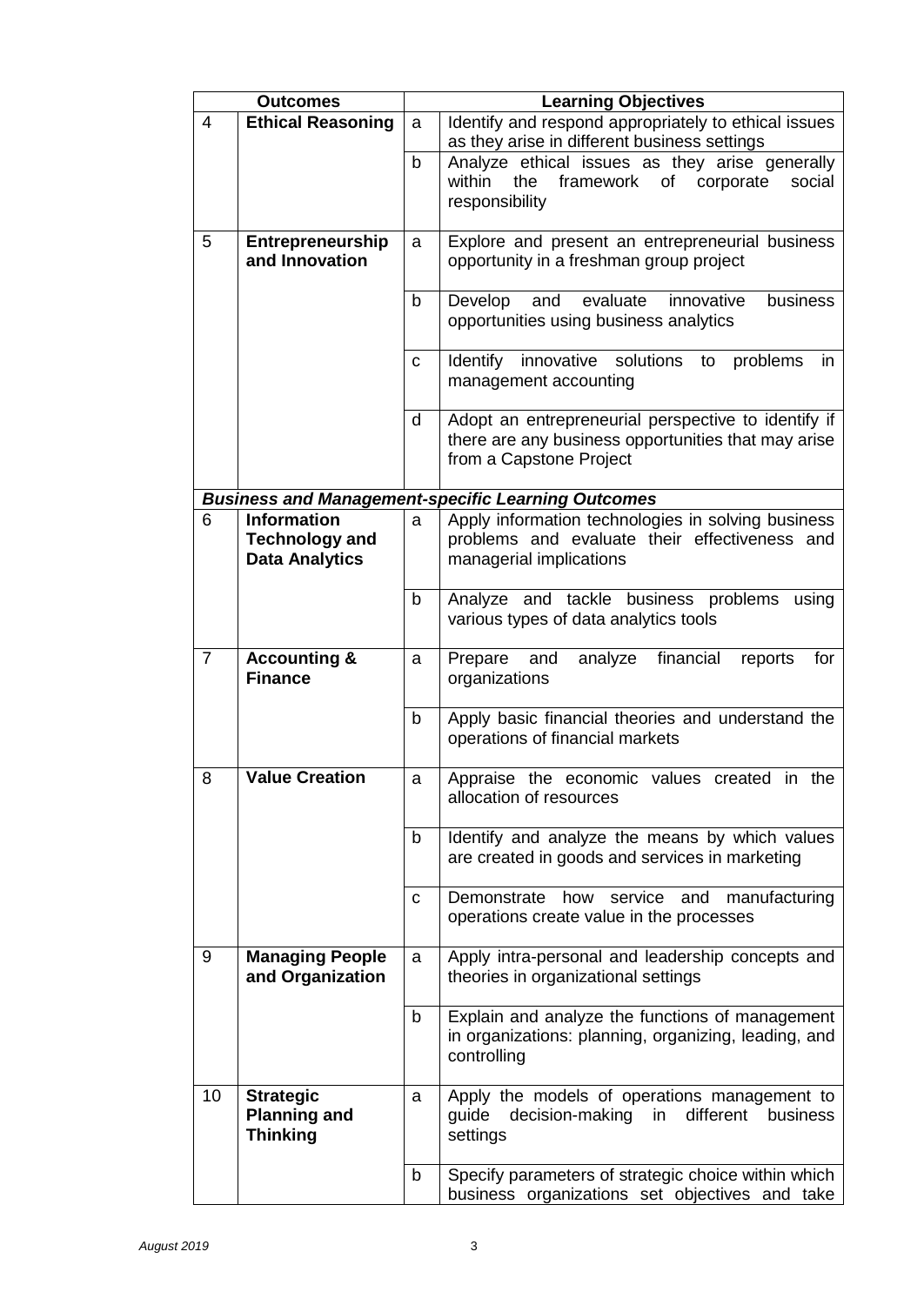|    | <b>Outcomes</b> | <b>Learning Objectives</b>                                                    |  |
|----|-----------------|-------------------------------------------------------------------------------|--|
|    |                 | actions                                                                       |  |
|    |                 |                                                                               |  |
|    |                 | In addition to the outcomes specified for the BBA scheme as a whole, students |  |
|    |                 | graduating from specific Major awards should achieve their:                   |  |
| 11 | Major-specific  | Have sufficient professionally-specific skills<br>and                         |  |
|    | Learning        | knowledge to make an immediate contribution to the                            |  |
|    | <b>Outcome</b>  | workplace, and to facilitate the process of continuous                        |  |
|    |                 | professional development                                                      |  |
|    |                 |                                                                               |  |
|    |                 | (The profession referred to here is that relating to the                      |  |
|    |                 | particular award)                                                             |  |

- **2.1.4** PolyU's educational mission is to nurture competent professionals who are also critical thinkers, effective communicators, innovative problem solvers, lifelong learners, and ethical leaders. The institutional learning outcomes for acquiring these graduate attributes at UG level are appropriately addressed by the totality of the BBA programme learning outcomes. In addition, some generic learning outcomes such as global outlook, sense of social and national responsibility, cultural appreciation and entrepreneurship are also addressed through co-curricular activities offered by faculties, departments and various teaching and learning support units of the University. Students are encouraged to take full use of such opportunities to achieve these learning outcomes.
- **2.1.5** The curriculum map for BBA (Hons) in Aviation Management and Logistics is in Appendix 1, which presents an analysis of the curriculum in relation to learning outcomes. It details how each of the programme outcomes is introduced, reinforced and assessed. Entrance requirements and other learning activities, such as WIE, independent language learning, and exchange programmes, are also included, to provide a complete overview of how the programme outcomes are to be met.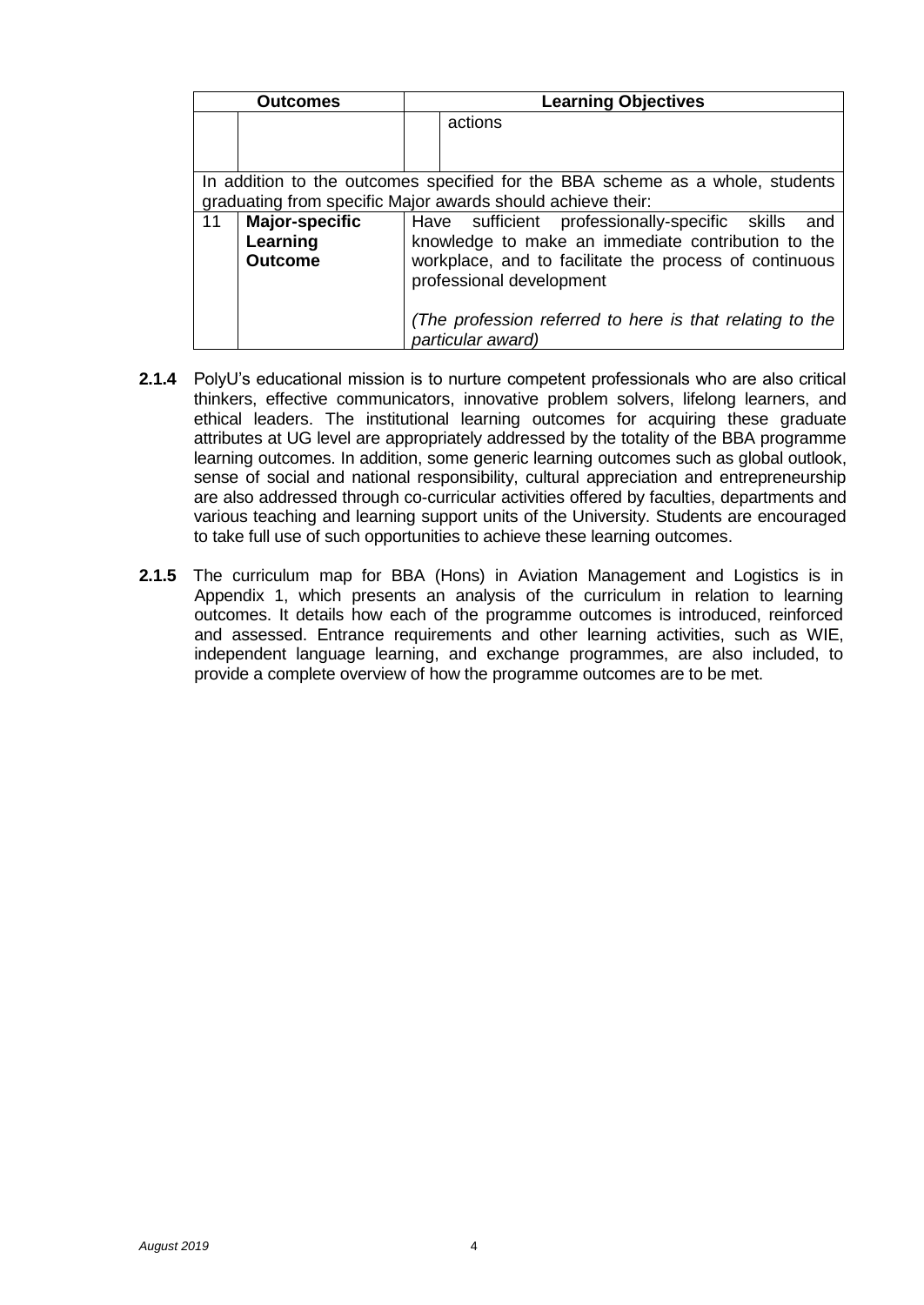#### **3. ADMISSION AND REGISTRATION**

#### **3.1 General Minimum Entrance Requirements**

The minimum entrance requirements are the University's General Minimum Entrance Requirements for Bachelor's degree programmes, as specified below:

 An appropriate Associate Degree / Higher Diploma from a recognised institution

#### **3.2 Subject Exemption**

Students may be exempted from taking any specified subjects, including mandatory General University Requirements (GUR) subjects, if they have successfully completed similar subjects previously in another programme or have demonstrated the level of proficiency/ability to the satisfaction of the subject offering Department. Subject exemption is normally decided by the subject offering Department. However, for applications which are submitted by students who have completed an approved student exchange programme, the subject exemption is to be decided by the programme offering Department in consultation with the subject offering Departments. In case of disagreement between the programme offering Department and the subject offering Department, the two Faculty Deans/School Board Chairmen concerned will make a final decision jointly on the application. If students are exempted from taking a specified subject, the credits associated with the exempted subject will not be counted towards meeting the award requirements (except for exemptions granted at admission stage). It will therefore be necessary for the students to consult the programme offering Department and take another subject in order to satisfy the credit requirement for the award.

#### **3.3 Credit Transfer**

- **3.3.1** Students may be given credits for recognised previous studies (including mandatory General University Requirements (GUR) subjects and the credits will be counted towards meeting the requirements for award. Transferred credits may not normally be counted towards more than one award. The granting of credit transfer is a matter of academic judgment. In assessing the transferability of subjects previously taken, the syllabus of that subject should be carefully scrutinized to ascertain that it is comparable to the PolyU's curriculum. Whether the previous studies are from institutions on credit-based or non-credit-based system should not be a matter of concern, and the subject size need not be a perfect match. To ascertain the academic standing of the institution offering the previous studies, the Department might need to request the institutions concerned to provide more relevant information.
- **3.3.2** Credit transfer may be done with or without the grade being carried over; the former should normally be used when the credits were gained from PolyU. Credit transfer with the grade being carried over may be granted for subjects taken from outside the University, if deemed appropriate, and with due consideration to the academic equivalence of the subjects concerned and the comparability of the grading systems adopted by the University and the other approved institutions. Subject credit transfer is normally decided by the subject offering Department. However, for applications which are submitted by students who have completed an approved student exchange programme, the decision will be made by the programme offering Department in consultation with the subject offering Departments.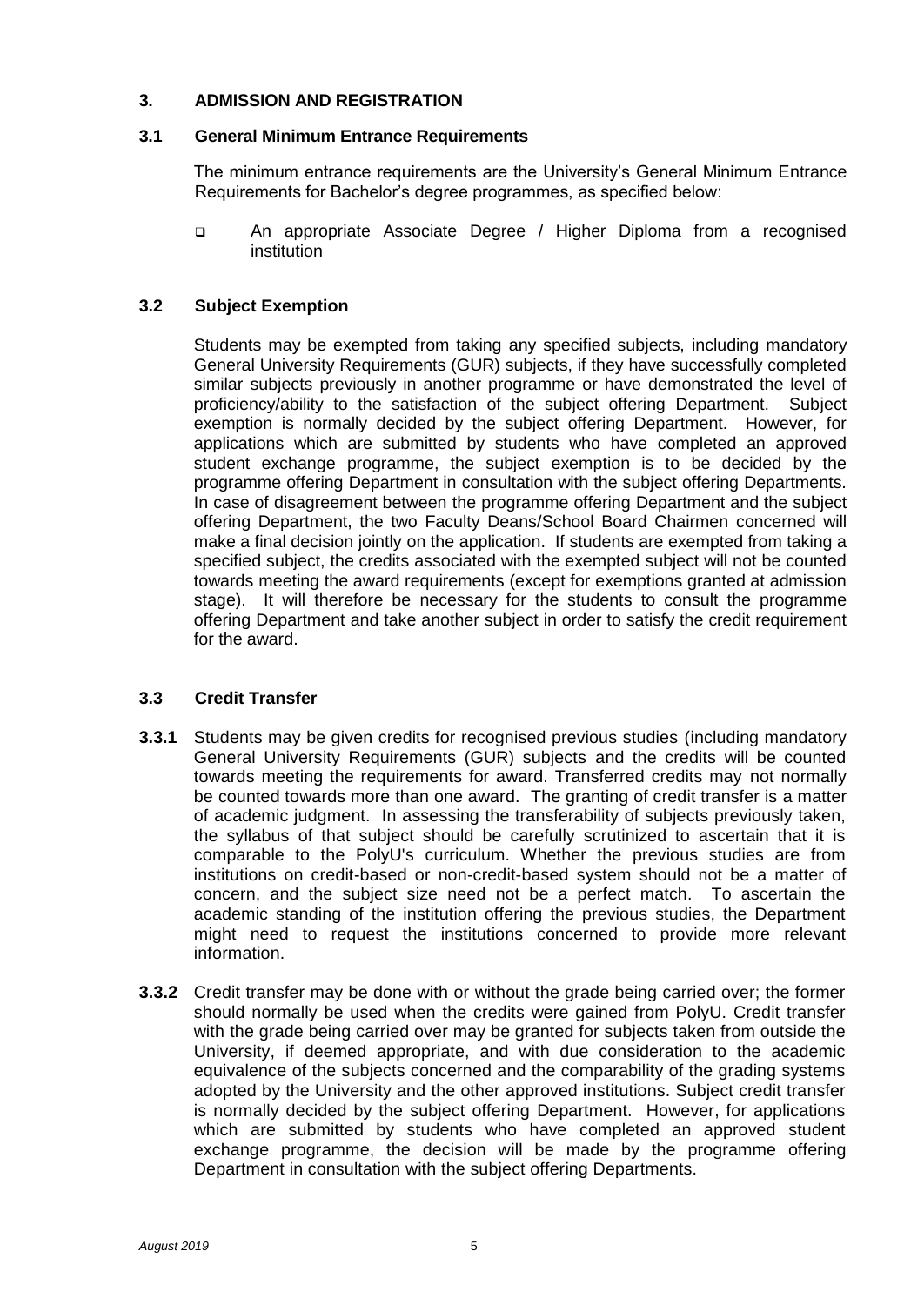- **3.3.3** Normally, not more than 50% of the credit requirement for award may be transferable from approved institutions outside the University. For transfer of credits from programmes offered by PolyU, normally not more than 67% of the credit requirement for award can be transferred. In cases where both types of credits are being transferred (i.e. from programmes offered by PolyU and from approved institutions outside the University), not more than 50% of the credit requirement for award may be transferred. For students admitted to an Articulation Degree or Senior Year curriculum which is already a reduced curriculum, irrespective of the entry qualifications they held when applying for admission to the programmes, they should not be given credit transfer for any required GUR subjects, and they must complete at least 60 credits to be eligible for award.
- **3.3.4** If a student is waived from a particular stage of study on the basis of advanced qualifications held at the time of admission, the student concerned will be required to complete fewer credits for award. For these students, the 'deducted' credits at the admission stage will be counted towards the maximum limit for credit transfer when students apply for further credit transfer after their admission. This also applies to students admitted to an Articulation Degree or Senior Year curriculum when they claim further credit transfer after admission.
- **3.3.5** Credit transfer can be applicable to credits earned by students through study at an overseas institution under an approved exchange programme. Students should, before they go abroad for the exchange programme, seek prior approval from the programme offering Department (who will consult the subject offering Departments as appropriate) on their study plan and credit transferability. As with all other credit transfer applications, the Departments concerned should scrutinise the syllabuses of the subjects which the students are going to take at the overseas institution, and determine their credit transferability based on academic equivalence with the corresponding subjects on offer at the PolyU, and the comparability of the grading systems adopted by PolyU and the overseas institution. The transferability of credits, and the suitability for allowing grades to be carried over, must be determined and communicated to students before they go abroad for the exchange programme. In order to overcome the problems associated with subject-to-subject mappings, block credit transfer rather than subject-by-subject credit transfer can be given.
- **3.3.6** All credit transfers approved will take effect only in the semester for which they are approved. A student who applies for transfer of credits during the re-enrolment or the add/drop period of a particular semester will only be eligible for graduation at the end of that semester, even if the granting of credit transfer will immediately enable the student to satisfy the credit requirement for the award.
- **3.3.7** Regarding credit transfer for GUR subjects, the Programme Host Department is the approval authority at the time of admission to determine the number of GUR credits which an Advanced Standing student will be required to complete for the award concerned.
- **3.3.8** For credit transfer of retaken subjects, the grade attained in the last attempt should be taken in the case of credit transfer with grade being carried over. Students applying for credit transfer for a subject taken in other institutions are required to declare that the subject grade used for claiming credit transfer was attained in the last attempt of the subject in their previous studies. If a student fails in the last attempt of a retaken subject, no credit transfer should be granted, despite the fact that the student may have attained a pass grade for the subject in the earlier attempts.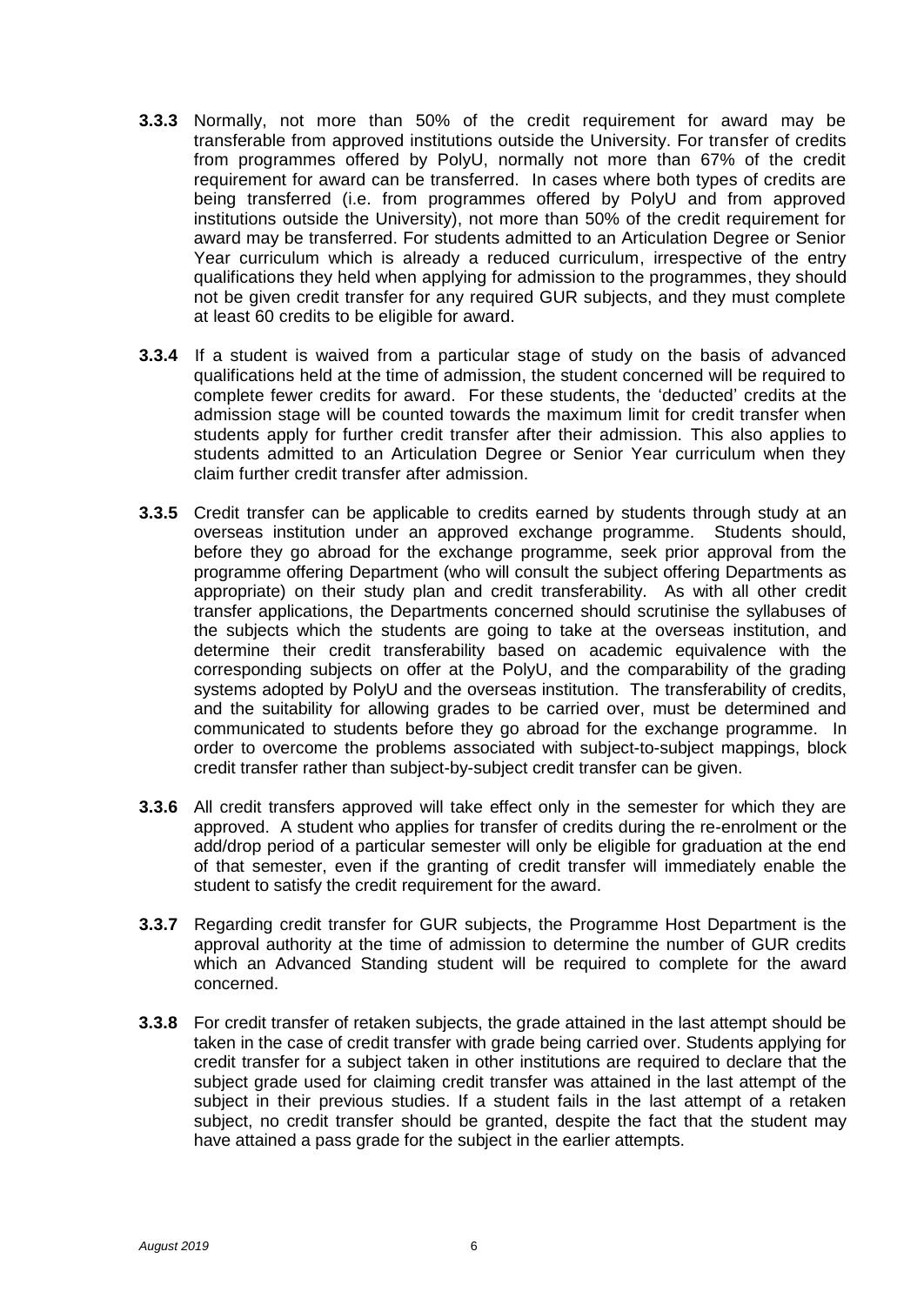**3.3.9** Students should not be granted credit transfer for a subject which they have attempted and failed in their current study unless the subject was taken by the student as an exchange-out student in his/ her current programme.

#### **3.4 Subject Registration and Withdrawal**

- **3.4.1** In addition to programme registration, students need to register for the subjects at specified periods prior to the commencement of the semester. An add/drop period will also be scheduled for each semester / term. Students may apply for withdrawal of their registration on a subject after the add / drop period, if they have a genuine need to do so. The application should be made to the relevant programme offering Department and will require the approval of both the subject lecturer and the host Department Programme Leader concerned (or an alternate academic staff authorised by the programme offering Department). Applications submitted after the commencement of the examination period will not be considered. For approved applications of subject withdrawal, the tuition fee paid for the subject will be forfeited and the withdrawal status of the subject will be shown in the examination result notification and transcript of studies, but will not be counted in the calculation of the GPA.
- **3.4.2** The pre-requisite requirements of a subject must have been fulfilled before a student registers for that subject. However, the subject offering Department has the discretion to waive the pre-requisite requirements of a subject, if deemed appropriate. If the prerequisite subject concerned forms part of the requirements for award, the subject has to be passed in order to satisfy the graduation requirements for the programme concerned, despite the waiving of the pre-requisite.
- **3.4.3** Subject to the maximum study load of 21 credits per semester and the availability of study places, students are allowed to take additional subjects on top of the prescribed credit requirement for award before they become eligible for graduation. Students will be allowed to take additional subjects for broadening purpose, after they fulfill the graduation requirements and for the following semester. However, they will still be subject to the maximum study load of 21 credits per semester and the availability of places in the subjects concerned, and their enrolment will be as subject-based students only.

#### **3.5 Study Load**

- **3.5.1** For students following the progression pattern specified for their programme, they have to take the number of credits and subjects, as specified in the Programme Document, for each semester. Students cannot drop those subjects assigned by the department unless prior approval has been given by the department.
- **3.5.2** The normal study load is 15 credits in a semester for full-time study. The maximum study load to be taken by a student in a semester is 21 credits, unless exceptional approval is given by the Head of the programme offering Department. For such cases, students should be reminded that the study load approved should not be taken as grounds for academic appeal.
- **3.5.3** To help improve the academic performance of students on academic probation, these students will be required to take a reduced study load in the following semester (Summer Term excluded) and consult their academic advisor for study plan. The maximum number of credits to be taken by the students will be subject to the approval of the Department.
- **3.5.4** Students are not allowed to take zero subject in any semester, including the mandatory summer term as required by some programmes, unless they have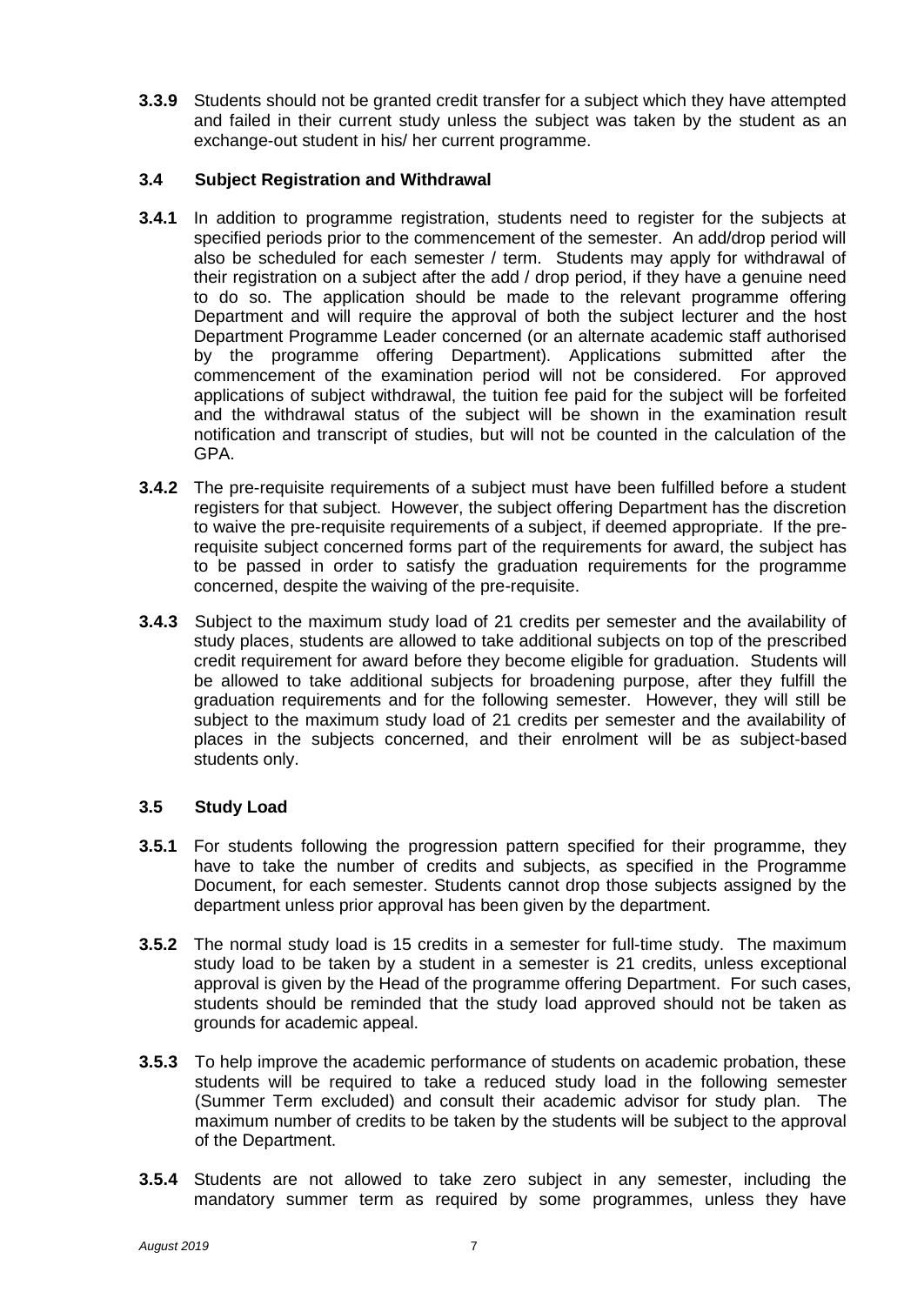obtained prior approval from the programme offering Department; otherwise they will be classified as having unofficially withdrawn from their programme. Students who have been approved for zero subject enrolment (i.e. taking zero subject in a semester) are allowed to retain their student status and continue using campus facilities and library facilities. Any semester in which the students are allowed to take zero subject will nevertheless be counted towards the maximum period of registration.

**3.5.5** Students who have obtained approval to pace their studies and students on programmes without any specified progression pattern who wish to take more than the normal load of 15 credits in a semester should seek advice from the Department concerned before the selection of subjects.

#### **3.6 Deferment of Study**

- **3.6.1** Students may apply for deferment of study if they have a genuine need to do so such as illness or posting to work outside Hong Kong. Approval from the Department offering the programme is required. The deferment period will not be counted towards the maximum period of registration.
- **3.6.2** Application for deferment of study will be entertained only in exceptional circumstances from students who have not yet completed the first year of a full-time or sandwich programme.
- **3.6.3** Where the period of deferment of study begins during a stage for which fees have been paid, no refund of such fees will be made.
- **3.6.4** Students who have been approved for deferment are not entitled to enjoy any campus facilities during the deferment period.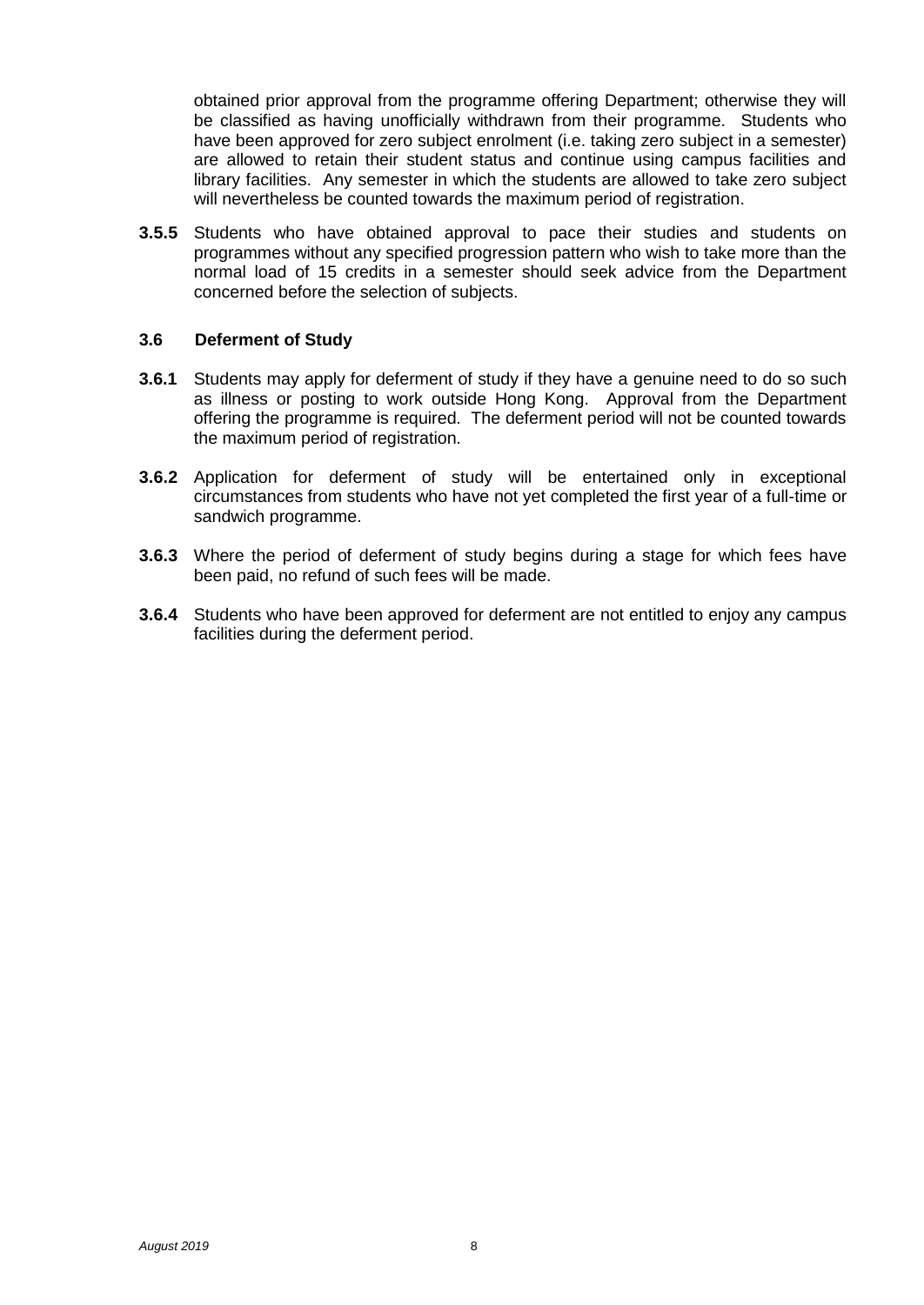#### **4. CURRICULUM STRUCTURE**

This section sets out the requirements for graduation. It defines the structure of the 2-year fulltime top-up degree programme within the BBA scheme.

To qualify for graduation, a student must complete **at least 65 academic credits**, including the following:

- 9 credits of General University Requirements (GUR);
- 56 credits of Discipline Specific Requirement (DSR);

Students are also required to complete 3 training credits in Work-integrated Education (WIE) in order to graduate.

Students can base on their own learning needs and interest to take more elective subjects beyond GUR and DSR until the total number of credits reaches 75 without incurring a higher tuition rate. Students can use these extra electives for taking advanced electives, or for further broadening purposes.

According to the University regulations, Minor study option will not be applicable to students admitted to the advanced stage of a programme, nor to students who are admitted to an articulation degree programme.

#### **4.1 General University Requirements (GUR) (9 credits)**

Students are required to complete the following general requirements for graduation in addition to programme specific requirements:

| <b>Area and Credit Requirement</b>                                                                                                | <b>Curriculum Requirement</b>                                                                                                                                                                                                                                                                                                                                                                                                                  |
|-----------------------------------------------------------------------------------------------------------------------------------|------------------------------------------------------------------------------------------------------------------------------------------------------------------------------------------------------------------------------------------------------------------------------------------------------------------------------------------------------------------------------------------------------------------------------------------------|
| (a) Cluster-Area<br>Requirements<br>(CAR)<br>[6 credits; min. 3 credits should<br>be in subject designated as<br>"China-related"] | Students should not take more than 3<br>$\bullet$<br>credits (normally 1 subject) from the same<br>cluster area.<br>Students need to fulfill the English and<br>Chinese reading and writing requirements<br>and 3 credits of China Studies<br>Requirement (CSR).<br>Students may apply for a waiver if they<br>have fulfilled the English and Chinese<br>reading and writing requirements and/or<br>CSR requirement in their previous studies. |
| (b) Service Learning [3 credits]                                                                                                  |                                                                                                                                                                                                                                                                                                                                                                                                                                                |

No further credit transfer will be given to the required GUR unless the student is admitted on qualification more advanced than Associate Degree/Higher Diploma<sup>1</sup> and had also completed comparable components in their earlier studies.

Regarding Language and Communication Requirements (LCR), this is normally not required. Only those students not meeting the equivalent standard of the Undergraduate Degree LCR (based on their previous studies in AD/HD programmes and their academic performance will be required to take degree LCR subjects on top of the normal curriculum requirement. The Programme offering department will refer to

—<br>—

<sup>&</sup>lt;sup>1</sup> The admission of students to UGC-funded Articulation Degree programmes and Senior Year intakes on the basis of qualification(s) more advanced than Associate Degree/Higher Diploma is subject to the conditions stipulated by UGC governing the UGC-funded Senior Year places.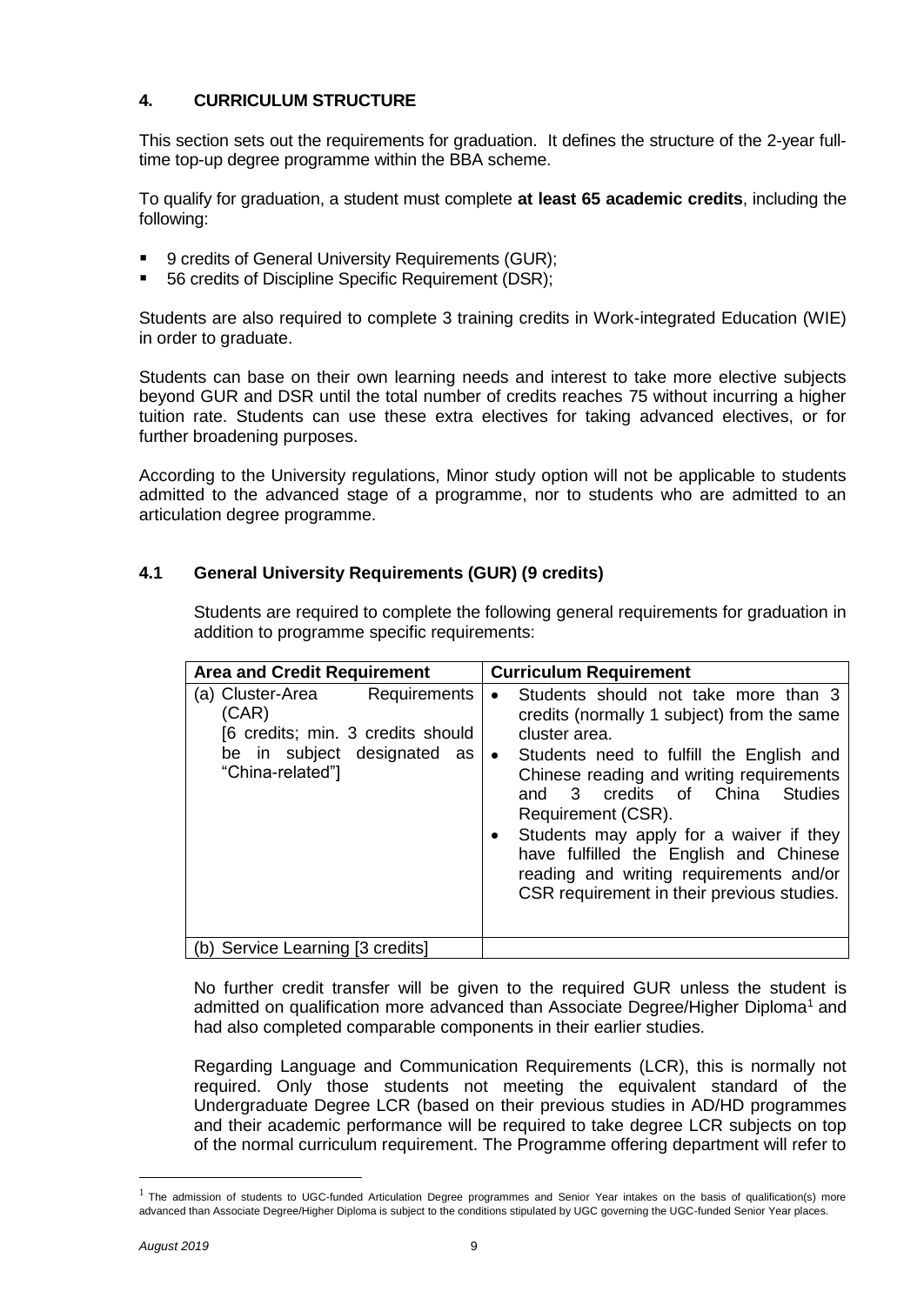the guidelines provided by the Language Centres (ELC and CLC) to determine whether a new student has met the equivalent standard. Non-Chinese speakers and those students whose Chinese standards are at junior secondary level or below will be default be exempted from the DSR-Chinese and CAR-Chinese Reading and Writing requirements. However, this group of students would still be required to take one Chinese LCR subject to fulfil their Chinese LCR.

#### **(a) Cluster Areas Requirement (CAR) (6 credits)**

To expand students' intellectual capacity beyond their disciplinary domain and to enable them to tackle professional and global issues from a multidisciplinary perspective, students are required to successfully complete at least one 3-credit subject in each of the following two Cluster Areas:

- History, Culture and World Views
- Science, Technology and Environment

#### **Reading and Writing Requirement**

To enhance students' literacy skills in reading and writing, students must, among the Cluster Areas Requirement (CAR) subjects they take, pass one subject that includes the requirement for a substantive piece of writing in English (EW Requirement) and one subject with the requirement of a substantive piece of writing in Chinese (CW Requirement). Subjects approved for meeting the Writing Requirement will be given a "W' designation.

Students must also, among the CAR subjects they take, pass one subject that includes the requirement for the reading of an extensive text in English (ER Requirement) and one subject with the requirement for the reading of an extensive text in Chinese (CR Requirement). Subjects approved for meeting the Reading Requirement will be given an "R" designation.

Students who are non-Chinese speakers or those whose Chinese standards are at junior secondary level or below will be, by default, exempted from the Reading and Writing Requirements in Chinese.

#### **China-Studies Requirement**

To enable students to develop a deeper understanding of China (i.e., its history, culture and society, as well as emerging issues or challenges), students are further required to complete at least 3 credits of CAR subjects which are designated as "China-related" from any of the four Cluster Areas.

#### **(b) Service-Learning (3 credits)**

All students must successfully complete one 3-credit subject designated to meet the service-learning requirement, in which they are required to:

- (1) participate in substantial community service or civic engagement activities that will benefit the service users or the community at large in a meaningful way,
- (2) apply the knowledge and skills acquired from their Major or other learning experiences at the University to the community service activities, and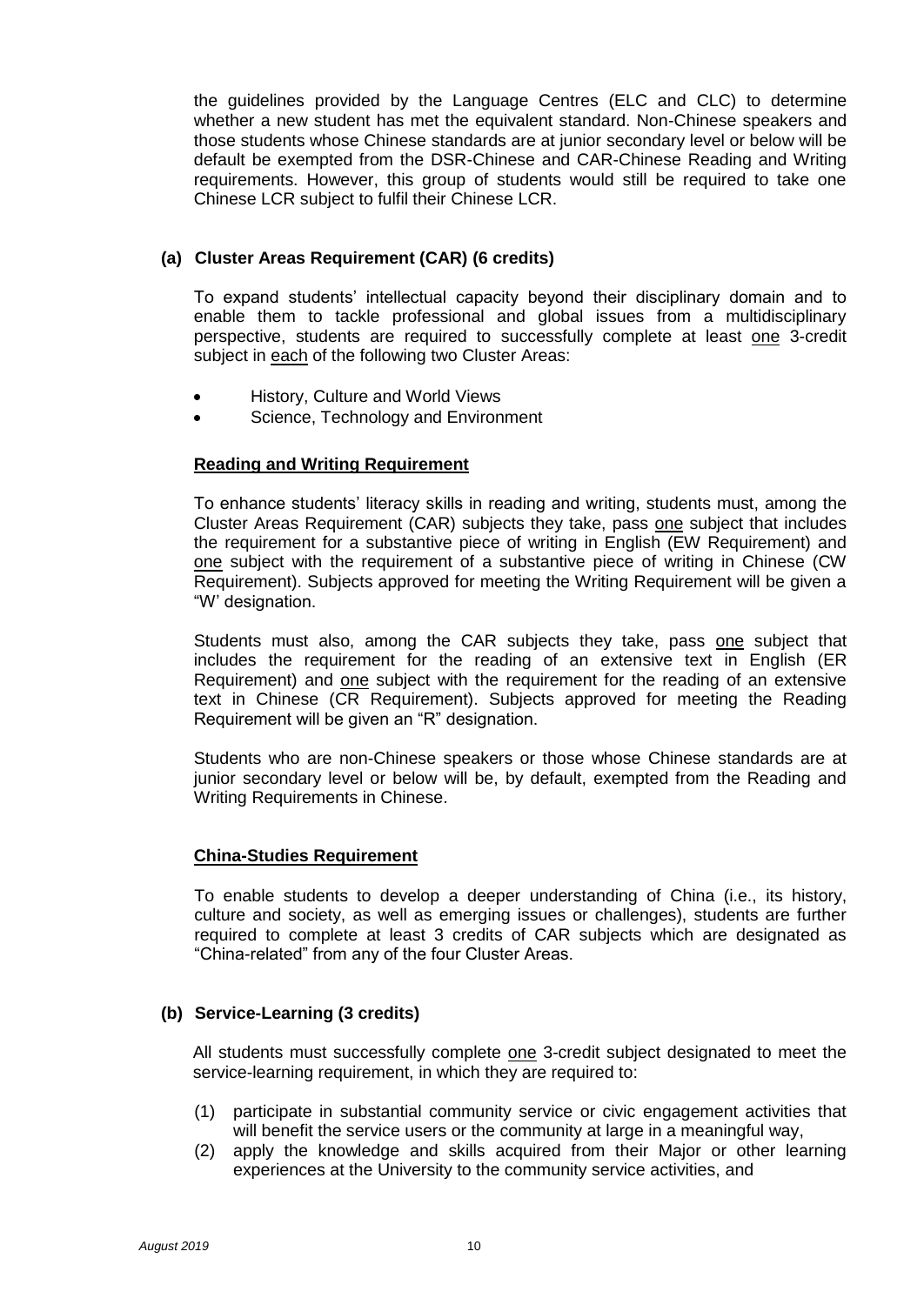(3) reflect on their service learning experience in order to link theory with practice for the development of a stronger sense of ethical, social and national responsibility.

#### **4.2 Discipline Specific Requirements (DSR) (56 credits)**

4.2.1 Compulsory BBA core subjects (30 credits)

| Subject Code    | <b>Subject Title</b>                               | Credit |
|-----------------|----------------------------------------------------|--------|
| AF2110          | <b>Management Accounting 1</b>                     | 3      |
| AF2504          | <b>Introduction to Business Law</b>                | 3      |
| AF2602          | <b>Global Economic Environment</b>                 | 3      |
| AF3313          | <b>Business Finance</b>                            | 3      |
| <b>CLC3221P</b> | <b>Chinese Language Communication for Business</b> | 3      |
| ELC3221         | <b>Workplace English for Business Students I</b>   | 3      |
| ELC3222         | <b>Workplace English for Business Students II</b>  | 3      |
| LGT2106         | <b>Principles of Operations Management</b>         | 3      |
| MM4311          | <b>Strategic Management</b>                        | 3      |
| MM4513          | <b>Corporate Social Responsibility</b>             | 3      |

4.2.2 Specialist Subjects in BBA-AML programme (26 credits) Compulsory Subjects (6 subjects / 20 credits)

| <b>Subject Code</b> | <b>Subject Title</b>                                           |
|---------------------|----------------------------------------------------------------|
| <b>ISE3012</b>      | Introduction to Aviation Industries (2 credits)                |
| <b>ISE3016</b>      | <b>Aviation Safety and Security Management</b>                 |
| <b>LGT3007</b>      | <b>Air Transport Logistics</b>                                 |
| LGT4012             | <b>Airport Management</b>                                      |
| LGT4800             | Airline Strategy and Management                                |
| LGT4801             | Aviation Management and Logistics Capstone Project (6 credits) |

Specialist Elective Subjects (choose any 2 subjects / 6 credits)

| <b>Subject Code</b> | <b>Subject Title</b>                                             |
|---------------------|------------------------------------------------------------------|
| <b>HTM4401</b>      | In-flight Service Management                                     |
| <b>HTM4402</b>      | Environmental Management for the Travel and Hospitality Industry |
| <b>ISE449</b>       | Mobile Technologies for Logistics Systems                        |
| <b>ISE461</b>       | Green Legislation and Supply Chain Logistics                     |
| <b>ISE4014</b>      | Aircraft Service Engineering and Logistics                       |
| <b>ISE4023</b>      | Risk Management in Aviation                                      |
| <b>LGT3027</b>      | Air Flight Operations Management                                 |
| LGT3106             | <b>Quality Management</b>                                        |
| LGT3800             | Airline Operations and Revenue Management                        |
| LGT4017             | Information Systems for Logistics Management                     |

4.2.3 Work-Integrated Education (please refer to Section 5 for details)

| <b>Subject Code</b> | Subject Title                    | <b>Training Credit</b> |
|---------------------|----------------------------------|------------------------|
| LGT3901             | <b>Work-Integrated Education</b> |                        |

Student must acquire at least 3 'WIE credits' (classified as training credits) in addition to the minimum 65 academic credits to be eligible for graduation.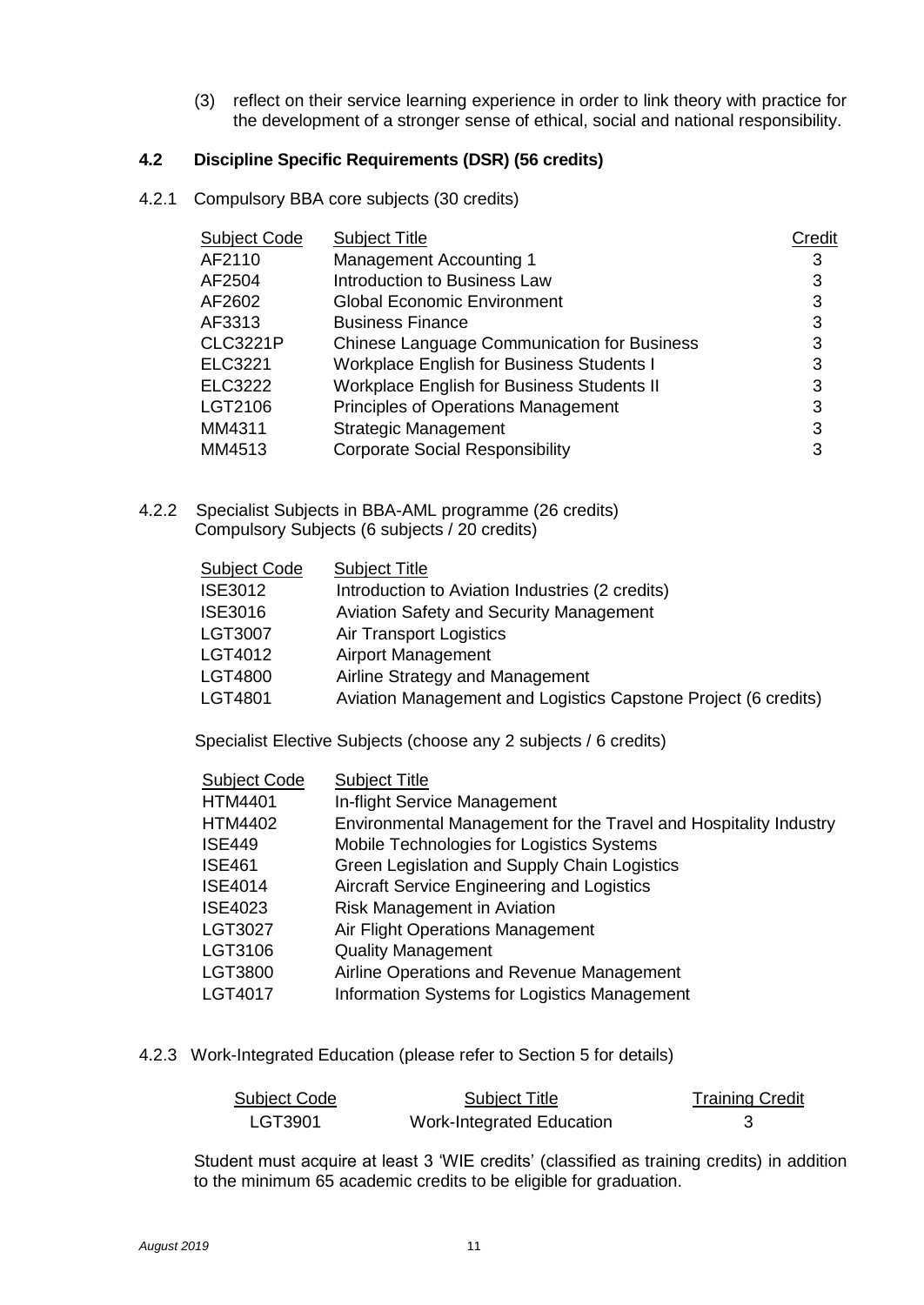#### **4.3 Indicative Progression Pattern**

An indicative progression pattern for the programme / discipline-specific requirements (DSR) of BBA (Hons) in Aviation Management and Logistics is shown in Table 4.3.1. As this is a credit-based programme, these are indicative and students may choose to proceed at a slower or faster pace. However, it is anticipated that the great majority of students will follow these or similar patterns. Subjects which are in particularly high demand may be offered more than once per year, which would give students additional flexibility in determining their own pattern of progression. The maximum study load that a student can take in a semester is 21 credits.

#### **Table 4.3.1 Indicative Progression Pattern for BBA (Hons) in Aviation Management and Logistics (02402-AML)**

| <b>Suggested</b><br><b>Semester</b>  | Code            | <b>Subject</b>                                     | <b>Credit</b>  |  |  |
|--------------------------------------|-----------------|----------------------------------------------------|----------------|--|--|
| Year 1 (Semester 1)                  |                 |                                                    |                |  |  |
| 1                                    | AF2602          | <b>Global Economic Environment</b>                 | 3              |  |  |
| 1                                    | AF2504          | <b>Introduction to Business Law</b>                | 3              |  |  |
| 1                                    | <b>CLC3221P</b> | <b>Chinese Language Communication for Business</b> | 3              |  |  |
| 1                                    | <b>ISE3012</b>  | Introduction to Aviation Industries                | $\overline{2}$ |  |  |
| 1                                    | LGT4012         | <b>Airport Management</b>                          | 3              |  |  |
| 1                                    |                 | CAR <sub>1</sub>                                   | 3              |  |  |
|                                      |                 |                                                    | 17             |  |  |
|                                      |                 | Year 1 (Semester 2)                                |                |  |  |
| $\overline{2}$                       | AF2110          | <b>Management Accounting 1</b>                     | 3              |  |  |
| $\overline{2}$                       | <b>ELC3221</b>  | <b>Workplace English for Business Students I</b>   | 3              |  |  |
| $\overline{2}$                       | LGT2106         | <b>Principles of Operations Management</b>         | 3              |  |  |
| $\overline{2}$                       | <b>LGT4800</b>  | Airline Strategy and Management                    | 3              |  |  |
| $\overline{2}$                       |                 | <b>Specialist Elective 1</b>                       | 3              |  |  |
| $\overline{2}$                       |                 | Service-Learning                                   | 3              |  |  |
|                                      |                 |                                                    | 18             |  |  |
|                                      |                 | Year 2 (Semester 1)                                |                |  |  |
| 1                                    | AF3313          | <b>Business Finance</b>                            | 3              |  |  |
| 1                                    | LGT3007         | <b>Air Transport Logistics</b>                     | 3              |  |  |
| 182                                  | LGT4801         | <b>AML Capstone Project</b>                        | 3              |  |  |
| 1                                    | MM4311          | <b>Strategic Management</b>                        | 3              |  |  |
| 1                                    |                 | <b>Specialist Elective 2</b>                       | 3              |  |  |
|                                      |                 |                                                    | 15             |  |  |
|                                      |                 | Year 2 (Semester 2)                                |                |  |  |
| 2                                    | <b>ISE3016</b>  | Aviation Safety and Security Management            | 3              |  |  |
| 2                                    | <b>ELC3222</b>  | <b>Workplace English for Business Students II</b>  | 3              |  |  |
| 1 & 2                                | LGT4801         | <b>AML Capstone Project</b>                        | 3              |  |  |
| 2                                    | MM4513          | <b>Corporate Social Responsibility</b>             | 3              |  |  |
| $\overline{2}$                       |                 | CAR <sub>2</sub>                                   | 3              |  |  |
|                                      |                 |                                                    | 15             |  |  |
| <b>Total academic credits: 65</b>    |                 |                                                    |                |  |  |
| <b>Plus</b>                          |                 |                                                    |                |  |  |
| Training credits in WIE (LGT3901): 3 |                 |                                                    |                |  |  |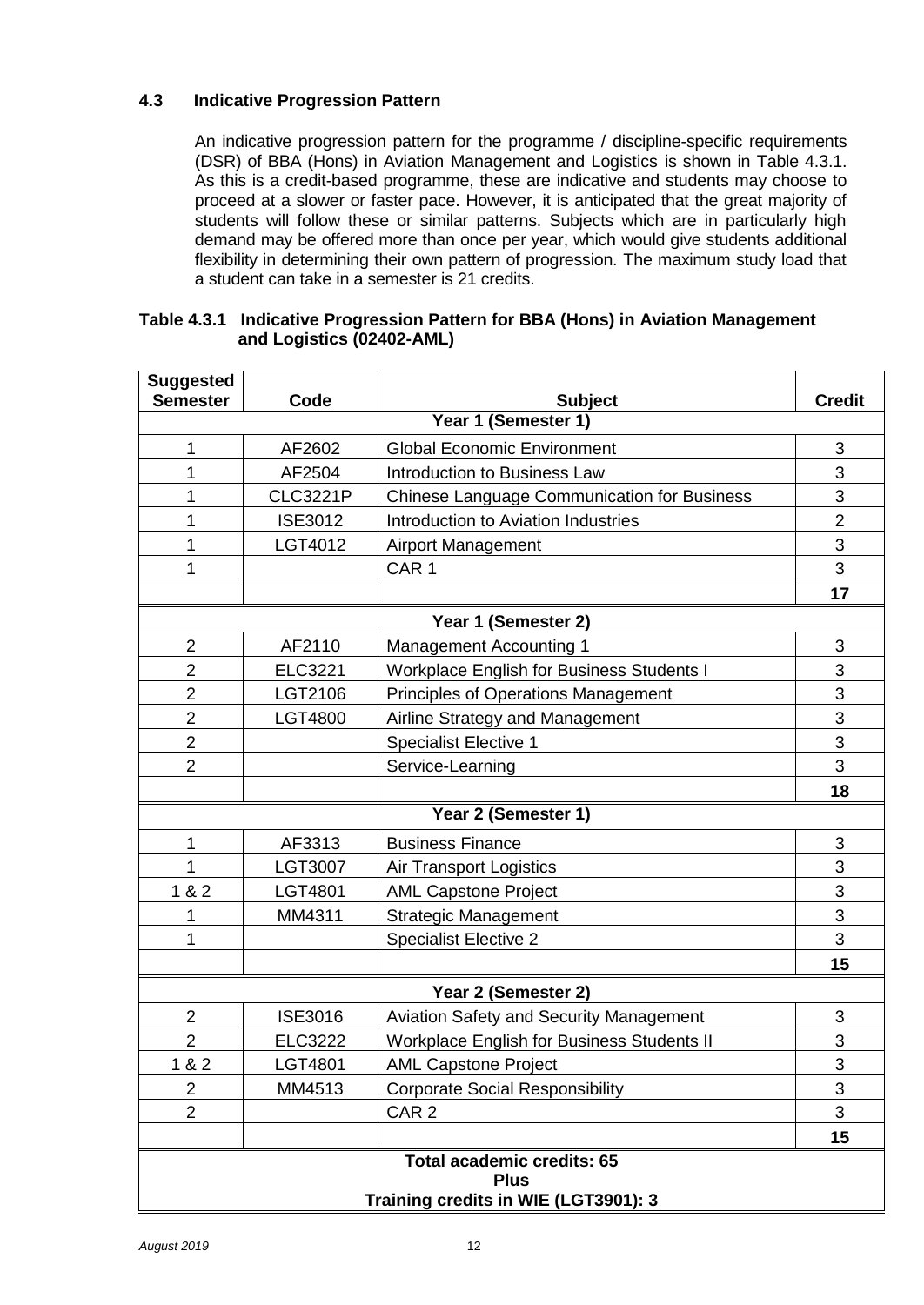Notes:

- *(1) The indicative progression pattern is for illustration purpose.*
- *(2) Depending on an individual's academic merits, the credit requirement for graduation is between 60 and 75.*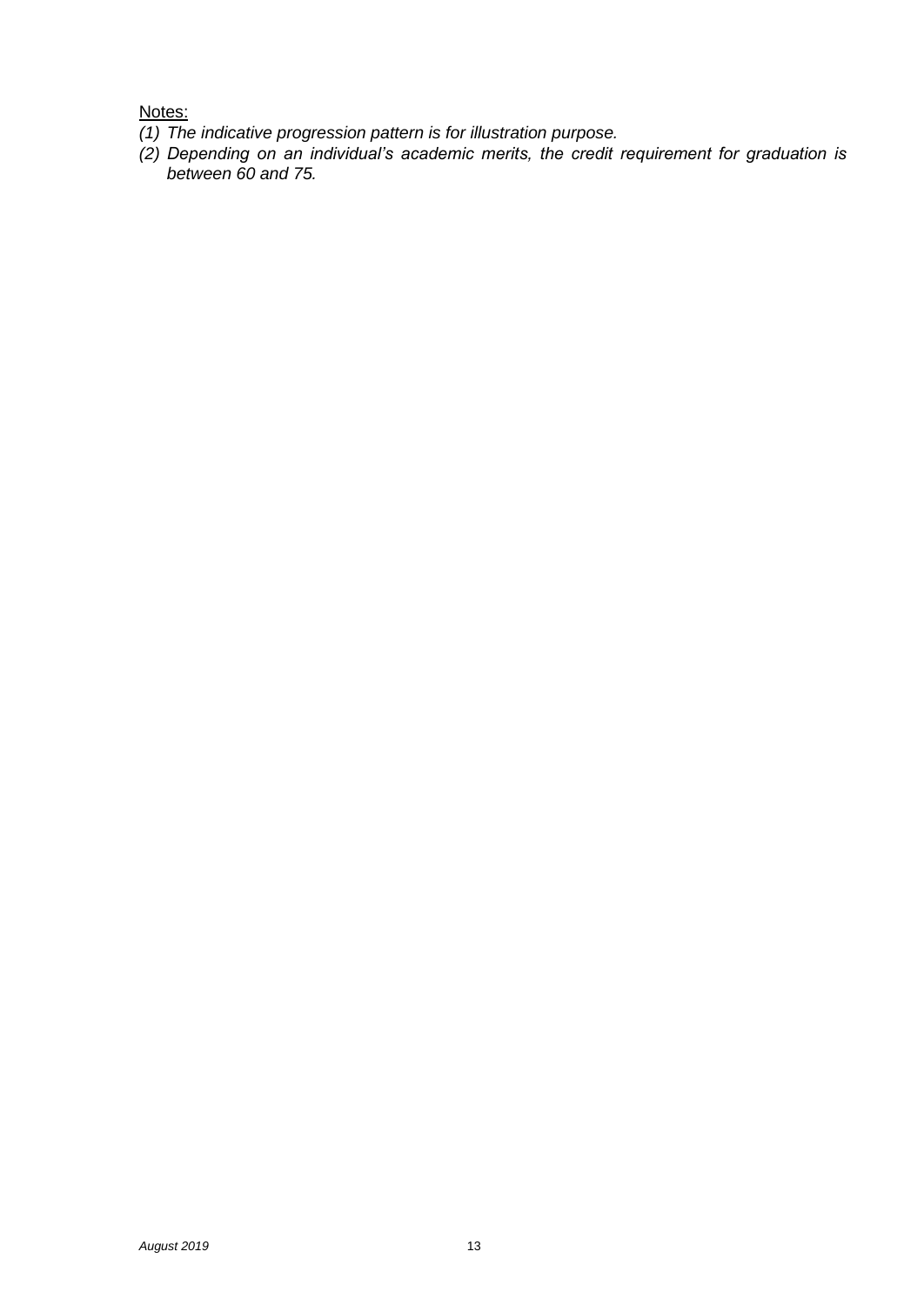#### **5. WORK-INTEGRATED EDUCATION (WIE)**

LGT3901 Work-Integrated Education WIE (3 training credits) is a mandatory component of BBA curriculum. It is "work-based learning experiences which take place in an organizational context relevant to a student's future profession, or the development of generic skills that will be valuable in that profession." An essential and compulsory component in the Faculty's BBA education, WIE facilitates the integration of knowledge, skills, and competences between the classroom and the real world, thus equipping students with valuable work experience as well as practical readiness for full-time employment upon graduation.

#### **WIE Assessment:**

Students are required to obtain a "Pass" in the subject **LGT3901 Work-Integrated Education** upon graduation, i.e. successfully complete at least 100 hours of placement in one organization. A maximum 10 hours each can come from WIE related training workshops and from taking on a leadership role in a student association, e.g. the Hong Kong Polytechnic University Students' Union, Faculty of Business Students' Association, Accounting and Finance Society, Logistics and Maritime Studies Society, or Management and Marketing Society. The WIE fulfillment will be recorded under "Other Fulfillment" in SRS System as well.

#### **5.1 Learning Objectives of WIE**

At the end of WIE, the student should be able to:

#### **5.1.1 Areas of Personal Development**

- a. Appreciate his/her own learning style and determine the best approach to enhancing his/her learning;
- b. Appreciate his/her own learning and development needs and chart his/her learning and development plan for the next 3-5 years;
- c. Make informed choices/preferences for his/her career and formulate a suitable plan for achieving it;

#### **5.1.2 Areas of Workplace Appreciation**

- a. Understand the issues involved in the practical application of the skills, knowledge and information acquired in the University environment;
- b. Appreciate the requirements and demands of the real-world work environment, especially in the industry/sector where WIE was done so as to facilitate the smooth transition to full-time employment after graduation;
- c. Identify factors in organizational culture that influence sustainable competitive advantage, excellence, and progress.

#### **5.1.3 Areas of Key Skills**

- a. Develop strategic approaches to anticipate and handle challenges;
- b. Analyze problems and strategize solutions;
- c. Appreciate the computing skills he/she has acquired, determine areas that require further development, and make plans to achieve them;
- d. Communicate effectively and confidently;
- e. Work effectively individually as well as in teams;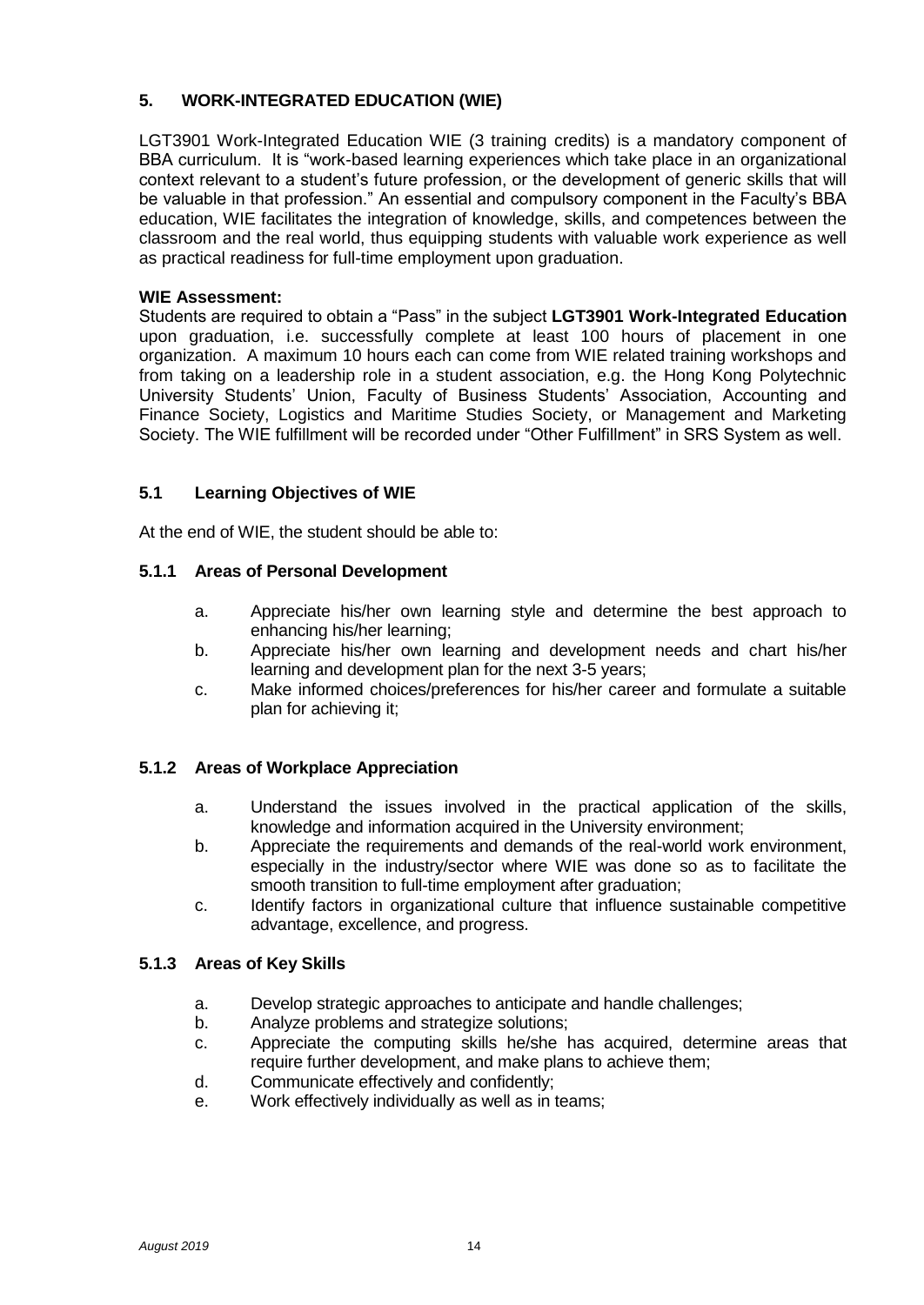#### **5.2 Requirements of WIE**

- **5.2.1** A student must acquire at least 3 'WIE credits' (classified as training credits) in addition to the 120 academic credits to be eligible for graduation and is highly recommended to complete the requirement before promotion to the final year of study.
- **5.2.2** Students may choose to fulfil the minimum 100-hour requirement through placement in one organization.
- **5.2.3** Students can undertake more than 1 WIE placement, but each WIE placement should preferably be at least 100 hours to make it more meaningful.
- **5.2.4** All work for WIE credit must be structured and measurable, where structured means that objectives are set for the work experience before it begins and measurable means that the attainment of those objectives is monitored and attested to by a person other than the student, usually the internship supervisor at the organisation where the work is done.
- **5.2.5** All work for WIE credits must take place in an organizational context relevant to the degree programme for which students are enrolled, OR must demonstrate that it develops generic transferable skills relevant to that programme.
- **5.2.6** WIE credits can be achieved through full-time, part-time, or project work done locally or overseas.
- **5.2.7** Students may participate in internship positions secured by themselves and/or the Faculty, their School or Department and the Office of Careers and Placement Services (CAPS). Internship placements secured by students must be approved by their School/Department WIE Coordinator in order for the hours to be counted towards achieving their WIE credit.
- **5.2.8** In general, it is recommended that students start their WIE internships after two semesters of studies at PolyU.
- **5.2.9** Students are encouraged to prepare for their WIE placements through a series of workshops and seminars organized by the University. Up to ten (10) hours of approved WIE training can be counted towards WIE work hours.
- **5.2.10** Students can also accumulate up to ten (10) hours of required WIE work hours from taking on a leadership role in a recognized student association as stipulated in the WIE assessment above.

#### **5.3 Compensation and Regulatory Matters**

- **5.3.1** WIE does not necessarily have to be paid. In general, the University will make no payment to students for WIE, and any payment by employers will be at the employer's discretion.
- **5.3.2** If there is an employment relationship between the student and the WIE offering organization, both the Minimum Wage Ordinance [\(https://www.labour.gov.hk/eng/news/mwo.htm\)](https://www.labour.gov.hk/eng/news/mwo.htm) and the MPF Ordinance (http://www.mpfa.org.hk/eng/information\_centre/faq/index.jsp) should be applied. However, these are subject to Employment Ordinance (http://www.labour.gov.hk/eng/legislat/content2.htm) that may apply during the internship period.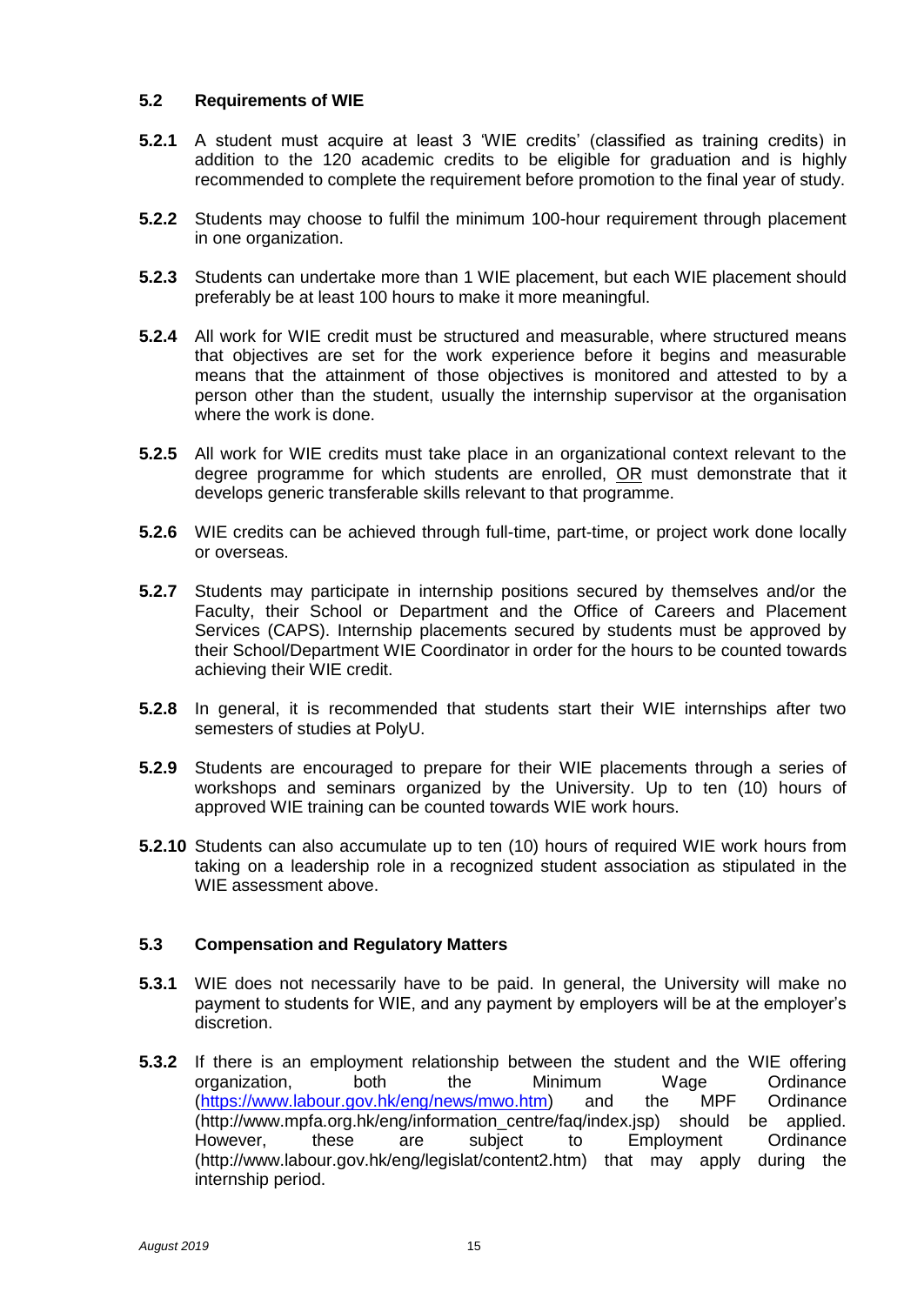- **5.3.3** The University covers all students under the Group Personal Accident insurance scheme which is applied world-wide. Students going on internship placements outside Hong Kong are encouraged to take up additional travel insurance.
- **5.3.4** Students going on internship placements in the Chinese Mainland or at international locations may apply for the University's Offshore WIE Sponsorship (OWS), offered via the Office of Careers and Placement Services (CAPS).
- **5.3.5** Non-local students are not exempted from WIE. However, they are required to obtain a valid "No Objection Letter" (NOL) issued by the Hong Kong Immigration Department (IMMD) before any engagement in a university recognized internship in Hong Kong.
- **5.3.6** The WIE requirements do not apply to overseas students on exchange in the University.

#### **5.4 WIE Placement Procedures**

- **5.4.1** WIE placements opportunities and relevant WIE announcements are made available year-round to relevant students via FB WIE Online System. It is the students' responsibility to search for suitable placements and follow the respective application procedures and deadlines.
- **5.4.2** Suitable candidates will be selected from a shortlist of applicants through tests and/or interviews (individual or group) by the Department WIE Office as well as the WIE partner organizations.

#### **5.5 WIE Assessments**

- **5.5.1** Assessment of WIE will be on a pass/fail basis, based upon:
	- a. An initial statement from the student on the objectives and duration of the work; and
	- b. A statement from the student's employer(s) confirming the duration of the work and satisfactory performance; and
	- c. A Self-Evaluation/Reflection by the student.

These three requirements need to be met for every WIE activity.

- **5.5.2** As with every course of study in their degree programme, students should note that it is their responsibility to secure the necessary 3 WIE credits for graduation.
- **5.5.3** Students should take note that their termination of internships without valid reason(s) or their being terminated from their internship will render them to have failed the WIE activity.

#### **5.6 Information on WIE**

Further information and updates on WIE are available at departmental websites as well as through students' campus email regularly.

Students should contact their School/Department WIE Coordinator for assistance should they have questions and queries.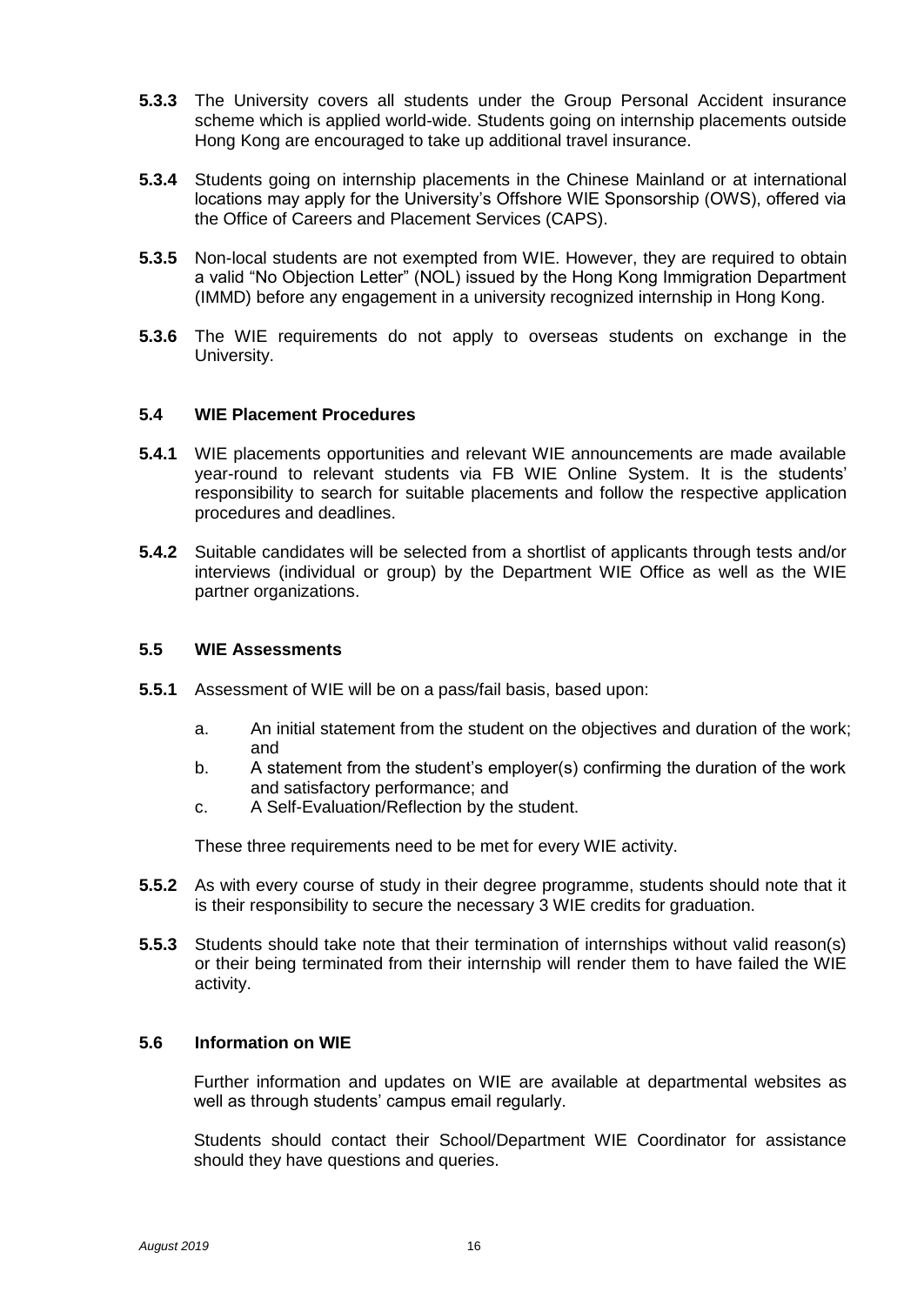#### **6. EXAMINATION AND ASSESSMENT**

#### **6.1 Introduction**

- **6.1.1** The University's *General Assessment Regulations (GAR)* shall apply to the BBA (Hons) Scheme. The specific assessment regulations are set out here, having been developed within the framework of the *GAR*. These regulations apply to all students within the BBA (Hons) Scheme.
- **6.1.2** Students progress by credit accumulation, i.e. credits earned by passing individual subjects can be accumulated and counted towards the final award.
- **6.1.3** A 'level' in a programme indicates the intellectual demand placed upon students and may characterize each subject with respect to its recommended sequencing within that programme.
- **6.1.4** A 'subject' is defined as a discrete section of the programme which is assigned a separate assessment. A list of subjects, together with their weightings, is included in this document.
- **6.1.5** The language of assessment shall be English, unless approval is given for it to be otherwise**.**

#### **6.2 Principles of Assessment**

- **6.2.1** Assessment of learning and assessment for learning are both important for assuring the quality of student learning. Assessment of learning is to evaluate whether students have achieved the intended learning outcomes of the subjects that they have taken and have attained the overall learning outcomes of the academic programme at the end of their study at a standard appropriate to the award. Appropriate methods of assessment that align with the intended learning outcomes should be designed for this purpose. The assessment methods will also enable the teacher to differentiate students' different levels of performance within the subject. Assessment for learning is to engage students in productive learning activities through purposefully designed assessment tasks.
- **6.2.2** Assessment will also serve as feedback to students. Students will be informed of their performance in the assessment so that they are aware of their progress and attainment.
- **6.2.3** The ultimate authority in the University for the confirmation of academic decisions is the Senate, but for practical reasons, the Senate has delegated to the Faculty Board the authority to confirm the decisions of Boards of Examiners provided these are made within the framework of the General Assessment Regulations. Recommendations from Board of Examiners which fall outside these Regulations shall be ratified by the Academic Planning and Regulations Committee and reported to the Senate.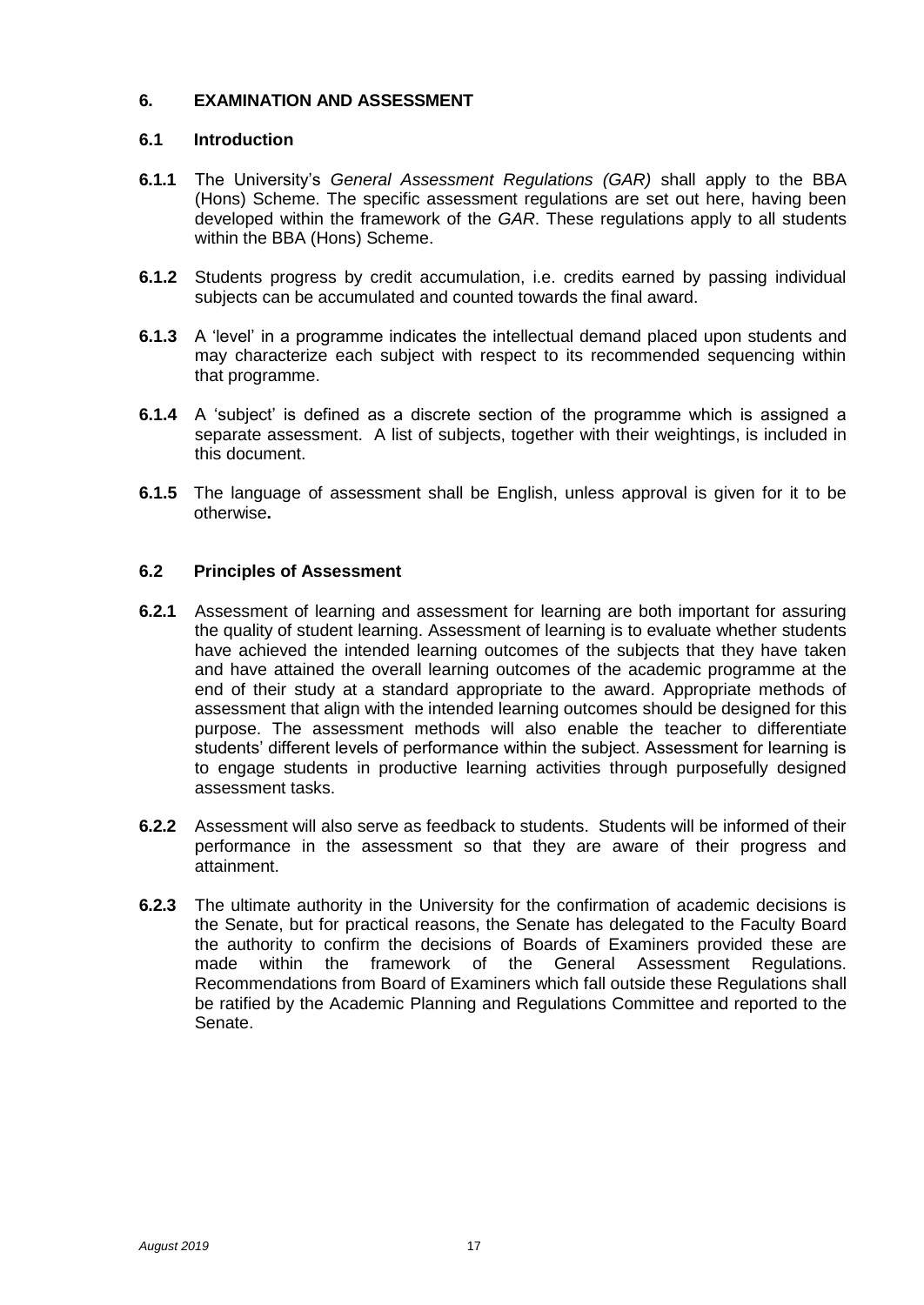#### **6.3 Assessment Methods**

- **6.3.1** Students' performance in a subject shall be assessed by continuous assessment and/or examinations as deemed appropriate. Where both methods are used, the weighting of each in the overall subject grade is stated in the respective subject syllabus.
- **6.3.2** Continuous assessment may include tests, assignments, projects, laboratory work, field exercises, presentations and other forms of classroom participation. The contribution made by each student in coursework involving a group effort shall be determined and assessed separately and this can result in different grades being awarded to students in the same group.
- **6.3.3** Assessment methods and parameters of subjects shall be determined by the subject offering department.
- **6.3.4** At the beginning of each semester, the subject teacher should inform students of the details of the methods of assessments to be used within the assessment framework as specified in this Programme Document.
- **6.3.5** To ensure that students' English capabilities are better developed, every subject offered by FB departments would contain some significant elements of individual writing tasks in English.

#### **6.4 Progression/Academic Probation/Deregistration**

- **6.4.1** The Board of Examiners shall, at the end of each semester (except for Summer Term unless there are students who are eligible to graduate after completion of Summer Term subjects), determine whether each student is:
	- (i) eligible for progression towards an award; or
	- (ii) eligible for an award; or
	- (iii) required to be deregistered from the programme.
- **6.4.2** Students with a Grade Point Average (GPA) (see Section 6.7.3 below) lower than 2.0, will be put on academic probation in the following semester. When a student is able to pull their GPA up to 2.0 or above at the end of the probation semester, the status of "academic probation" will be lifted. The status of "academic probation" will be reflected in the examination result notification but not in transcript of studies.
- **6.4.3** Students will have 'progressing' status unless they fall within any one of the following categories, which may be regarded as grounds for deregistration from the programme:
	- (i) the student has exceeded the maximum period of registration for that programme as specified in this Programme Document; or
	- (ii) the student's GPA is lower than 2.0 for two consecutive semesters and his Semester GPA in the second semester is also lower than 2.0; or
	- (iii) the student's GPA is lower than 2.0 for three consecutive semesters.

When a student falls within the categories as stipulated above, the Board of Examiners shall de-register the student from the programme without exception.

**6.4.4** The progression of students to the following academic year will not be affected by the GPA obtained in Summer Term.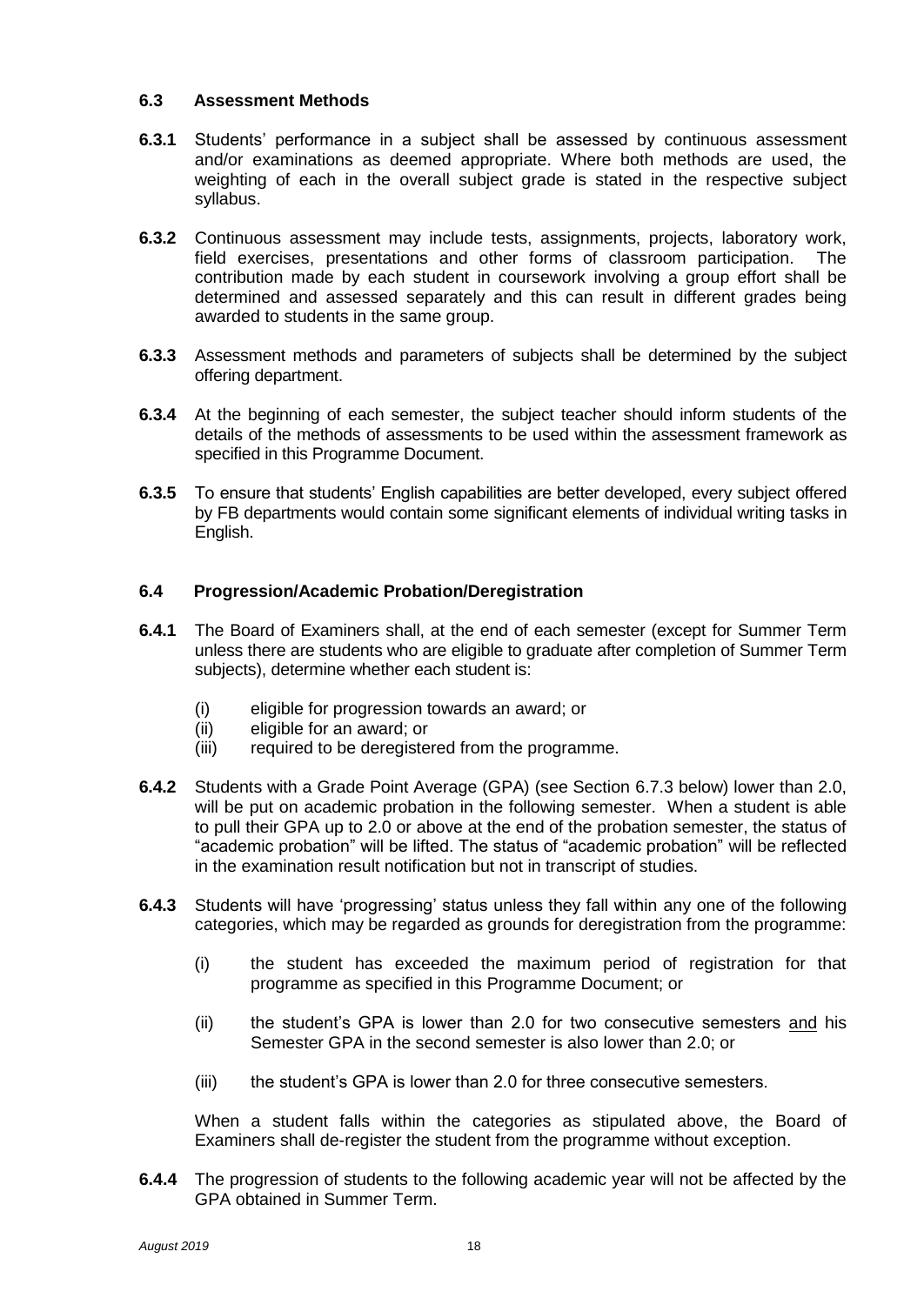- **6.4.5** A student may be de-registered from the programme enrolled before the time frame specified in Sections 6.4.3(ii) and 6.4.3(iii) above if their academic performance is poor to the extent that the Board of Examiners deems that the chance of attaining a GPA of 2.0 at the end of the programme is slim or impossible.
- **6.4.6** If the student is not satisfied with the de-registration decision of the Board of Examiners, he/she can lodge an appeal. All such appeal cases will be referred directly to Academic Appeals Committee (AAC) for final decision. Views of Faculties/Schools/Departments will be sought and made available to AAC for reference.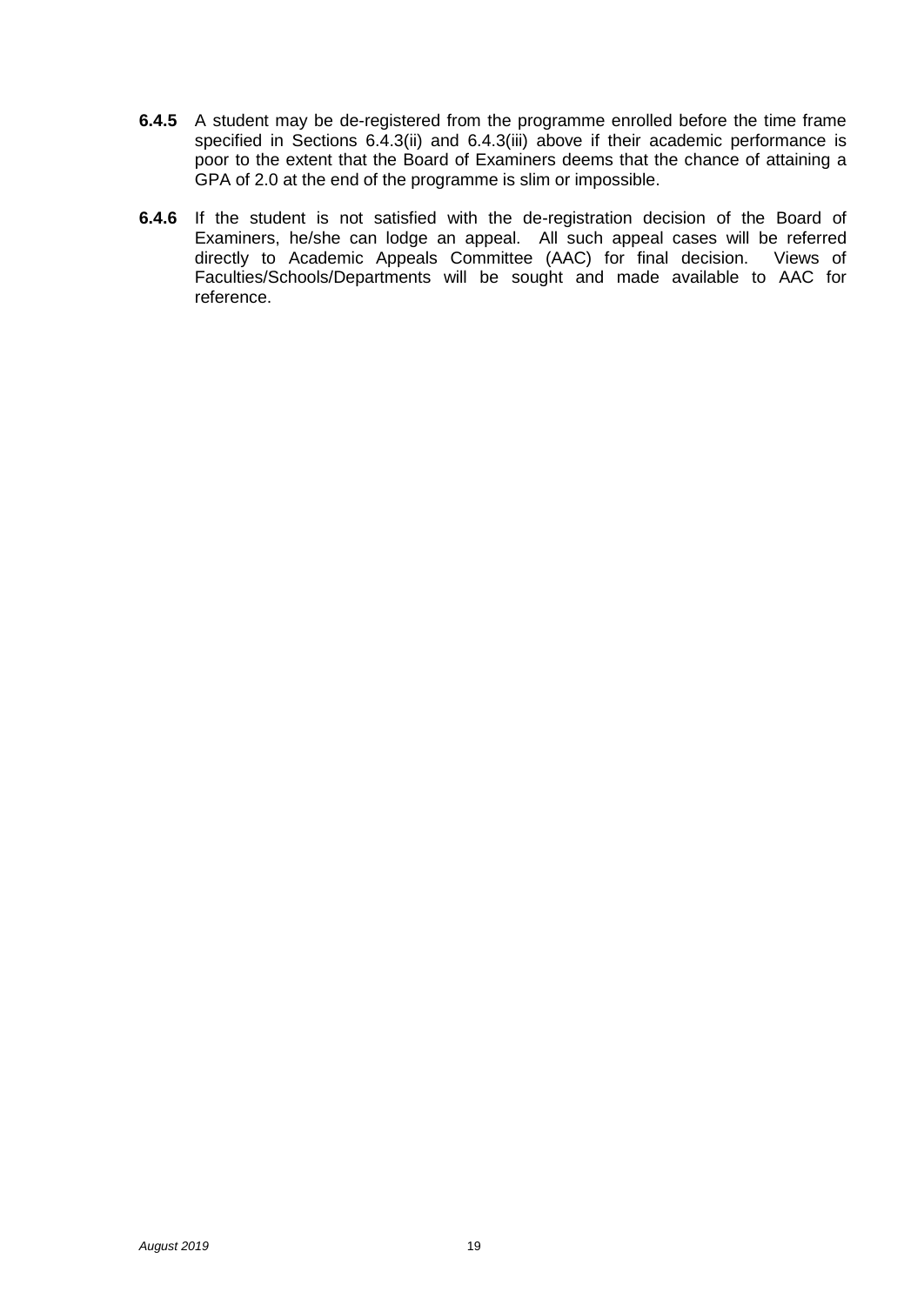#### **Diagram 1: PROGRESSION AND ACADEMIC PROBATION SYSTEM**

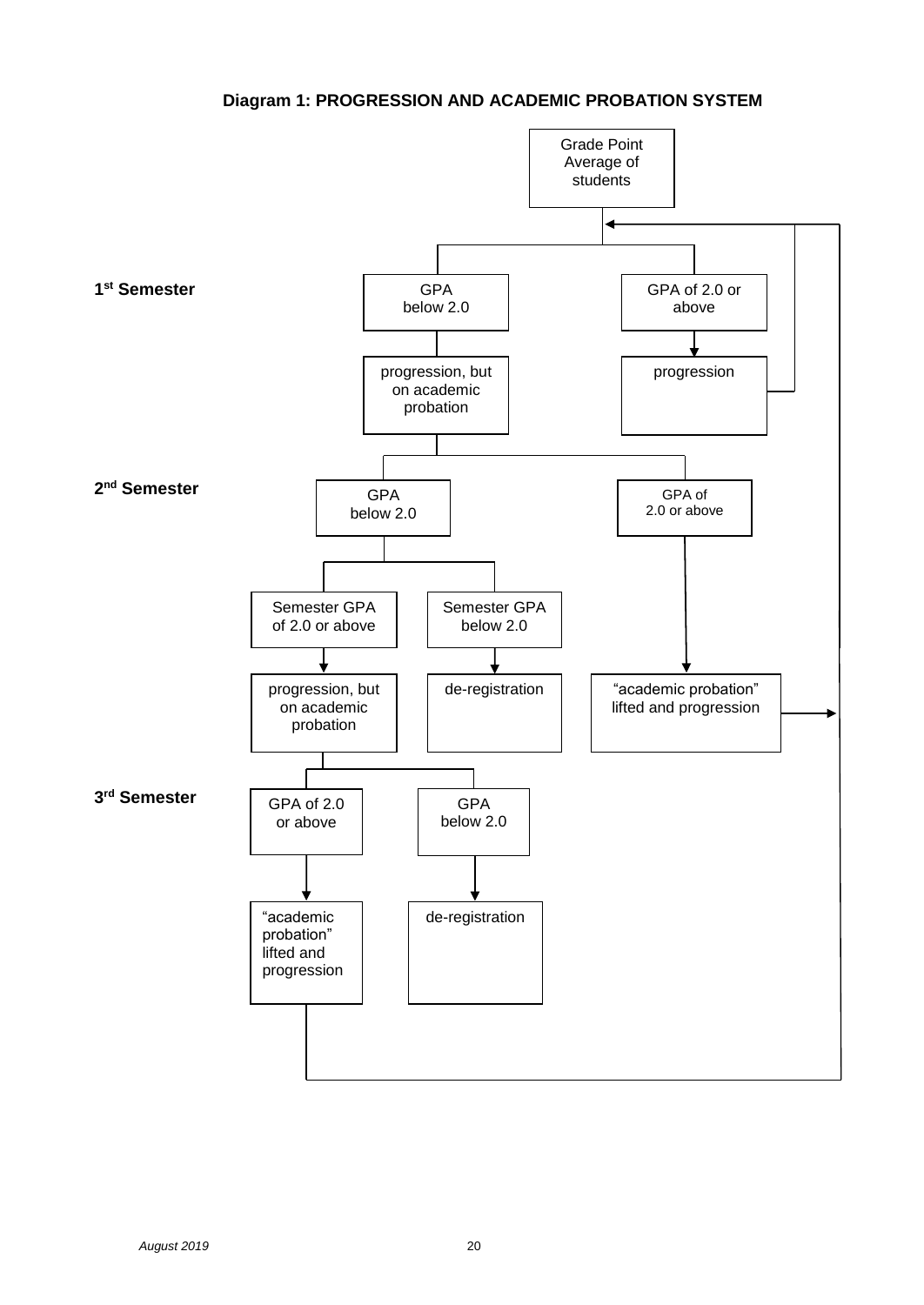#### **6.5 Retaking of Subjects**

- **6.5.1** Students may retake any subject for the purpose of improving their grade without having to seek approval, but they must retake a compulsory subject which they have failed, i.e. obtained an F grade. However, students who have passed a General University Requirements (GUR) subject are not allowed to re-take the same GUR subject for the purpose of improving their grade. Retaking of subjects is with the condition that the maximum study load of 21 credits per semester is not exceeded. Students wishing to retake passed subjects will be accorded a lower priority than those who are required to retake (due to failure in a compulsory subject) and can only do so if places are available.
- **6.5.2** The number of retakes of a subject is not restricted. Only the grade obtained in the final attempt of retaking (even if the retake grade is lower than the original grade for originally passed subject) will be included in the calculation of the Grade Point Average (GPA). If students have passed a subject but failed after retake, credits accumulated for passing the subject in a previous attempt will remain valid for satisfying the credit requirement for award. (The grades obtained in previous attempts will only be reflected in transcript of studies.)
- **6.5.3** In cases where a student takes another subject to replace a failed elective subject, the fail grade will be taken into account in the calculation of the GPA, despite the passing of the replacement subject. Likewise, students who fail a Cluster Area Requirement (CAR) subject may need to take another subject from the same Cluster Area in order to fulfill this part of the GUR, since the original CAR subject may not be offered; in such cases, the fail grade for the first CAR subject will be taken into account in the calculation of the GPA, despite the passing of the second CAR subject. In these circumstances when students do not have a choice to retake a failed subject, such as when the failed subject has been phased out, a 'tie-subject' arrangement can be made with the approval of the Faculty/School Board. Under the arrangement, another appropriate subject can be taken as equivalent to the subject which is not offered. Upon passing the equivalent subject, the fail grade of the original subject will be replaced by the latest grade of the retake subject and the failure grade of the original subject will not be taken into account in the calculation of the GPA.

#### **6.6 Exceptional Circumstances**

#### **Absence from an Assessment Component**

- **6.6.1** If a student is unable to complete all the assessment components of a subject, due to illness or other circumstances which are beyond his control and considered by the subject offering Department as legitimate, the Department will determine whether the student will have to complete a late assessment and, if so, by what means. This late assessment shall take place at the earliest opportunity, and normally before the commencement of the following academic year (except that for Summer Term, which may take place within 3 weeks after the finalisation of Summer Term results). If the late assessment cannot be completed before the commencement of the following academic year, the Faculty Board Chairman shall decide on an appropriate time for completion of the late assessment.
- **6.6.2** The student concerned is required to submit his/her application for late assessment in writing to the Head of Department offering the subject, within five working days from the date of the examination, together with any supporting documents. Approval of applications for late assessment and the means for such late assessments shall be given by the Head of Department offering the subject or the Subject Lecturer concerned, in consultation with the Programme Leader.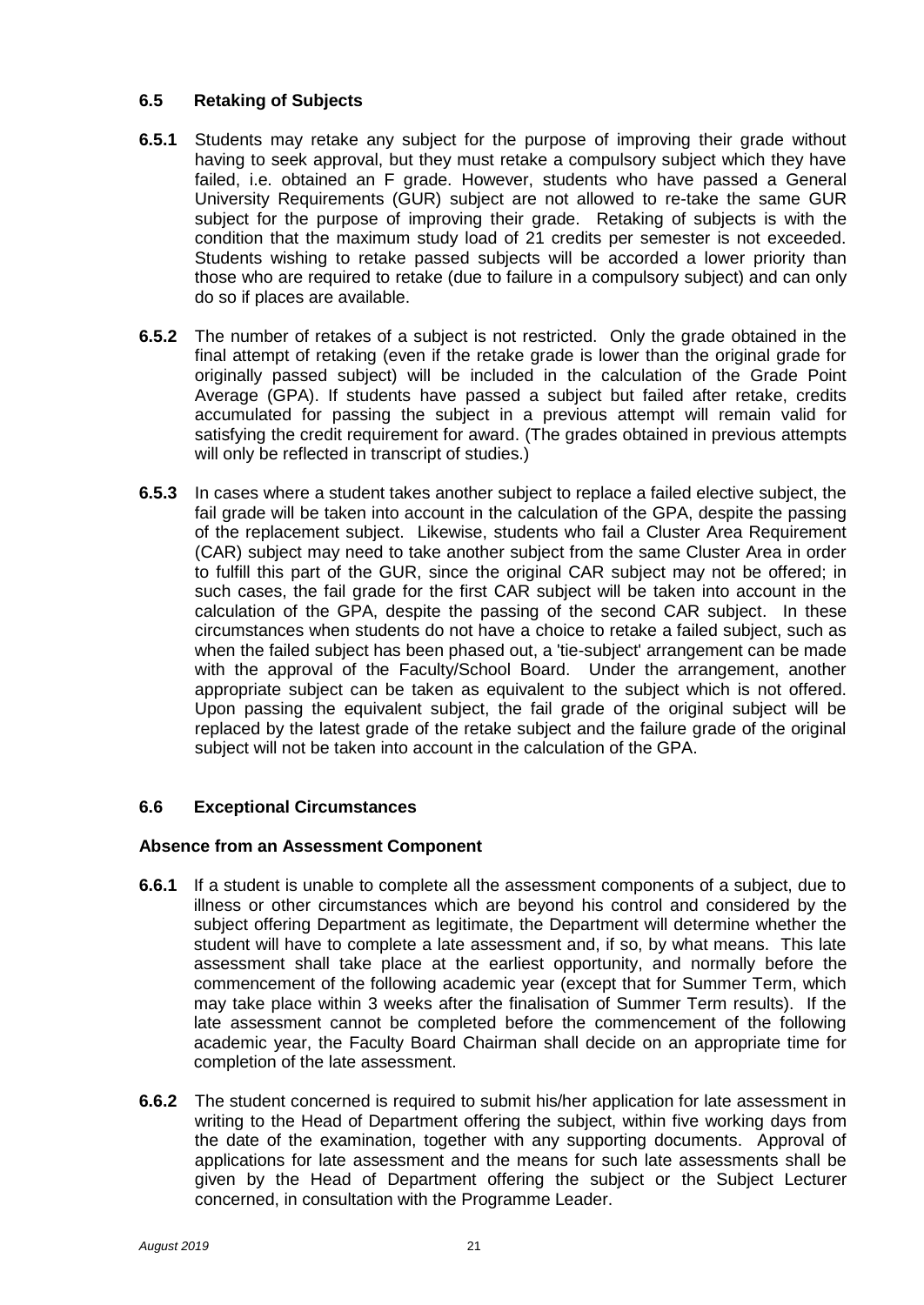#### **Assessment to be completed**

For cases where students fail marginally in one of the components within a subject, the BoE can defer making a final decision until the students concerned have completed the necessary remedial work to the satisfaction of the subject examiner(s). The remedial work must not take the form of re-examination.

#### **Aegrotat Award**

- **6.6.3** If a student is unable to complete the requirements of the programme in question for the award due to very serious illness, or other very special circumstances which are beyond his control, and considered by the Board of Examiners as legitimate, the Faculty Board will determine whether the student will be granted an aegrotat award. Aegrotat award will be granted under very exceptional circumstances.
- **6.6.4** A student who has been offered an aegrotat award shall have the right to opt either to accept such an award, or request to be assessed on another occasion to be stipulated by the Board of Examiners; the student's exercise of this option shall be irrevocable.
- **6.6.5** The acceptance of an aegrotat award by a student shall disqualify him from any subsequent assessment for the same award.
- **6.6.6** An aegrotat award shall normally not be classified, and the award parchment shall not state that it is an aegrotat award. However, the Board of Examiners may determine whether the award should be classified provided that they have adequate information on the students' academic performance.

#### **Other Particular Circumstances**

**6.6.7** A student's particular circumstances may influence the procedures for assessment but not the standard of performance expected in assessment.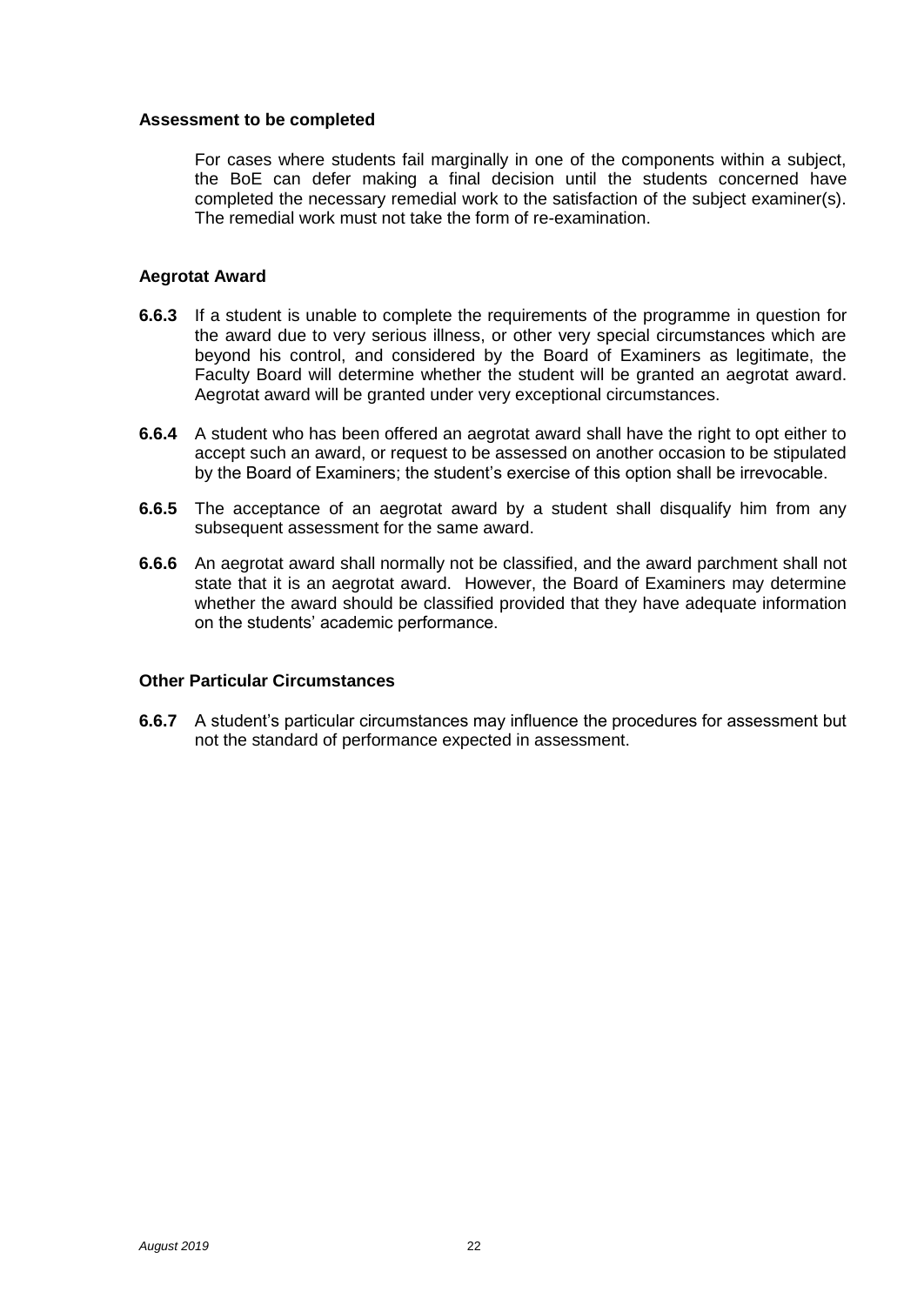#### **6.7 Grading**

**6.7.1** Assessment grades shall be awarded on a criterion-referenced basis. A student's overall performance in a subject (including GUR subjects) shall be graded as follows:

| <b>Subject</b><br>grade | <b>Short</b><br>description   | Elaboration on subject grading description                                                                                  |
|-------------------------|-------------------------------|-----------------------------------------------------------------------------------------------------------------------------|
| $A+$                    | Exceptionally<br>Outstanding  | The student's work is exceptionally outstanding.<br>It<br>exceeds the intended subject learning outcomes in all<br>regards. |
| A                       | Outstanding                   | The student's work is outstanding.<br>It exceeds the<br>intended subject learning outcomes in nearly all regards.           |
| B+                      | Very Good                     | The student's work is very good. It exceeds the intended<br>subject learning outcomes in most regards.                      |
| B                       | Good                          | The student's work is good. It exceeds the intended<br>subject learning outcomes in some regards.                           |
| C+                      | Wholly<br>Satisfactory        | The student's work is wholly satisfactory. It fully meets<br>the intended subject learning outcomes.                        |
| C                       | Satisfactory                  | The student's work is satisfactory. It largely meets the<br>intended subject learning outcomes.                             |
| D+                      | <b>Barely</b><br>Satisfactory | The student's work is barely satisfactory. It marginally<br>meets the intended subject learning outcomes.                   |
| D                       | <b>Barely</b><br>Adequate     | The student's work is barely adequate. It meets the<br>intended subject learning outcomes only in some<br>regards.          |
| F                       | Inadequate                    | The student's work is inadequate. It fails to meet many<br>of the intended subject learning outcomes.                       |

'F' is a subject failure grade, whilst all others ('D' to 'A+') are subject passing grades. No credit will be earned if a subject is failed.

**6.7.2** A numeral grade point is assigned to each subject grade, as follows:

| Grade       | <b>Grade Point</b> |
|-------------|--------------------|
| $A+$        | 4.5                |
| Α           | Δ                  |
| B+          | 3.5                |
| B           | 3                  |
| $C+$        | 2.5                |
| $\mathsf C$ | 2                  |
| D+          | 1.5                |
| D           |                    |
| F           |                    |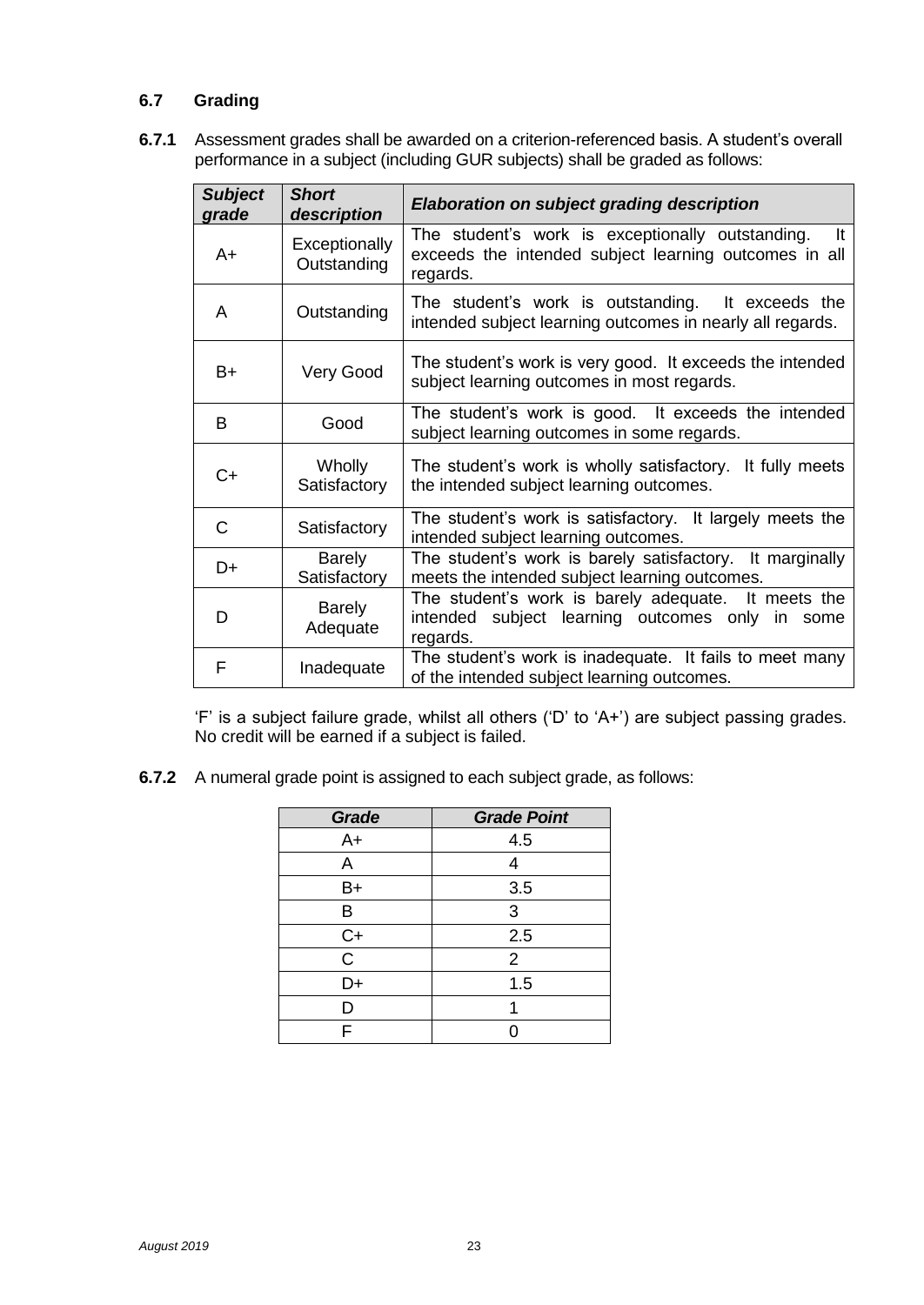**6.7.3** At the end of each semester/term, a Grade Point Average (GPA) will be computed based on the grade point of all the subjects as follows:

GPA = 
$$
\frac{\sum_{n} \text{Subject Grade Point x Subject Credit Value}}{\sum_{n} \text{Subject Credit Value}}
$$

where  $n =$  number of all subjects (inclusive of failed subjects) taken by the student up to and including the latest semester/term, but for subjects which have been retaken, only the grade obtained in the final attempt will be included in the GPA calculation

In addition, the following subjects will be excluded from the GPA calculation:

- (i) Exempted subjects
- (ii) Ungraded subjects
- (iii) Incomplete subjects
- (iv) Subjects for which credit transfer has been approved without any grade assigned<sup>^</sup>
- (v) Subjects from which a student has been allowed to withdraw (i.e. those with the grade 'W')

*^Subjects taken in PolyU or elsewhere and with grades assigned, and for which credit transfer has been approved, will be included in the GPA calculation.*

Subject which has been given an "S" subject code, i.e. absent from examination, will be included in the GPA calculation and will be counted as "zero" grade point. GPA is thus the unweighted cumulative average calculated for a student for all relevant subjects taken from the start of the programme to a particular reference point of time. GPA is an indicator of overall performance and is capped at 4.0.

- **6.7.4** For the BBA (Hons) Scheme, the Work-Integrated Education training credits will not be counted in the GPA calculation.
- **6.7.5** In order to pass in a subject offered by the School/Departments in the Faculty of Business (i.e. subjects with prefix of AF/LGT/MM/FB), all students have to obtain Grade D or above in both the continuous assessment and examination components of the subject.

#### **6.8 Different Types of GPA's**

- **6.8.1** GPA's will be calculated for each Semester including the Summer Term. This Semester GPA will be used to determine students' eligibility to progress to the next Semester alongside with the 'cumulative GPA'. However, the Semester GPA calculated for the Summer Term will not be used for this purpose, unless the Summer Term study is mandatory for all students of the programme concerned and constitutes part of the graduation requirements.
- **6.8.2** The GPA calculated after the second Semester of the students' study is therefore a 'cumulative' GPA of all the subjects taken so far by students, and without applying any level weighting.
- **6.8.3** Along with the 'cumulative' GPA, a weighted GPA will also be calculated, to give an indication to the Board of Examiners on the award classification which a student will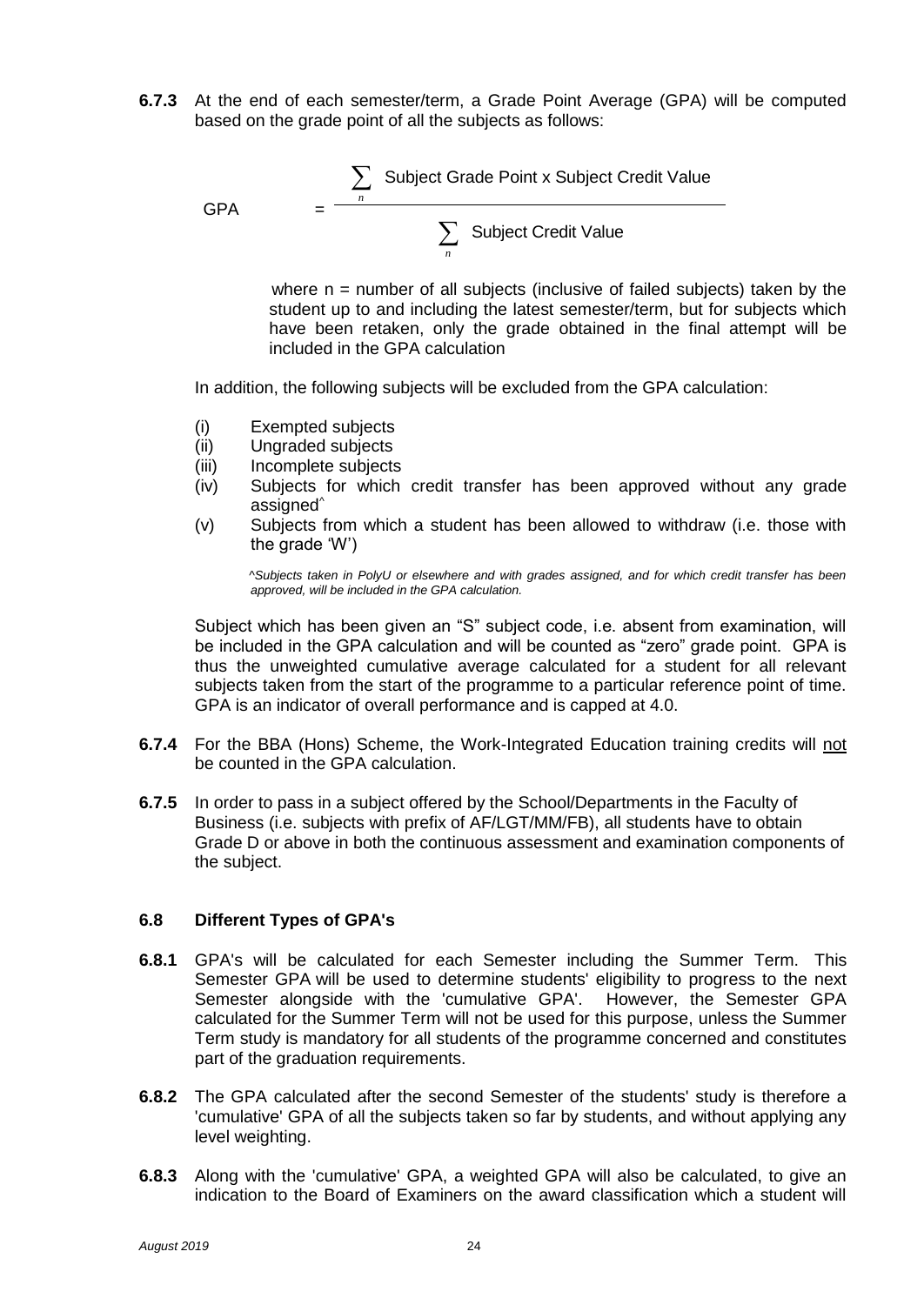likely get if he makes steady progress on his academic studies. GUR subjects will be included in the calculation of weighted GPA for all programmes.

- **6.8.4** When a student has satisfied the requirements for award, an award GPA will be calculated to determine his award classification. GUR subjects will be included in the calculation of award GPA for all programmes.
- **6.8.5** The relationship between the different types of GPA's, and the methods for calculating each, is further explained in the following table.

| <b>Types of GPA</b> | <b>Purpose</b>                                                           |              | <b>Rules for GPA calculation</b>                                                                                                                                                                               |
|---------------------|--------------------------------------------------------------------------|--------------|----------------------------------------------------------------------------------------------------------------------------------------------------------------------------------------------------------------|
| <b>GPA</b>          | Determine<br>Progression/<br>Graduation                                  | (1)          | All academic subjects taken by the student<br>throughout his study, both inside and outside<br>the programme curriculum, are included in the<br>GPA calculation.                                               |
|                     |                                                                          | (2)          | For training subjects, including WIE<br>and<br>Clinical/Field<br>subjects, departments<br>can<br>decide whether to include them in the GPA<br>calculation.                                                     |
|                     |                                                                          | (3)          | For retake subjects, only the last attempt will<br>be taken in the GPA calculation.                                                                                                                            |
|                     |                                                                          | (4)          | Level weighting, if any, will be ignored.                                                                                                                                                                      |
| Semester GPA        | Determine<br>Progression                                                 | calculation. | Similar to the rules for GPA as described above,<br>except that only subjects taken in that Semester,<br>including retaken subjects, will be included in the                                                   |
| <b>Weighted GPA</b> | To give an<br>interim<br>indication on<br>the likely<br><b>Award GPA</b> | (1)          | Similar to the rules for GPA, except that only<br>subjects inside the programme curriculum<br>concerned will be included in the calculation.<br>Subjects outside the programme curriculum<br>will be excluded. |
|                     |                                                                          | (2)          | Departments can decide whether the training<br>subjects are to be counted towards the<br>Weighted GPA.                                                                                                         |
|                     |                                                                          | (3)          | For retake subjects, only the last attempt will<br>be taken in the Weighted GPA calculation.                                                                                                                   |
|                     |                                                                          | (4)          | The weighted GPA will be the same as the<br>Award GPA unless a student has taken more<br>subjects than required.                                                                                               |
| Award GPA           | For<br>determination                                                     |              | If the student has not taken more subjects than<br>required, the Award GPA will be as follows:                                                                                                                 |
|                     | of award<br>classification                                               |              | (1) For single Major:<br>Award GPA = Weighted GPA                                                                                                                                                              |
|                     |                                                                          |              | (2) For Major/Minor programmes:<br>Award GPA = Major GPA                                                                                                                                                       |

#### **Different types of GPAs, and their calculation methods**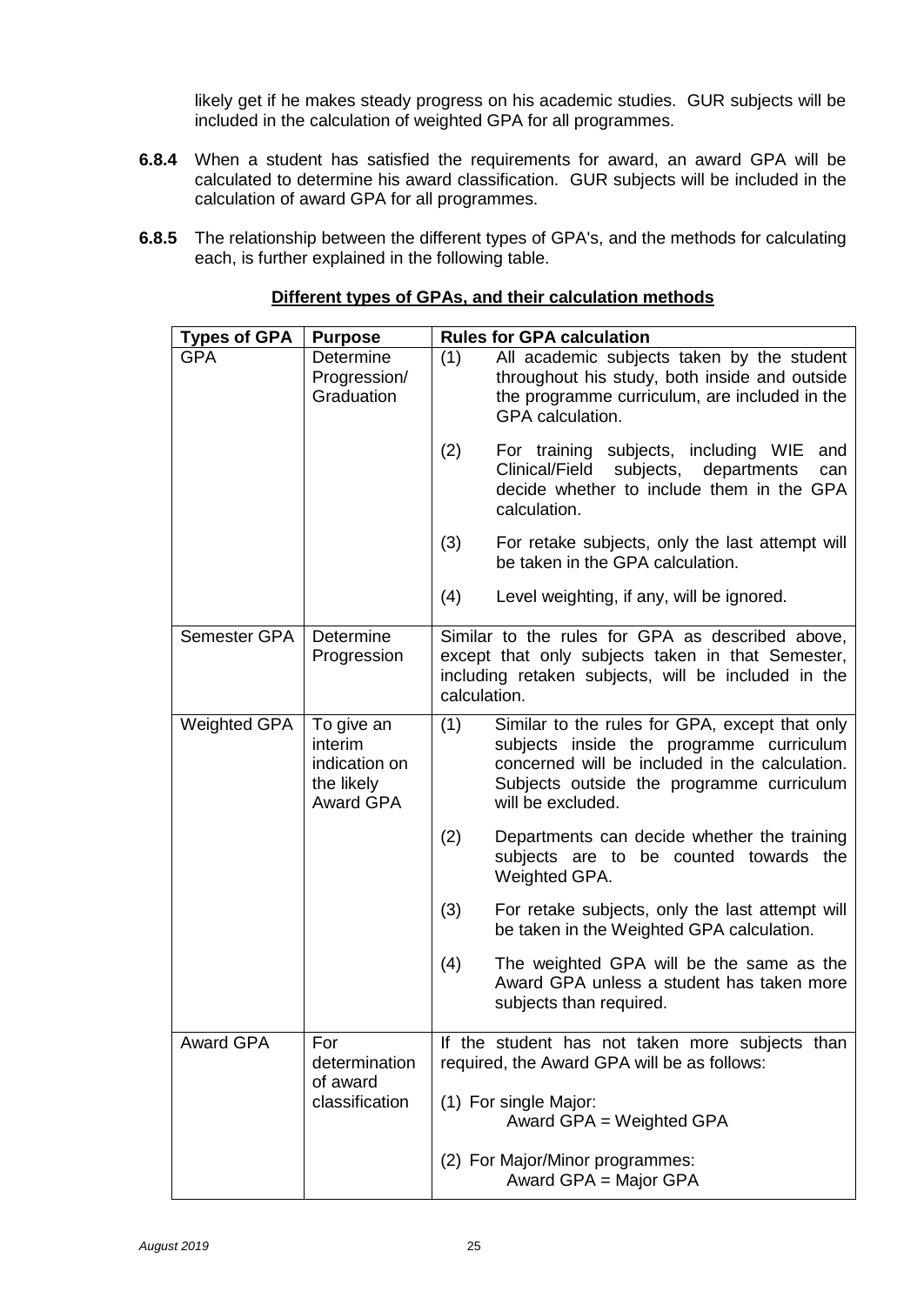#### **6.9 Eligibility for Award**

- **6.9.1** Students are eligible for an award if they satisfy all the conditions listed below:
	- (i) Complete successfully a minimum of 65 credit<sup>2</sup>, and
	- (ii) Earn a cumulative GPA of 2.00 or above at graduation, and
	- (iii) Complete 3 training credits (100 hours) of Work-integrated Education (WIE);
	- (iv) Satisfy the following GUR requirements:

| (a) Cluster Areas Requirement (CAR)                      | 6 credits                |
|----------------------------------------------------------|--------------------------|
| (b) China Studies Requirement                            | (3 of the 6 CAR credits) |
| (c) Service-Learning                                     | 3 credits                |
| (d) Language and Communication Requirements <sup>3</sup> |                          |
|                                                          | $Total = 9$ credits      |

- **6.9.2** There are subjects which are designed to fulfil the credit requirement of different types of subject. Students passing these subjects will be regarded as having fulfilled the credit requirements of the particular types of subject concerned. Nevertheless, the subject passed will only be counted once in fulfilling the credit requirements of the award, and the students will be required to take another subject in order to meet the total credit requirement of the programme concerned.
- **6.9.3** Senior Year intakes admitted to the 4-year Undergraduate Degree programmes on the strength of the Associate Degree/Higher Diploma qualifications are required to complete at least 60 credits in order to be eligible for a Bachelor's degree. Exemption may be given from subjects already taken in the previous Associate Degree/Higher Diploma studies. In that case, students should take other electives (including free electives) instead to make up the total of 60 credits required. As from the 2017/18 intake cohort, all students admitted to an Articulation Degree or Senior Year curriculum, irrespective of the entry qualifications they held when applying for admission to the programmes, are required to complete at least 60 credits to be eligible for award.
- **6.9.4** Students are required to graduate as soon as they satisfy all the conditions for award (see Section 6.9.1 above). The student concerned is required to apply for graduation, in the semester in which he is able to fulfill all his graduation requirements, and after the add/drop period for that semester has ended.
- **6.9.5** Level-0 subjects and training subjects (i.e. WIE) will not be counted to fulfill free elective requirement for graduation purpose.

—<br>—

 $^{2}$  This minimum only applies to students who are admitted through the normal route.

<sup>&</sup>lt;sup>3</sup> This is normally not required. Only those students not meeting the equivalent standard of the Undergraduate Degree LCR (based on their previous studies in AD/HD programmes and their academic performance) will be required to take degree LCR subjects on top of the normal curriculum requirement. The Programme offering department will refer to the guidelines provided by the Language Centres (ELC and CLC) to determine whether a new student has met the equivalent standard. Non-Chinese speakers and those students whose Chinese standards are at junior secondary level or below will by default be exempted from the DSR-Chinese and CAR - Chinese Reading and Writing requirements. However, this group of students will still be required to take one Chinese LCR subject to fulfil their Chinese LCR.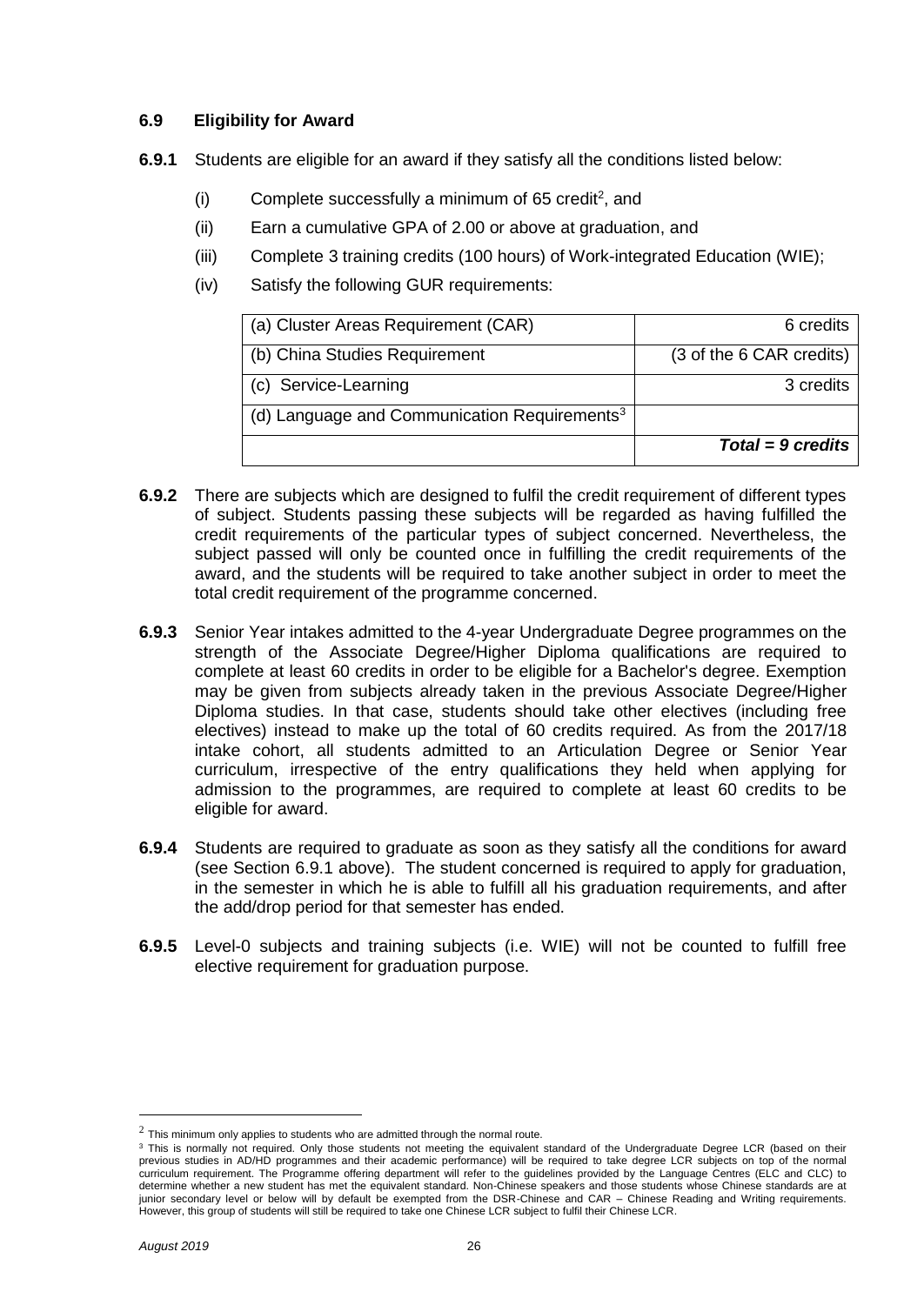#### **6.10 Guidelines for Award Classification**

- **6.10.1** The guidelines for award classification are set out in this section. In using these guidelines, the Board of Examiners shall exercise its judgement in coming to its conclusions as to the award for each student, and where appropriate, may use other relevant information.
- **6.10.2** The Weighted GPA will be used as a guide for helping to determine award classifications. The Weighted GPA will be computed as follows:

| Weighted | $\sum_{n}$ | Subject Grade Point x Subject Credit Value x Wi                                    |                           |
|----------|------------|------------------------------------------------------------------------------------|---------------------------|
| GPA      | $=$        | $\sum_{n}$                                                                         | Subject Credit Value x Wi |
| Where Wi | $=$        | weighting of between 0 and 1, to be assigned according to the level of the subject |                           |
| n        | $=$        | number of subjects counted in GPA calculation as set out in section 6.7.3          |                           |

The level weightings assigned will be applied across all subjects of the same level within a programme. The weighting of each level is a measure of the relevance of the level to the classification of the award. The weights for the BBA (Hons) Scheme are as follows:

| Level 1 subjects | 0.2 |
|------------------|-----|
| Level 2 subjects | 0.2 |
| Level 3 subjects | 0.3 |
| Level 4 subjects | 0.3 |

The Weighted GPA is capped at 4.0.

**6.10.3** Any subjects passed after the graduation requirement has been met will not be taken into account of in the grade point calculation for award classification.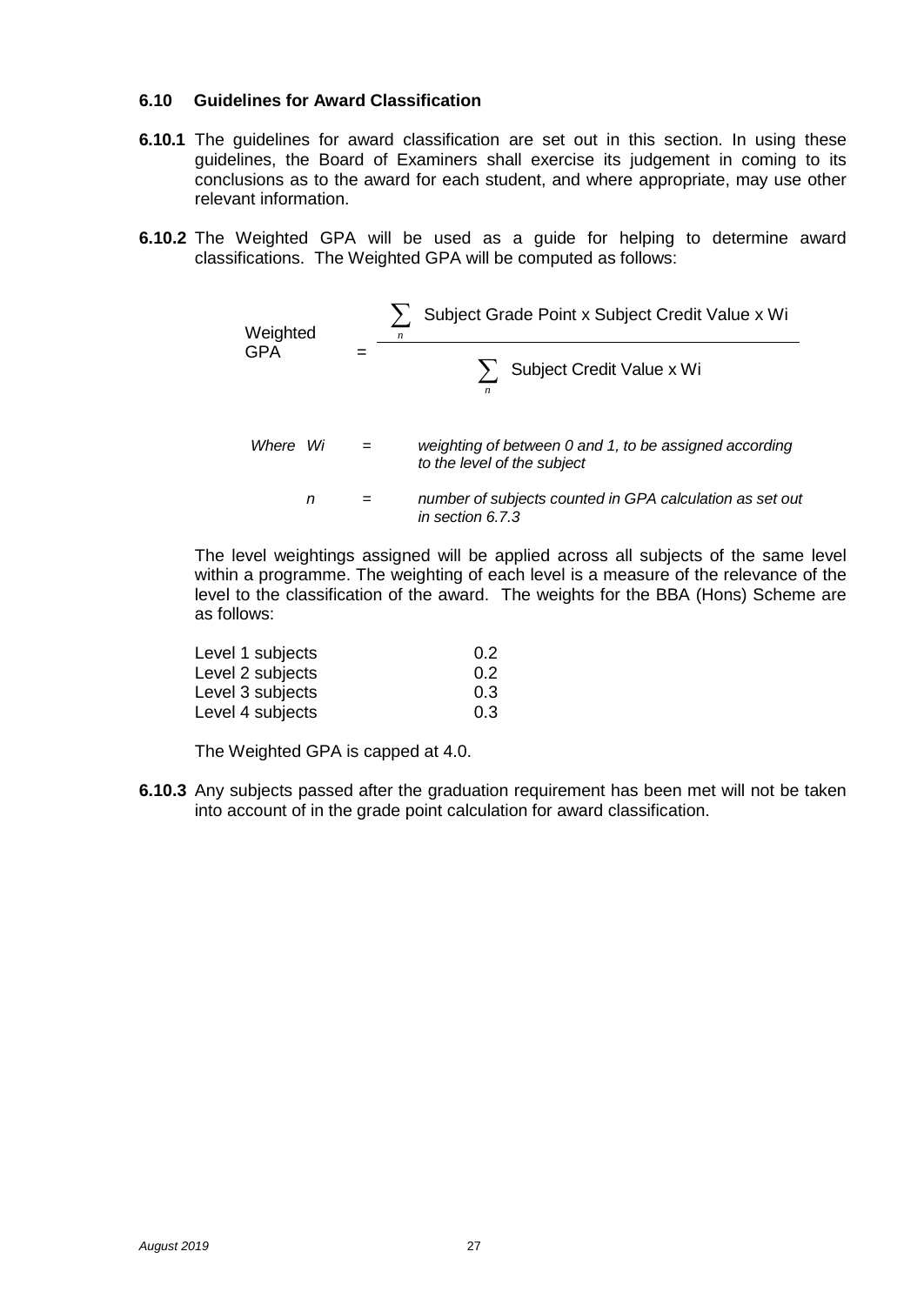#### **6.11 Classification of Awards**

**6.11.1** For Honours degree programmes, the awards will be classified as follows:

First Class Honours Second Class Honours (Division 1) Second Class Honours (Division 2) Third Class Honours

**6.11.2** The following are guidelines for Boards of Examiners' reference in determining award classifications:

| <b>Honours</b><br><b>Degree</b> | <b>Guidelines</b>                                                                                                                                                       |
|---------------------------------|-------------------------------------------------------------------------------------------------------------------------------------------------------------------------|
| $1$ st                          | The student's performance/attainment is outstanding, and<br>identifies him as exceptionally able in the field covered by the<br>programme in question.                  |
| $2:$ i                          | The student has reached a standard of performance/<br>attainment which is more than satisfactory but less than<br>outstanding.                                          |
| 2:ii                            | The student has reached a standard of performance/<br>attainment judged to be satisfactory, and clearly higher than<br>the 'essential minimum' required for graduation. |
| 3 <sup>rd</sup>                 | The student has attained the 'essential minimum' required for<br>graduation at a standard ranging from just adequate to just<br>satisfactory.                           |

- **6.11.3** Under exceptional circumstances, a student who has completed an Honours degree programme, but has not attained Honours standard, may be awarded a Pass-without-Honours degree. A Pass-without-Honours degree award will be recommended, when the student has demonstrated a level of final attainment which is below the 'essential minimum' required for graduation with Honours from the programme in question, but when he has nonetheless covered the prescribed work of the programme in an adequate fashion, while failing to show sufficient evidence of the intellectual calibre expected of Honours degree graduates. For example, if a student in an Honours degree programme has a Grade Point Average (GPA) of 2.0 or more, but his Weighted GPA is less than 2.0, he may be considered for a Pass-without-Honours classification. A Pass-without-Honours is an unclassified award, but the award parchment will not include this specification.
- **6.11.4** Students who have committed academic dishonesty or non-compliance with examination regulations will be subject to the penalty of the lowering of award classification by one level. For undergraduate students who should be awarded a Third class Honours degree, they will be downgraded to a Pass-without-Honours. The minimum of downgraded overall result will be kept at a Pass. In rare circumstances where both the Student Discipline Committee and Board of Examiners of a Department consider that there are strong justifications showing the offence be less serious, the requirement for lowering the award classification can be waived.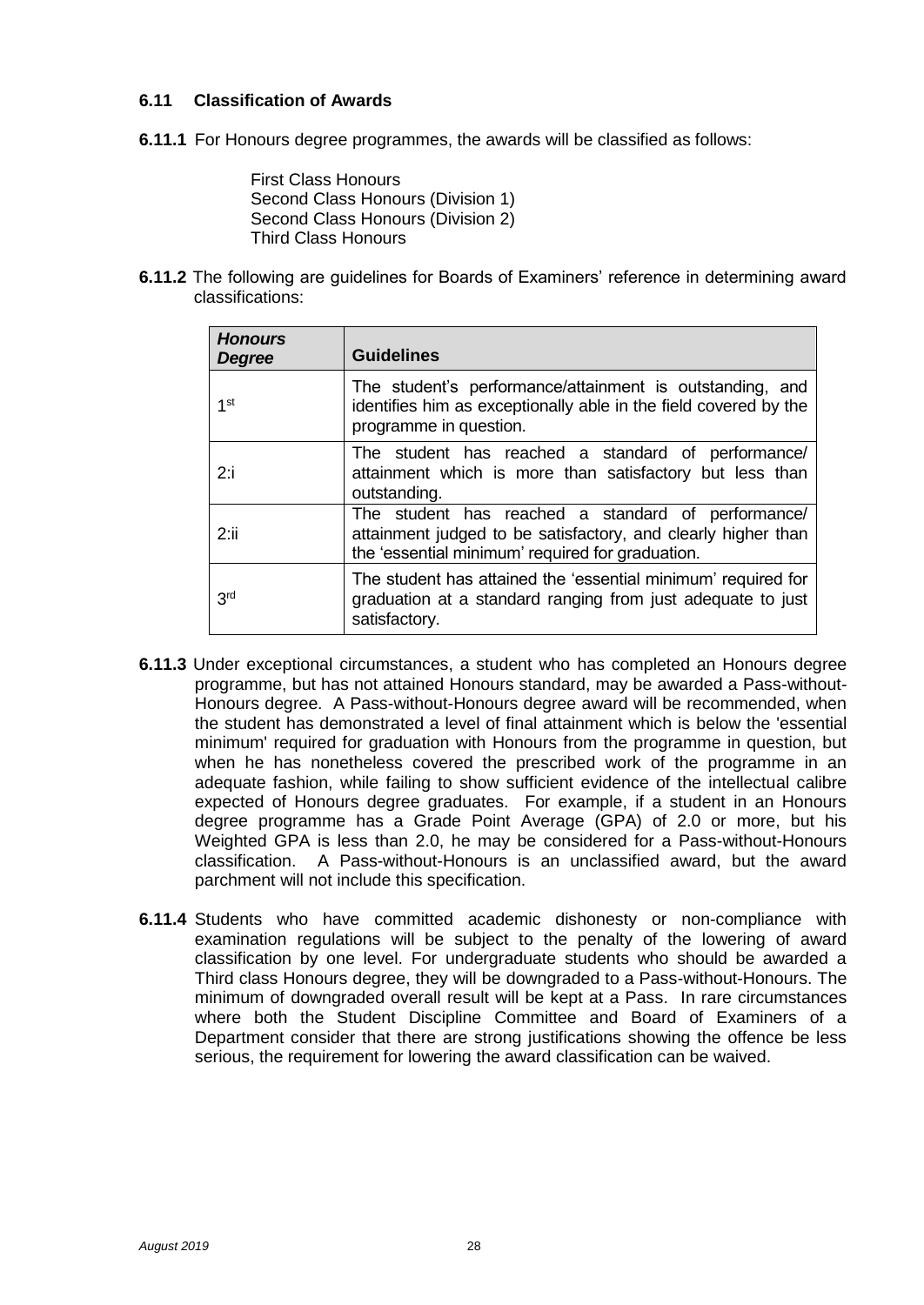**6.11.5** The official award parchment of the University records the full name of the recipient, together with the title of the degree, the Honours classification obtained by the student, and date of the award.

Irrespective of whether the students graduate from a Major programme or a Major/Minor programme, the award title to be reflected on the award parchment is identical, which will read as follows:

#### …has been awarded the degree of (say) BACHELOR OF BUSINESS ADMINISTRATION IN ACCOUNTANCY with First Class Honours

The award title of the Minor programme will not be reflected on the parchment. It will be recorded in the Transcript of Studies.

**6.11.6** The University reserves the right to withhold the issuance of an award parchment to a student who has unsettled matters with the University, or subject to disciplinary action.

#### **6.12 Examination Result Announcements, Transcripts, Testimonials and References**

- **6.12.1** At the end of each semester, where appropriate, examination results are announced online for individual students' checking. It provides information on subjects taken and grades attained, the Grade Point Average (GPA) for all subjects, and the overall result for that semester. The announcement serves as an official notification of the student's academic performance.
- **6.12.2** A formal transcript of studies will be issued by the University, upon request, to any student registered on a programme offered by the University, and it will include the following information:
	- (i) name and student number;
	- (ii) title of the programme(s) on which enrolled, or from which graduated;
	- (iii) medium of instruction for the programme (applicable only to programmes which are delivered in Chinese and for which both Chinese and English versions are offered);
	- (iv) a full academic record, giving subjects taken and grades attained, and the Grade Point Average (GPA) for all subjects;
	- (v) credit requirement of the student if different from the normal credit requirement of the programme;
	- (vi) where relevant, the final award(s) (including information on the Minor award, if appropriate), with classification and year of award;
	- (vii) a statement indicating that the student has completed the Graduating Students' Language Proficiency Assessment (GSLPA) / Work-integrated Education (WIE) activities / Co-curricular Activities / Healthy Lifestyle, as appropriate.
- **6.12.3** Students may request for a testimonial which is a certification of their studies at the University, but without details on subjects and subject results.
- **6.12.4** Students may also request for references direct from academic staff/members concerned.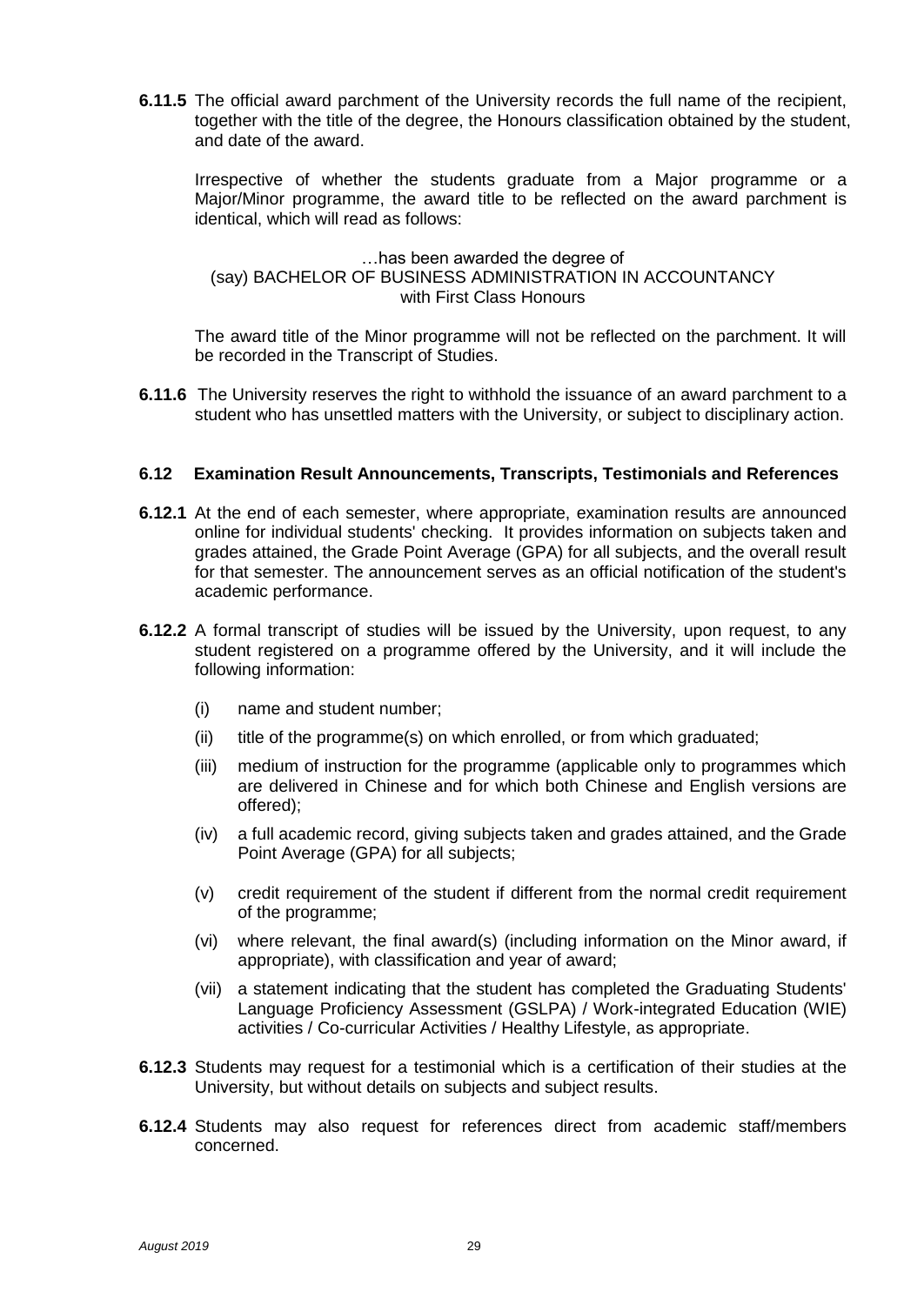#### **6.12.5** Recording of disciplinary actions in students' records

- (i) With effect from Semester One of 2015/16, disciplinary actions against students' misconducts will be recorded in students' records.
- (ii) Students who are found guilty of academic dishonesty will be subject to the penalty of having the subject result concerned disqualified and be given a failure grade with a remark denoting 'Disqualification of result due to academic dishonesty'. The remark will be shown in the students' record as well as the assessment result notification and transcript of studies, until their leaving the University.
- (iii) Students who have committed disciplinary offences (covering both academic and non-academic related matters) will be put on 'disciplinary probation'. The status of 'disciplinary probation' will be shown in the students' record as well as the assessment result notification, transcript of studies and testimonial during the probation period, until their leaving the University. The disciplinary probation is normally one year unless otherwise decided by the Student Discipline Committee.
- **6.12.6** The University reserves the right to withhold the issuance of any certificate of study to a student who has unsettled matters with the University, or subject to disciplinary action.

#### **6.13 Student Appeal against Examination Results**

- **6.13.1** A student may appeal against (i) assessment results; and/or, (ii) de-registration decisions by the Board of Examiners.
	- (i) For appeals against assessment results (other than de-registration decisions), student should make the appeal in writing to the Head of Department within 7 working days upon the public announcement of the overall results. The host School/ Department will inform the student of the appeal result within 7 working days after receipt of all requisite information for making a decision.
	- (ii) For appeals against de-registration decisions, student should make the appeal in writing to the Head of Department within 1 calendar week upon the public announcement of the overall results. A designated form should be used when the student submits the appeals. All such appeal cases will be referred directly to Academic Appeals Committee (AAC) for final decision. Under normal circumstances, the AAC will attempt to complete its consideration of the appeal cases within one calendar week upon receiving the cases, making reference to the recommendations from the Departments and Faculty Deans/School Board Chairmen. The decision of AAC is final within the University.
- **6.13.2** Appeal may lead to a change in the subject grade, which may go upward as well as downward, upon completion of reviewing the appeal case.
- **6.13.3** For details, please refer to the current edition of the Student Handbook.

#### **7. MEDIUM OF INSTRUCTION**

- **7.1** English is the medium of instruction. Chinese could only be used in small group discussions/tutorials/practical sessions if and when necessary.
- **7.2** In the presence of non-Cantonese-speaking students, English should be used all the time.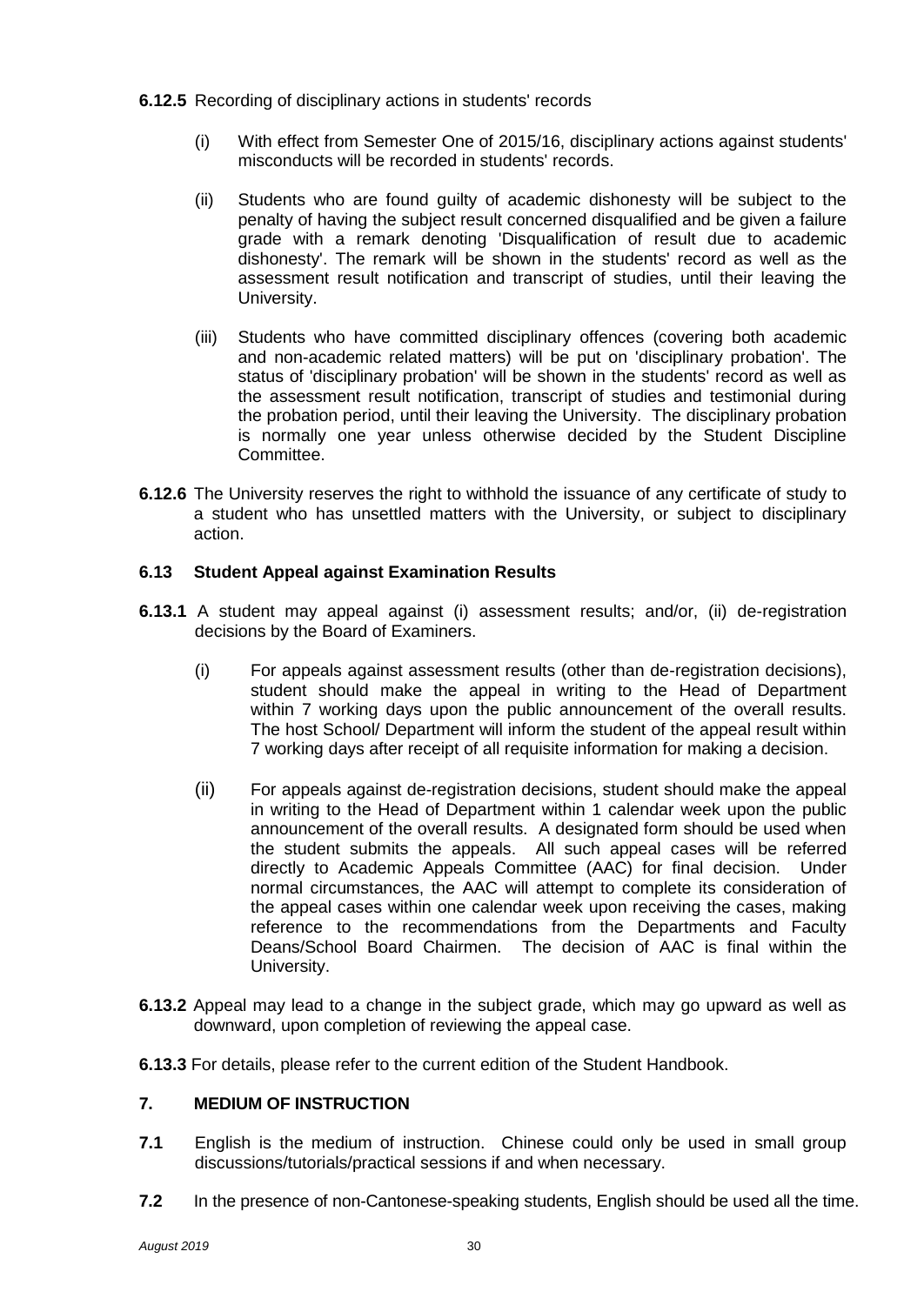#### **8. ACADEMIC ADVISING**

Academic advising at PolyU aims to help students to make informed and intelligent academic decisions/choices about their study at PolyU that suit their intellectual, professional and personal goals. It is instrumental to promoting student success, and plays a vital role in enhancing students' overall learning experience at PolyU.

To empower you to fulfil the General University Requirements (GUR) and the Discipline Specific Requirements (DSR), there are two systems of academic advising at PolyU department-based academic advising (primarily for broad discipline and major program matters) and academic advising at the institutional level operated by the Office of General University Requirements (OGUR – primarily for matters related to the GUR).

#### **Academic Advising in Department**

After you have embarked on your Major, you will be assigned to one full-time academic staff in your Department who will act as your Academic Advisor throughout your study at PolyU. The primary role of your Academic Advisor is to facilitate your choice of your Major study and Free Electives, if applicable. You are expected to take initiative to consult your Academic Advisor before subject registration when there is a need. If you take less than the minimum allowable credits or more than the maximum allowable credits in a semester, you will need the approval of your Programme Leader via the Academic Advisor.

It is expected that you meet with your Academic Advisor periodically (at least once a year individually or in group) to discuss your academic plan and aspirations. You are also encouraged to consult your Academic Advisor especially when you are in academic probation/ deregistration.

#### **Roles and Responsibilities of Academic Advisees**

To enable you to maximize your gain from academic advising, please note your responsibilities in academic advising as follows:

- 1. Take personal responsibility for your academic decisions, plans and outcomes.
- 2. Become familiar with the academic advising policies, resources and infrastructure at PolyU.
- 3. Understand your Major requirements and the General University Requirements and monitor your progress with reference to the graduation requirements.
- 4. Develop a study plan which enables you to complete your undergraduate degree at PolyU.
- 5. Attend academic advising sessions offered by the Department/Faculty and the Office of General University Requirements.
- 6. Be prepared for academic advising. Understand your academic progress before meeting your Academic Advisor.
- 7. If you have any questions regarding your academic study, you should raise them at the academic advising meetings.
- 8. Have an open mind and be ready to seriously consider advice given by teachers, Academic Advisors and other staff.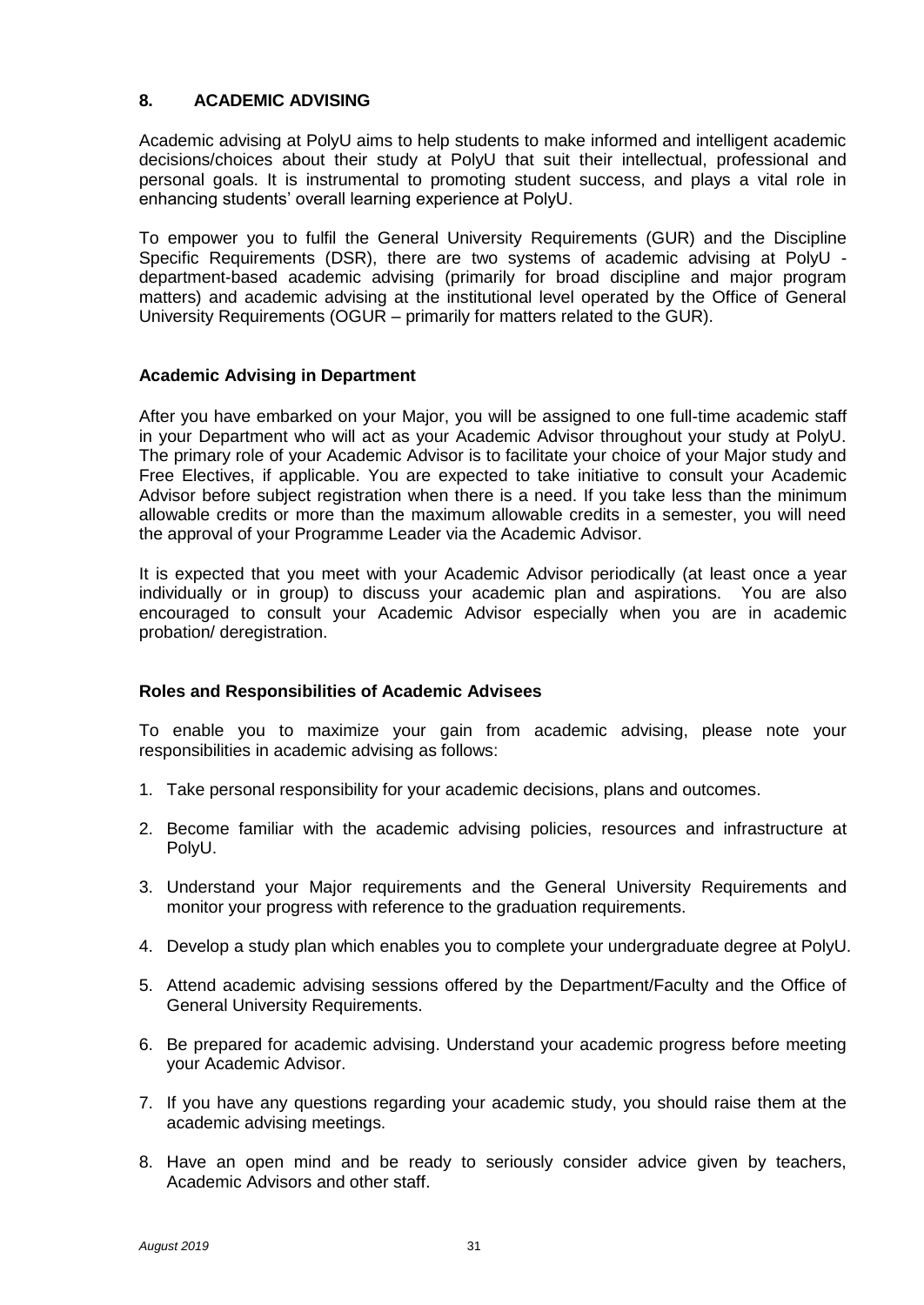- 9. Read the e-mails and letters sent to you by your Academic Advisor in your Department/Faculty and OGUR Academic Counsellor.
- 10. Visit the Departmental academic advising website and the OGUR website at least once a semester for updates and new information.
- 11. Seek help as early as possible. It is a sign of courage.
- 12. Enjoy your academic advising experience at PolyU.

#### **Useful Links:**

Academic Advising website in LMS: <https://lms.polyu.edu.hk/experience/academic-advising/>

Website of Office of General University Requirement (OGUR): http://www.polyu.edu.hk/ogur/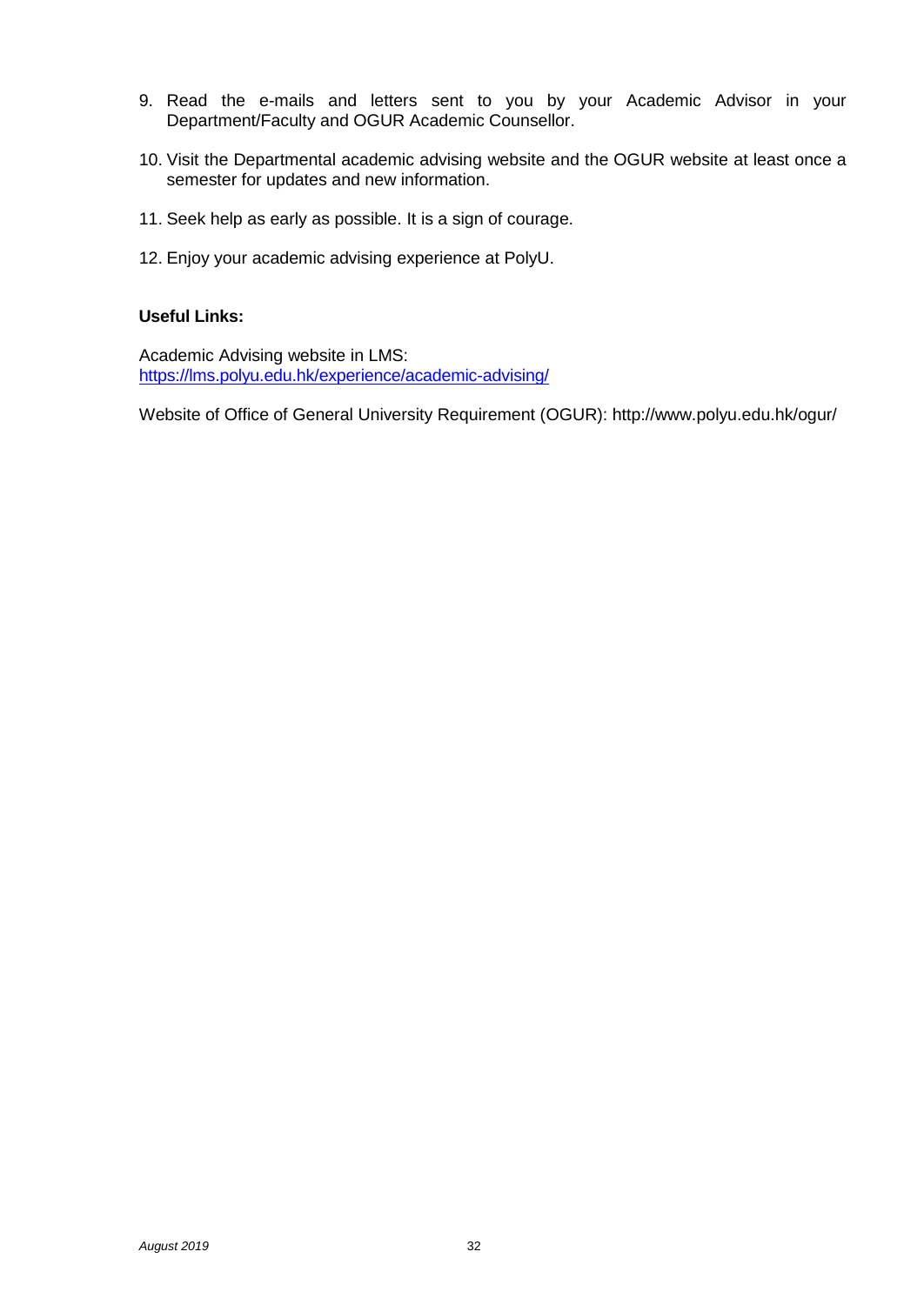#### **9. CODE OF CONDUCT FOR STUDENTS IN THE FACULTY OF BUSINESS**

#### **Introduction**

The University Student Handbook contains a comprehensive statement on Conduct and Discipline, which every student should be aware of. In particular, every student should read, and act on, the section on Plagiarism and Bibliographic referencing.

#### **Plagiarism**

- (i) Plagiarism refers to the act of using the creative works of others (e.g. ideas, words, images or sound, etc) in one's own work without proper acknowledge of the sources.
- (ii) Students are required to submit their original work and avoid any possible suggestion of plagiarism in the work they submit for grading or credit.
- (iii) The University/Faculty views plagiarism, whether committed intentionally or because of ignorance or negligence, as a serious disciplinary offence. Excuses such as "not knowing what is required" or "not knowing how to do it" will not be accepted.
- (iv) Depending on the seriousness of the plagiarism cases, they may be referred to the Student Discipline Committee for investigation and decision. If a student is found guilty of the alleged offence, penalties considered appropriate by the Committee may be imposed. These may include:
	- suspension of studies for a specified period of time;
	- expulsion for a specified period or indefinitely; and
	- any other penalties as considered appropriate

#### **Good Manners and Bad Manners**

This Code of Conduct is an addition to the information in the Handbook. Its purpose is to explain the expectations that academic staff have for the classroom behaviour of students in the Faculty of Business.

Students who consistently fail to meet these expectations may be excluded from classes or subject to disciplinary action.

More important, students who fail to abide by this Code are developing bad habits that will make them unattractive to employers and in general social situations.

It is GOOD MANNERS to:

- Be punctual for classes. If you are late for a good reason, apologize to the teacher. You have caused them inconvenience. You are also interfering with other students' learning.
- Sit at the front in lecture theatres. It is rude to crowd at the back, leaving the lecturer talking to rows of empty seats at the front.
- Respond to the lecturers when they ask questions.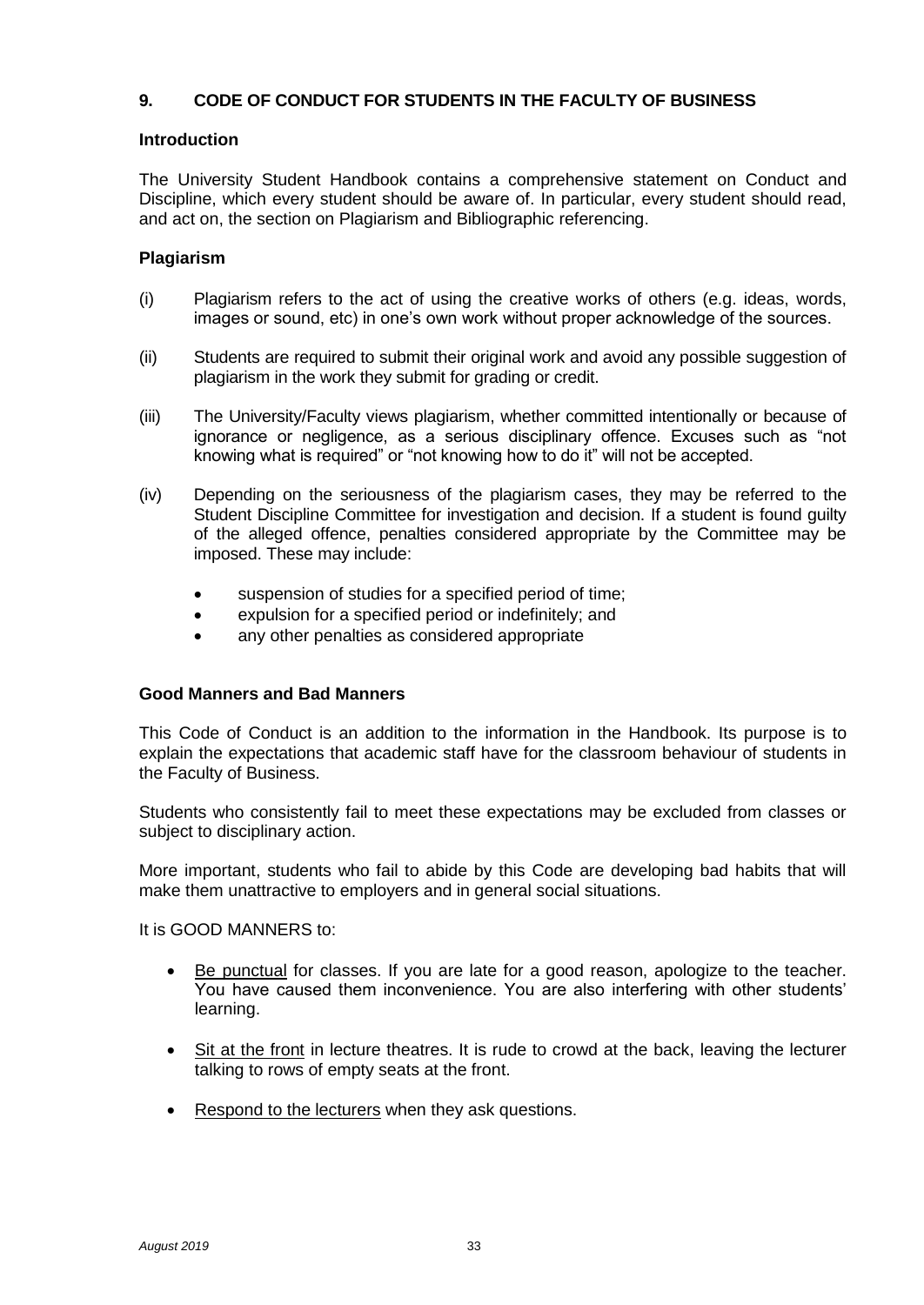#### It is BAD MANNERS to:

- Talk in class when the lecturer is addressing you. It is rude to the lecturer and disturbing for others in the class.
- Leave the class before it is completed. If you cannot stay for the complete class, do not come at all. It is insulting to staff, or to students giving presentations, to leave before they have finished.
- Use your mobile phone in the classroom. Switch it off, or put it on "silent" and do not answer it in class.
- Eat or drink in class. Note that University regulations forbid eating and drinking in teaching rooms.

Lecturers are entitled to ask individual students to leave the classroom if they persist in offending against this code of conduct.

Members of staff in the Faculty of Business expect students to follow this Code of Conduct. It is nothing more than simple politeness.

#### **Use of PolyU E-mail Account**

E-mail is an official communication channel among staff and students at PolyU. Students are strongly advised to check their PolyU student e-mails regularly. Missing important information contained in e-mails intentionally or unintentionally will not be accepted as a legitimate reason for their appeal against academic assessments.

Users should not use e-mails in any ways which violate applicable laws and regulations:

- Conducting commercial functions, such as marketing or business transactions
- Sending irrelevant or chain mails to a large number of recipients
- Broadcasting messages which are likely to harass or offend others users
- Any communication which violates applicable laws and regulations

Users should also observe that proper and courteous language should be used in e-mails, and sending e-mails in the name of another person and / or anonymous e-mail is unacceptable. The University's e-mail address lists are for internal use and may not be distributed to external entities for purpose of mass mailing.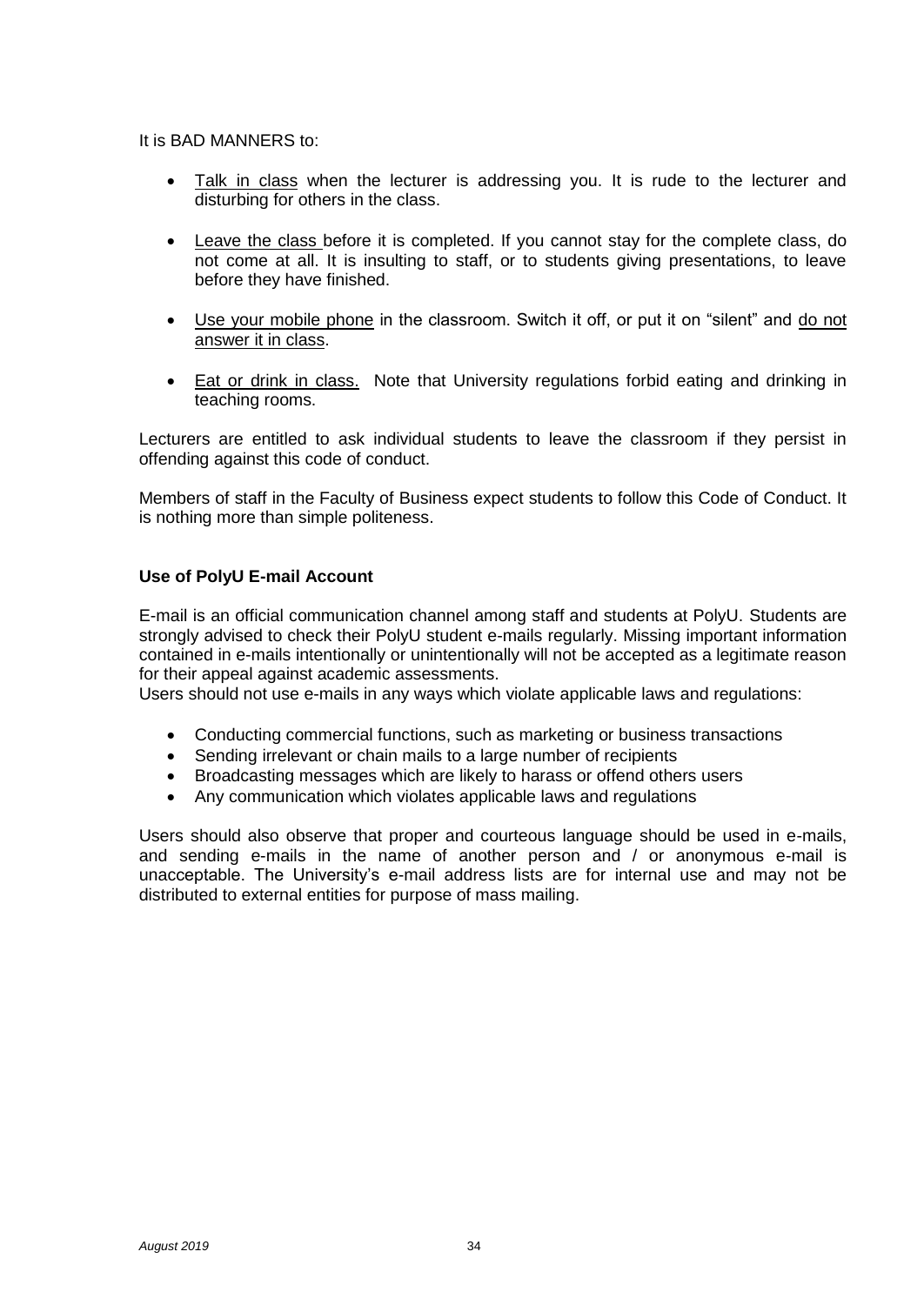### **Appendix 1**

### **Curriculum Map for BBA (Hons) in Aviation Management and Logistics**

|                  |                                                                                                                                                                                                                                                                                                                                                                   |        | Introduced |              |         |                |                |         |         |         |         |          | Reinforced and Assessed |         |         |          |          |          |          |            |          |        |              |         |         |               |        |                                                                                                                                                                                                                                                                                                                                                                                                                                                      |
|------------------|-------------------------------------------------------------------------------------------------------------------------------------------------------------------------------------------------------------------------------------------------------------------------------------------------------------------------------------------------------------------|--------|------------|--------------|---------|----------------|----------------|---------|---------|---------|---------|----------|-------------------------|---------|---------|----------|----------|----------|----------|------------|----------|--------|--------------|---------|---------|---------------|--------|------------------------------------------------------------------------------------------------------------------------------------------------------------------------------------------------------------------------------------------------------------------------------------------------------------------------------------------------------------------------------------------------------------------------------------------------------|
| <b>No</b>        | Programmed Intended<br>Learning Outcomes                                                                                                                                                                                                                                                                                                                          | AF2110 | AF2504     | AF2602       | LGT2106 | <b>ISE3012</b> | <b>ISE3016</b> | LGT3007 | LGT4012 | LGT4800 | LGT4801 | HTM4401* | HTM4402*                | ISE449* | ISE461* | ISE4014* | ISE4023* | LGT3027* | LGT3106* | $LGT3800*$ | LGT4017* | AF3313 | CLC3221P     | ELC3221 | ELC3222 | <b>MM4311</b> | MM4513 | <b>Others</b>                                                                                                                                                                                                                                                                                                                                                                                                                                        |
|                  | <b>Generic Learning Outcomes</b>                                                                                                                                                                                                                                                                                                                                  |        |            |              |         |                |                |         |         |         |         |          |                         |         |         |          |          |          |          |            |          |        |              |         |         |               |        |                                                                                                                                                                                                                                                                                                                                                                                                                                                      |
| $\overline{1}$ . | <b>Communication Skills</b><br>a. Communicate effectively<br>in English at a level<br>appropriate for business<br>purposes and general<br>conversation<br>Communicate effectively<br>b.<br>in Putonghua and written<br>Chinese at a level<br>appropriate for business<br>purposes and general<br>conversation                                                     |        | ✓          |              |         |                |                |         |         |         |         |          |                         |         |         |          |          |          |          |            |          | ✓      | $\checkmark$ | ✓       | ✓       |               |        | Entrance requirements in English/Chinese<br>English Language Enhancement Programmes (non-credit earning)<br>Chinese Language Enhancement Programme (non-credit earning)<br>English: Independent Language Learning Centre programmes,<br>written assessments in all subjects, international exchanges<br>Putonghua: Department of Chinese & Bilingual Studies<br>Programmes, Mainland Exchanges, written assessments in subjects<br>taught in Chinese |
| $\overline{2}$ . | <b>Global Outlook</b><br>a. Recognize the<br>increasing integration of<br>the world economy<br>Demonstrate an<br>b.<br>understanding of<br>international marketing<br>situations and examine<br>how they may affect<br>business decisions<br>Demonstrate a global<br>c.<br>outlook and understand<br>cultural diversity,<br>globalization in<br>management issues |        |            | $\checkmark$ |         | v              |                |         |         |         |         |          |                         |         |         |          |          |          |          |            |          |        |              |         |         | ✓             |        | Programme level assessment through random sampling using the<br>Global Outlook Inventory, International Exchanges, Mainland<br>Exchanges, exposure to exchange students at PolyU, WIE.                                                                                                                                                                                                                                                               |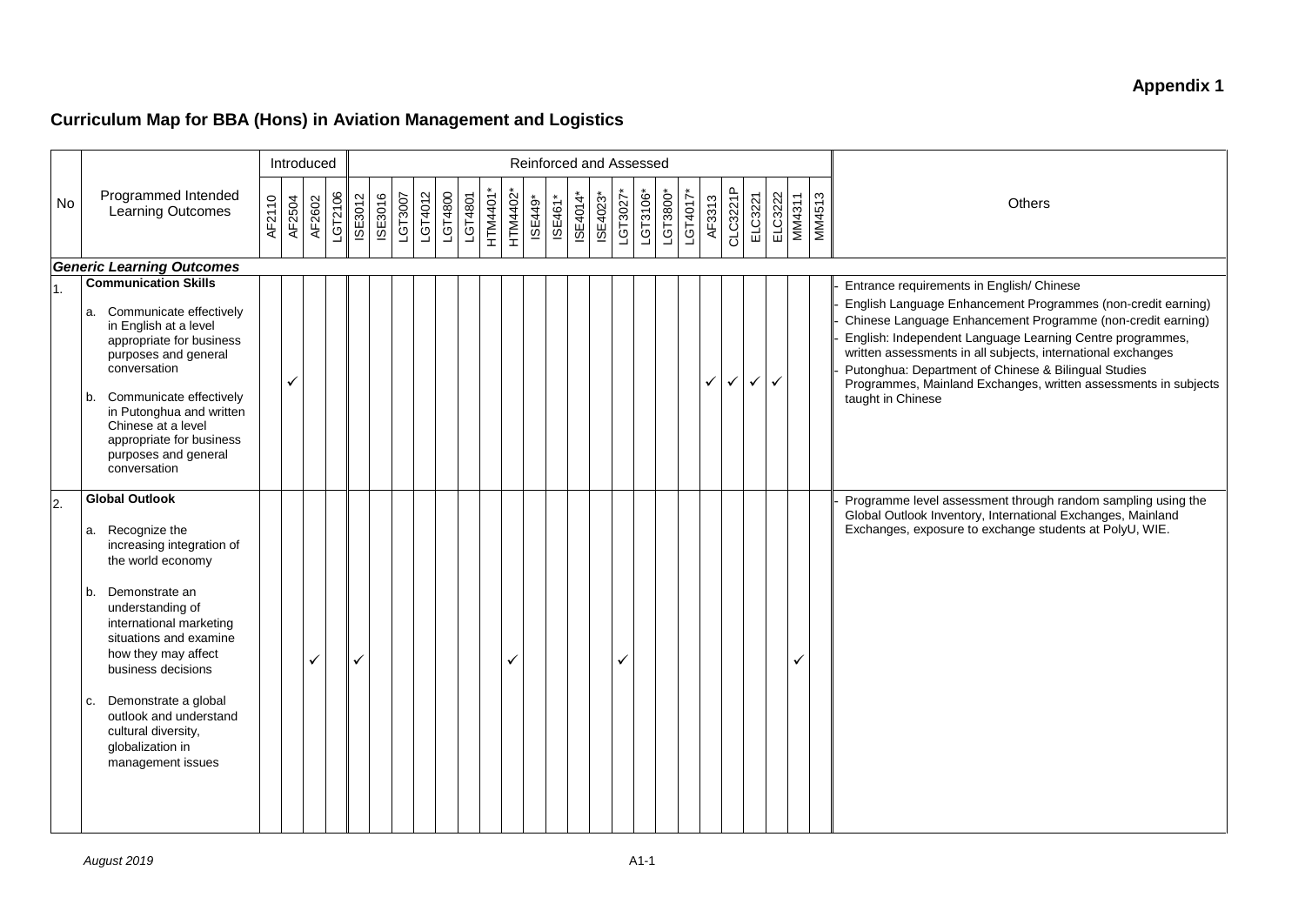|    |                                                                                                                                                                                                                                                                       |              |              | Introduced |         |                |         |         |              |              |              |              |          |         |         |          | Reinforced and Assessed |          |          |          |          |        |          |         |         |        |               |                                                                                                                                                                                                                                                                                                                                                                                                                      |
|----|-----------------------------------------------------------------------------------------------------------------------------------------------------------------------------------------------------------------------------------------------------------------------|--------------|--------------|------------|---------|----------------|---------|---------|--------------|--------------|--------------|--------------|----------|---------|---------|----------|-------------------------|----------|----------|----------|----------|--------|----------|---------|---------|--------|---------------|----------------------------------------------------------------------------------------------------------------------------------------------------------------------------------------------------------------------------------------------------------------------------------------------------------------------------------------------------------------------------------------------------------------------|
| No | Programmed Intended<br><b>Learning Outcomes</b>                                                                                                                                                                                                                       | AF2110       | AF2504       | AF2602     | LGT2106 | <b>ISE3012</b> | ISE3016 | LGT3007 | LGT4012      | LGT4800      | LGT4801      | HTM4401*     | HTM4402* | ISE449* | ISE461* | ISE4014* | ISE4023*                | LGT3027* | LGT3106* | LGT3800* | LGT4017* | AF3313 | CLC3221P | ELC3221 | ELC3222 | MM4311 | <b>MM4513</b> | Others                                                                                                                                                                                                                                                                                                                                                                                                               |
| 3. | <b>Critical and Creative</b><br><b>Thinking</b>                                                                                                                                                                                                                       |              |              |            |         |                |         |         |              |              |              |              |          |         |         |          |                         |          |          |          |          |        |          |         |         |        |               |                                                                                                                                                                                                                                                                                                                                                                                                                      |
|    | a. Apply critical thinking in<br>different business<br>contexts                                                                                                                                                                                                       |              | ✓            |            |         |                |         | ✓       | $\checkmark$ | $\checkmark$ | $\checkmark$ |              | ✓        |         |         |          |                         |          |          | ✓        |          |        |          |         |         |        |               |                                                                                                                                                                                                                                                                                                                                                                                                                      |
|    | Demonstrate creative<br>b.<br>thinking in idea<br>expression and<br>presentation                                                                                                                                                                                      |              |              |            |         |                |         |         |              |              |              |              |          |         |         |          |                         |          |          |          |          |        |          |         |         |        |               |                                                                                                                                                                                                                                                                                                                                                                                                                      |
| 4. | <b>Ethical Reasoning</b><br>a. Identify and respond<br>appropriately to ethical<br>issues as they arise in<br>different business<br>settings<br>b. Analyze ethical issues<br>as they arise generally<br>within the framework of<br>corporate social<br>responsibility | $\checkmark$ | $\checkmark$ | ✓          |         |                | ✓       |         |              |              |              |              | ✓        |         |         |          |                         | ✓        |          |          |          |        |          |         |         | ✓      | $\checkmark$  | Ethical conduct and decision making is addressed through induction<br>briefings, policies and guidelines on, for example, academic honesty<br>and plagiarism; The Independent Commission Against Corruption<br>(ICAC), as part of their educational outreach programme, provides<br>an annual session for all students on ethical conduct and the<br>avoidance of corruption; Online Tutorial on Academic Integrity. |
| 5. | <b>Entrepreneurship and</b><br>Innovation<br>a. Explore and present an<br>entrepreneurial business<br>opportunity in a<br>freshman group project<br>Develop and evaluate<br>b.<br>innovative business<br>opportunities using<br>business analytics                    |              |              |            |         |                |         |         |              |              | ✓            | $\checkmark$ |          |         |         |          |                         |          |          |          |          |        |          |         |         |        |               |                                                                                                                                                                                                                                                                                                                                                                                                                      |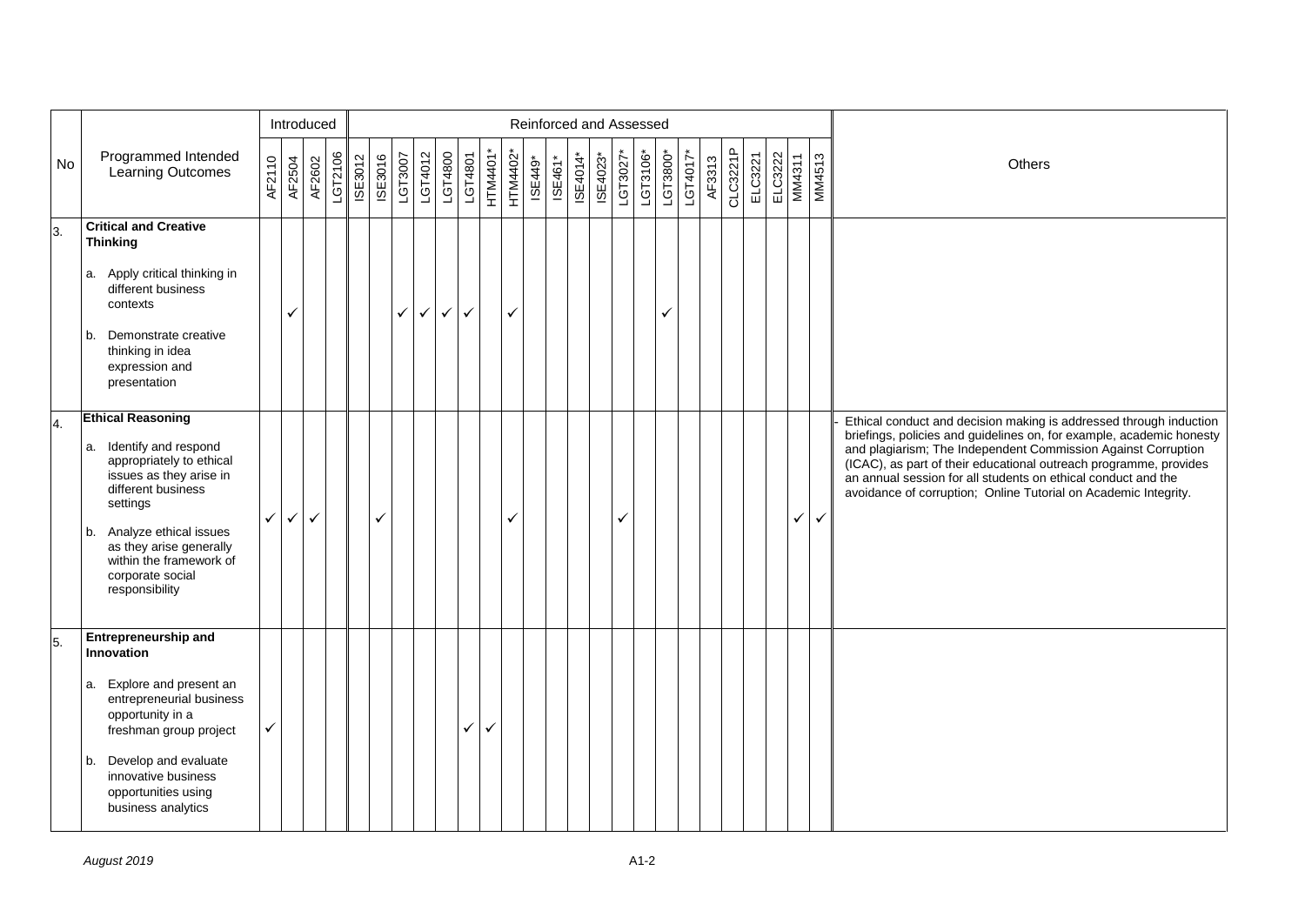|           |                                                                                                                                                                                                                                                                                                      |        |        | Introduced |         |         |         |         |         |         |         |          |          |         |         |          | Reinforced and Assessed |            |          |          |          |        |          |         |                   |               |                                           |
|-----------|------------------------------------------------------------------------------------------------------------------------------------------------------------------------------------------------------------------------------------------------------------------------------------------------------|--------|--------|------------|---------|---------|---------|---------|---------|---------|---------|----------|----------|---------|---------|----------|-------------------------|------------|----------|----------|----------|--------|----------|---------|-------------------|---------------|-------------------------------------------|
| <b>No</b> | Programmed Intended<br>Learning Outcomes                                                                                                                                                                                                                                                             | AF2110 | AF2504 | AF2602     | LGT2106 | ISE3012 | ISE3016 | LGT3007 | LGT4012 | LGT4800 | LGT4801 | HTM4401* | HTM4402* | ISE449* | ISE461* | ISE4014* | ISE4023*                | $LGT3027*$ | LGT3106* | LGT3800* | LGT4017* | AF3313 | CLC3221P | ELC3221 | ELC3222<br>MM4311 | <b>MM4513</b> | Others                                    |
|           | Identify innovative<br>c.<br>solutions to problems in<br>management accounting<br>Adopt an entrepreneurial<br>d.<br>perspective to identify if<br>there are any business<br>opportunities that may<br>arise from a Capstone<br>Project                                                               |        |        |            |         |         |         |         |         |         |         |          |          |         |         |          |                         |            |          |          |          |        |          |         |                   |               |                                           |
|           | <b>Business and Management-specific Learning Outcomes</b>                                                                                                                                                                                                                                            |        |        |            |         |         |         |         |         |         |         |          |          |         |         |          |                         |            |          |          |          |        |          |         |                   |               |                                           |
| 6.        | <b>Information Technology</b><br>and Data Analytics<br>a. Apply information<br>technologies in solving<br>business problems and<br>evaluate their<br>effectiveness and<br>managerial implications<br>Analyze and tackle<br>b.<br>business problems using<br>various types of data<br>analytics tools |        |        |            |         |         |         |         |         |         |         |          |          | ✓       |         |          | $\checkmark$            |            |          |          | ✓        |        |          |         |                   |               |                                           |
| 7.        | <b>Accounting &amp; Finance</b><br>a. Prepare and analyze<br>financial reports for<br>organizations<br>Apply basic financial<br>b.<br>theories and understand<br>the operations of<br>financial markets                                                                                              | ✓      |        |            |         |         |         |         |         |         |         |          |          |         |         |          |                         |            |          |          |          | ✓      |          |         |                   |               | Leadership and Intra-personal Development |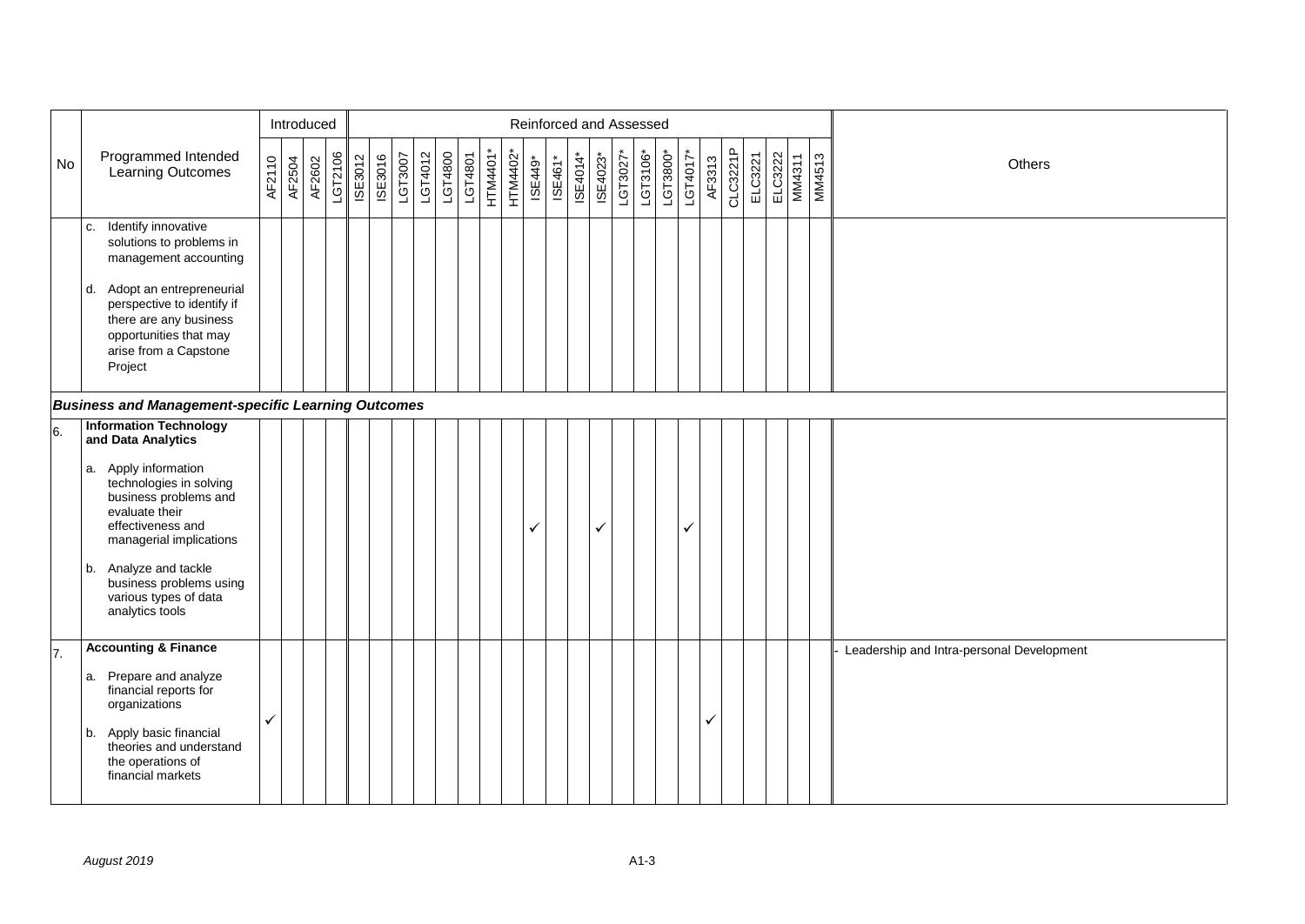|     |                                                                                                                                                |        |        | Introduced |         |         |         |         |         |              |         |          |          | Reinforced and Assessed |              |          |          |          |          |              |          |        |          |         |                   |               |                                                                                                                         |
|-----|------------------------------------------------------------------------------------------------------------------------------------------------|--------|--------|------------|---------|---------|---------|---------|---------|--------------|---------|----------|----------|-------------------------|--------------|----------|----------|----------|----------|--------------|----------|--------|----------|---------|-------------------|---------------|-------------------------------------------------------------------------------------------------------------------------|
| No  | Programmed Intended<br>Learning Outcomes                                                                                                       | AF2110 | AF2504 | AF2602     | LGT2106 | ISE3012 | ISE3016 | LGT3007 | LGT4012 | LGT4800      | LGT4801 | HTM4401* | HTM4402* | ISE449*                 | ISE461*      | ISE4014* | ISE4023* | LGT3027* | LGT3106* | $LGT3800*$   | LGT4017* | AF3313 | CLC3221P | ELC3221 | ELC3222<br>MM4311 | <b>MM4513</b> | Others                                                                                                                  |
| 8.  | <b>Value Creation</b>                                                                                                                          |        |        |            |         |         |         |         |         |              |         |          |          |                         |              |          |          |          |          |              |          |        |          |         |                   |               |                                                                                                                         |
|     | a. Appraise the economic<br>values created in the<br>allocation of resources                                                                   |        |        |            |         |         |         |         |         |              |         |          |          |                         |              |          |          |          |          |              |          |        |          |         |                   |               |                                                                                                                         |
|     | Identify and analyze the<br>b.<br>means by which values<br>are created in goods and<br>services in marketing                                   |        |        |            | ✓       |         |         |         | ✓       | $\checkmark$ |         | ✓        |          |                         |              |          |          | ✓        | ✓        | $\checkmark$ |          |        |          |         |                   |               |                                                                                                                         |
|     | Demonstrate how<br>c.<br>service and<br>manufacturing<br>operations create value<br>in the processes                                           |        |        |            |         |         |         |         |         |              |         |          |          |                         |              |          |          |          |          |              |          |        |          |         |                   |               |                                                                                                                         |
| 19. | <b>Managing People and</b><br>Organization<br>a. Apply intra-personal and<br>leadership concepts and<br>theories in<br>organizational settings |        |        |            |         |         |         |         |         |              |         |          |          |                         |              |          |          |          |          |              |          |        |          |         |                   |               | Leadership & Competence for Success Programme<br>Work-Integrated Education (WIE)<br>Student and Professional mentorship |
|     | Explain and analyze the<br>b.<br>functions of<br>management in<br>organisations: planning,<br>organising, leading, and<br>controlling          |        |        |            |         |         | ✓       |         |         |              |         |          |          |                         | $\checkmark$ | ✓        |          |          | ✓        |              |          |        |          |         |                   |               |                                                                                                                         |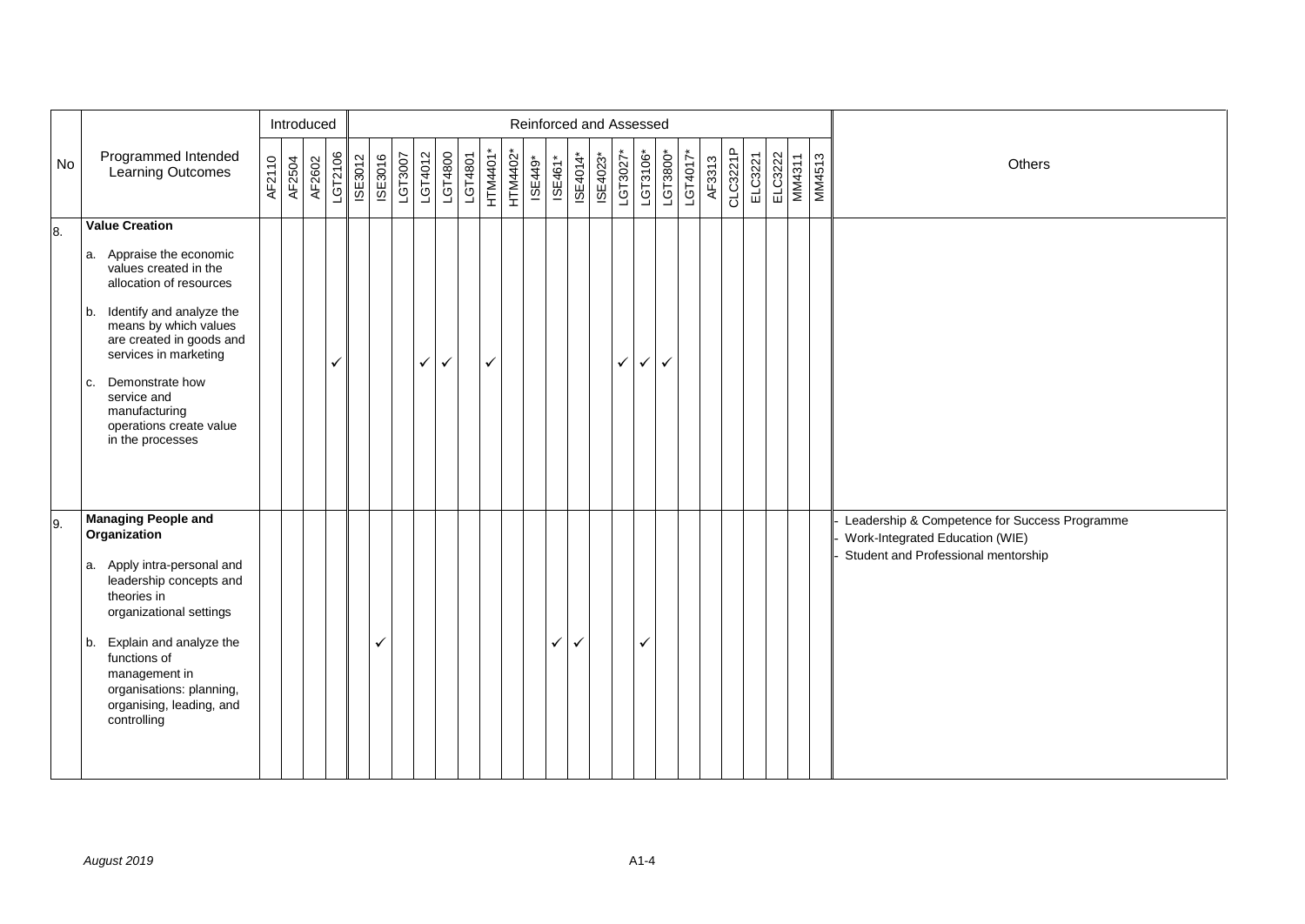|     |                                                                                                                                                                                                                                                                                                                                                         |        | Introduced |        |              |         |         |         |              |         |         |                 |          |         |              | Reinforced and Assessed      |              |              |          |          |              |        |          |         |                   |               |                                                                                                                                                                                                                                                           |
|-----|---------------------------------------------------------------------------------------------------------------------------------------------------------------------------------------------------------------------------------------------------------------------------------------------------------------------------------------------------------|--------|------------|--------|--------------|---------|---------|---------|--------------|---------|---------|-----------------|----------|---------|--------------|------------------------------|--------------|--------------|----------|----------|--------------|--------|----------|---------|-------------------|---------------|-----------------------------------------------------------------------------------------------------------------------------------------------------------------------------------------------------------------------------------------------------------|
| No  | Programmed Intended<br>Learning Outcomes                                                                                                                                                                                                                                                                                                                | AF2110 | AF2504     | AF2602 | LGT2106      | ISE3012 | ISE3016 | LGT3007 | LGT4012      | LGT4800 | LGT4801 | <b>HTM4401*</b> | HTM4402* | ISE449* | ISE461*      | $\overline{\text{BE4014}}^*$ | ISE4023*     | LGT3027*     | LGT3106* | LGT3800* | LGT4017*     | AF3313 | CLC3221P | ELC3221 | ELC3222<br>MM4311 | <b>MM4513</b> | Others                                                                                                                                                                                                                                                    |
| 10. | <b>Strategic Planning and</b><br><b>Thinking</b>                                                                                                                                                                                                                                                                                                        |        |            |        |              |         |         |         |              |         |         |                 |          |         |              |                              |              |              |          |          |              |        |          |         |                   |               |                                                                                                                                                                                                                                                           |
|     | a. Apply the models of<br>operations management<br>to guide decision-making<br>in different business<br>settings                                                                                                                                                                                                                                        |        |            |        | $\checkmark$ | ✓       |         |         | $\checkmark$ | ✓       |         |                 |          |         | $\checkmark$ |                              | $\checkmark$ | ✓            |          | ✓        |              |        |          |         | ✓                 |               |                                                                                                                                                                                                                                                           |
|     | Specify parameters of<br>b.<br>strategic choice within<br>which business<br>organizations set<br>objectives and take<br>actions                                                                                                                                                                                                                         |        |            |        |              |         |         |         |              |         |         |                 |          |         |              |                              |              |              |          |          |              |        |          |         |                   |               |                                                                                                                                                                                                                                                           |
| 11. | <b>Major-specific Learning</b><br><b>Outcome</b><br>- Have sufficient<br>professionally-specific<br>skills and knowledge to<br>make an immediate<br>contribution to the<br>workplace, and to<br>facilitate the process of<br>continuous professional<br>development<br>(The profession referred to<br>here is that relating to the<br>particular award) |        |            |        |              |         |         | ✓       |              | ✓       | ✓       |                 |          | ✓       |              | $\checkmark$                 |              | $\checkmark$ |          | ✓        | $\checkmark$ |        |          |         |                   |               | Met by the specialist elements in the curriculum for BBA (Hons) in<br>Aviation Management and Logistics, and by the learning, teaching<br>and assessment processes, which emphasises the ability to function<br>as a professional in Aviation Management. |

\*Elective Subject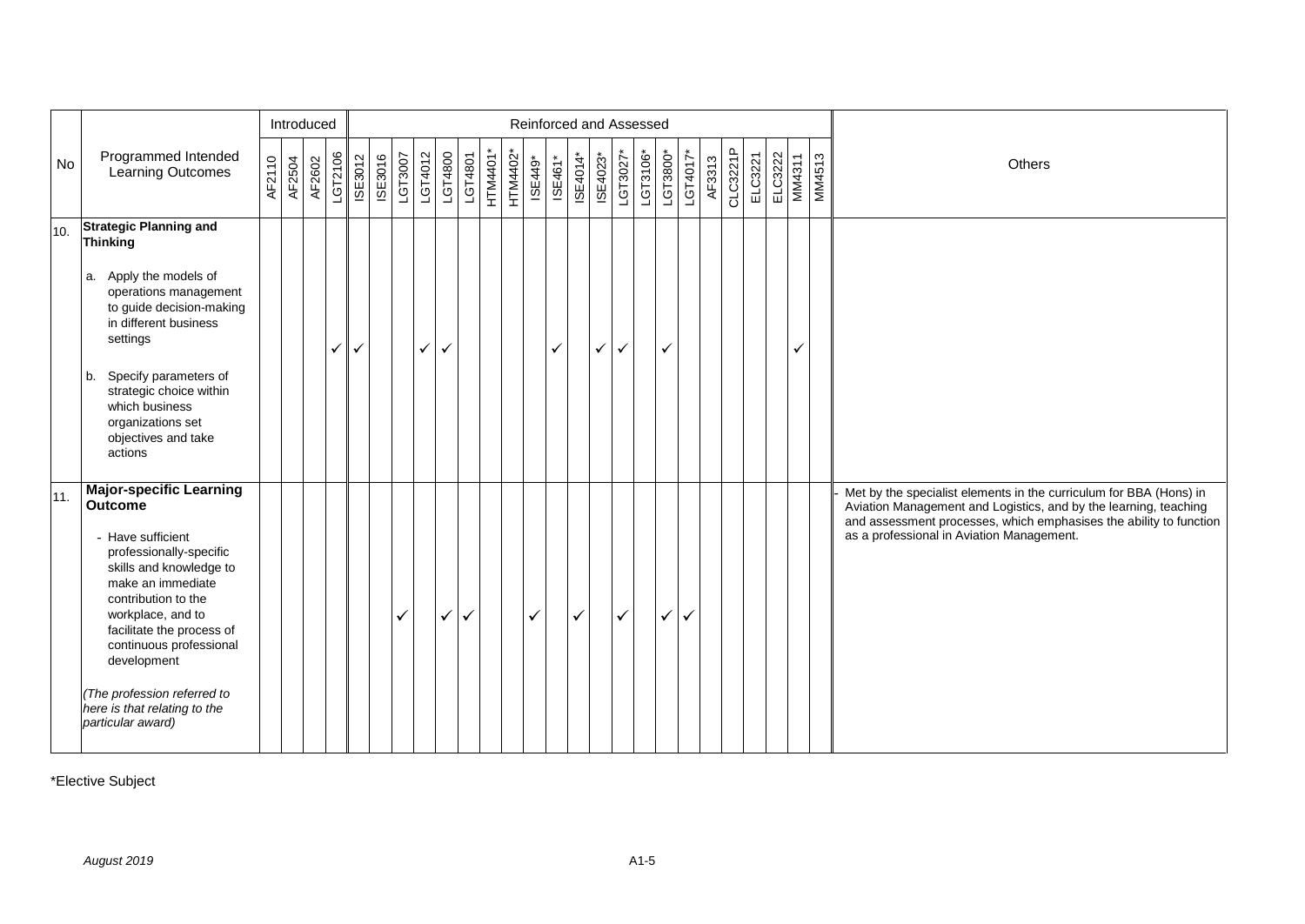#### Introduced Subjects **Reinforced and Assessed Subjects:**

| AF2110  | <b>Management Accounting 1</b>     |
|---------|------------------------------------|
| AF2504  | Introduction to Business Law       |
| AF2602  | <b>Global Economic Environment</b> |
| LGT2106 | Principles of Operations Managemer |

| AF2110  | Management Accounting 1             | <b>ISE3012</b> | Introduction to Aviation Industries                                        | AF3313          | <b>Business Finance</b>                     |
|---------|-------------------------------------|----------------|----------------------------------------------------------------------------|-----------------|---------------------------------------------|
| AF2504  | Introduction to Business Law        | <b>ISE3016</b> | Aviation Safety and Security Management                                    | <b>CLC3221P</b> | Chinese Language Communication for Business |
| AF2602  | <b>Global Economic Environment</b>  | LGT3007        | Air Transport Logistics                                                    | ELC3221         | Workplace English for Business Students I   |
| LGT2106 | Principles of Operations Management | LGT4012        | Airport Management                                                         | <b>ELC3222</b>  | Workplace English for Business Students II  |
|         |                                     | LGT4800        | Airline Strategy and Management                                            | MM4311          | <b>Strategic Management</b>                 |
|         |                                     | HTM4401*       | In-flight Service Management                                               | MM4513          | <b>Corporate Social Responsibility</b>      |
|         |                                     | HTM4402*       | Environmental Management for the Travel and<br><b>Hospitality Industry</b> |                 |                                             |
|         |                                     | <b>ISE449*</b> | Mobile Technologies for Logistics Systems                                  |                 |                                             |
|         |                                     | ISE461*        | Green Legislation and Supply Chain Logistics                               |                 |                                             |
|         |                                     | ISE4014*       | Aircraft Service Engineering and Logistics                                 |                 |                                             |
|         |                                     | ISE4023*       | Risk Management in Aviation                                                |                 |                                             |
|         |                                     | LGT3027*       | Air Flight Operations Management                                           |                 |                                             |
|         |                                     | LGT3106*       | <b>Quality Management</b>                                                  |                 |                                             |
|         |                                     | LGT3800*       | Airline Operations and Revenue Management                                  |                 |                                             |
|         |                                     | LGT4017*       | Information Systems for Logistics Management                               |                 |                                             |
|         |                                     | LGT4801        | Aviation Management and Logistics Capstone<br>Project                      |                 |                                             |
|         |                                     |                |                                                                            |                 |                                             |

#### \*Elective Subject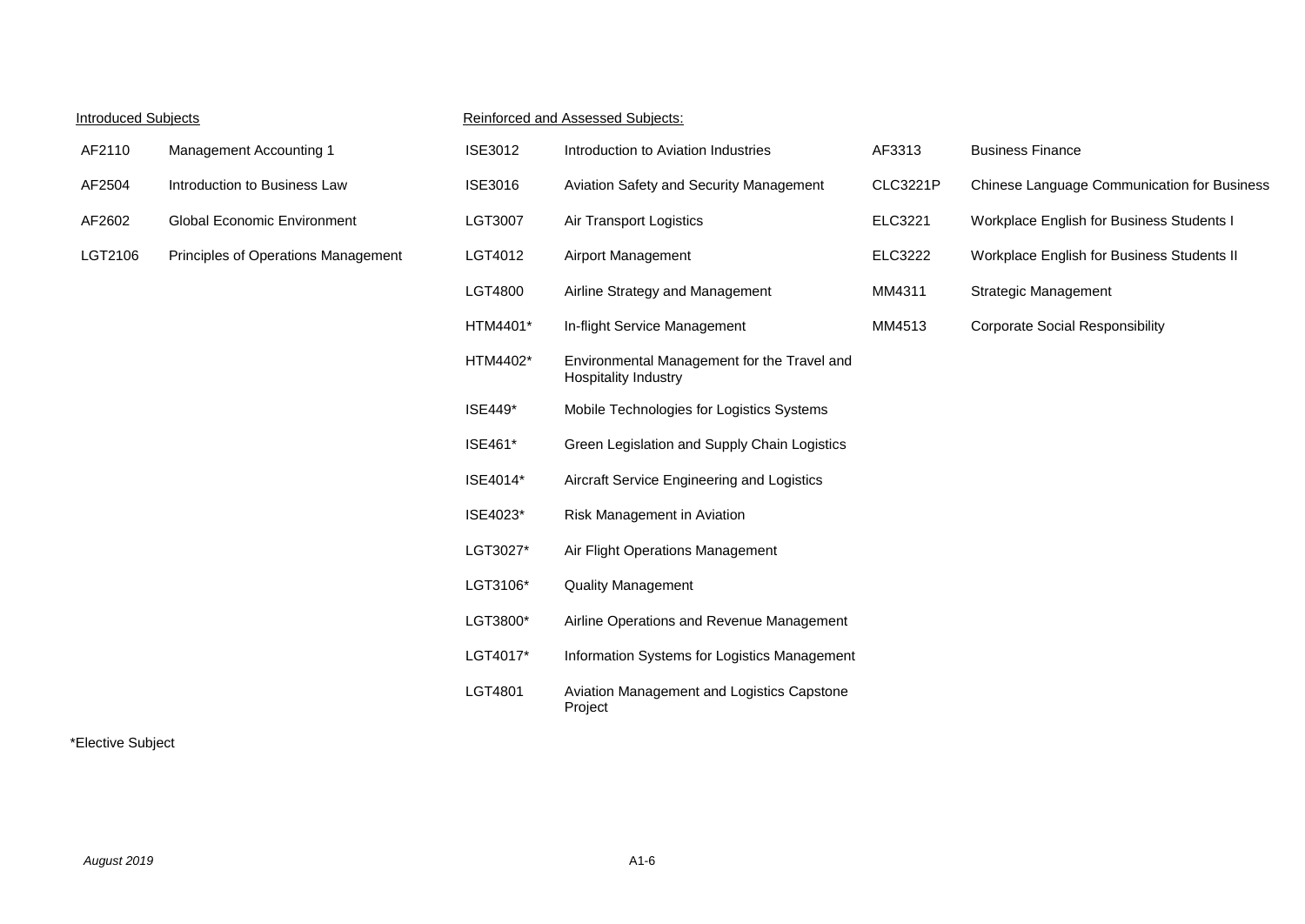**Appendix 2 (a)**



#### **Honour Declaration (for individual assignment)**

I declare that the work in this assignment is completely my own work. No part of this assignment is taken from other people's work without giving them credit. All references have been clearly cited.

I understand that an infringement of this declaration leaves me subject to disciplinary action by The Hong Kong Polytechnic University.

| <b>Student Name</b>                                 | Signature | Student ID | Date |  |  |
|-----------------------------------------------------|-----------|------------|------|--|--|
| Department                                          | Programme |            |      |  |  |
| Subject Title & Code (for the assignment concerned) |           |            |      |  |  |

Note: *Suitable for copying Pro forma to be signed and attached to assignments or Copied, by students, onto their assignments*

\*\*\*\*\*\*\*\*\*\*\*